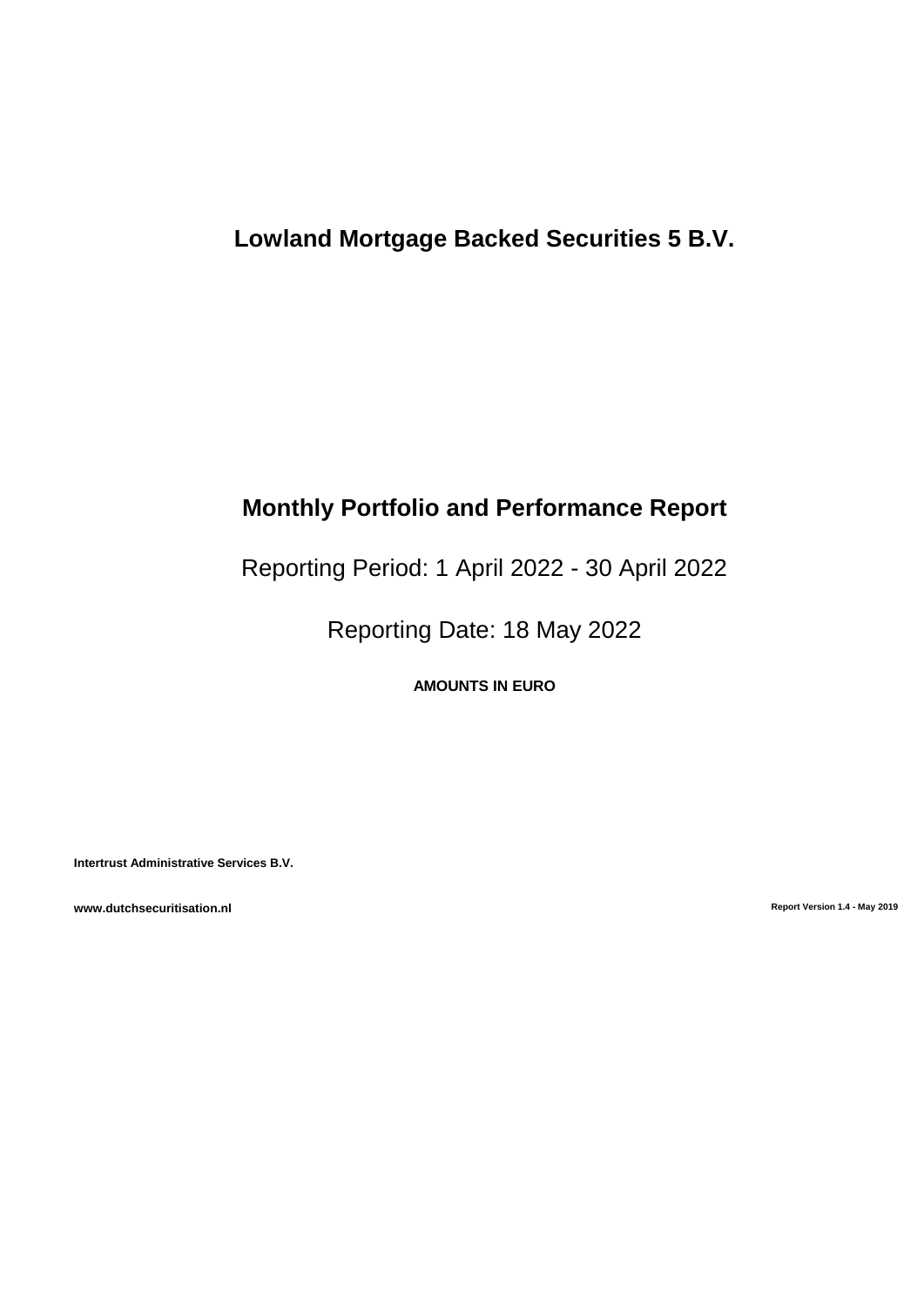### **Table of Contents**

|                                        | Page |
|----------------------------------------|------|
| <b>Key Dates</b>                       | 3    |
| The Mortgage Loan Portfolio            | 4    |
| Delinquencies                          | 5    |
| <b>Foreclosure Statistics - Total</b>  | 6    |
| Foreclosure Statistics - NHG Loans     | 7    |
| Foreclosure Statistics - Non NHG Loans | 9    |
| <b>Performance Ratios</b>              | 10   |
| <b>Key Characteristics</b>             | 11   |
| <b>Stratification Tables</b>           | 12   |
| Glossary                               | 47   |
| Contact Information                    | 50   |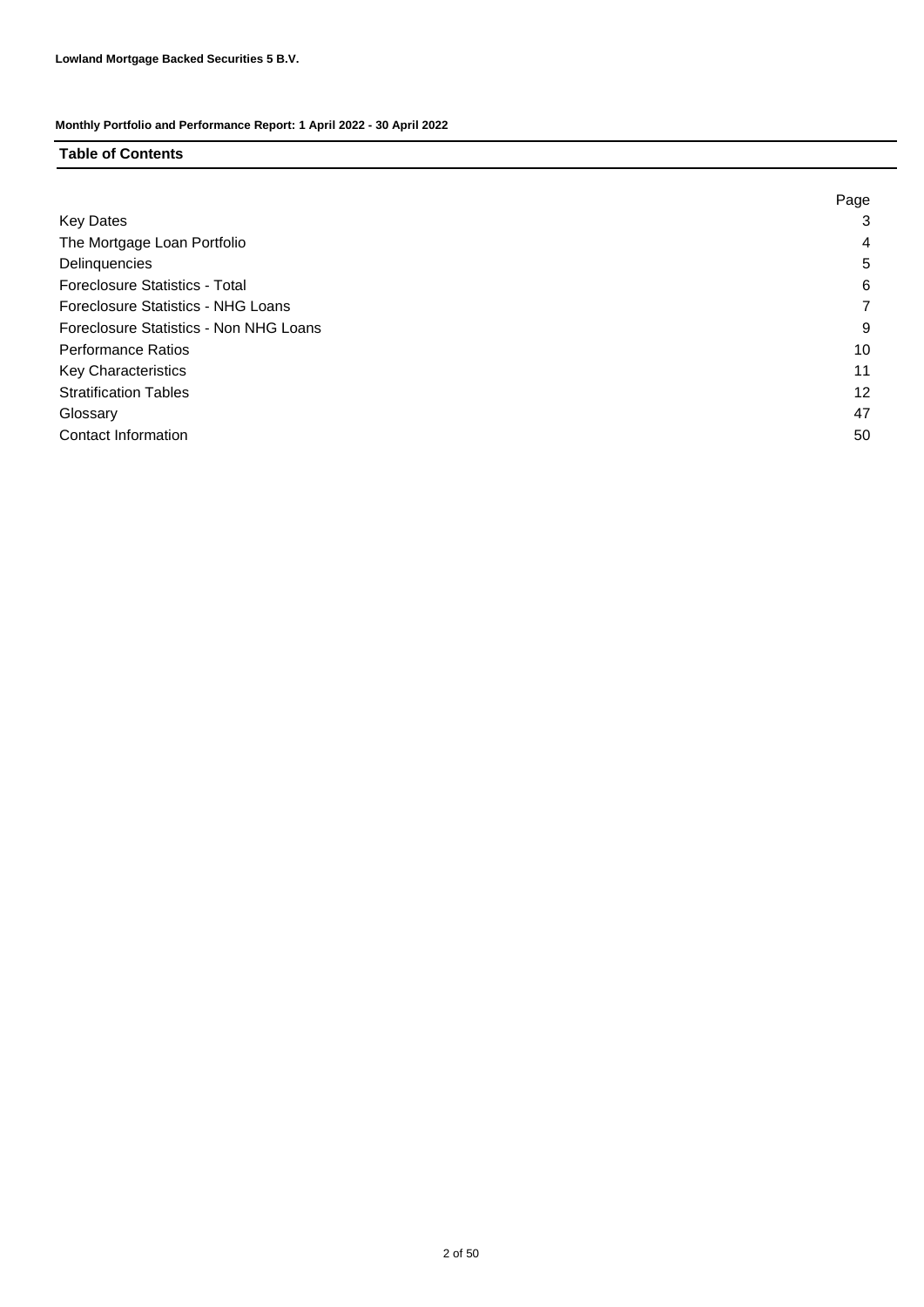| <b>Key Dates</b>                                             |                                                        |                                                            |                                                          |                                                            |                                                          |                                                            |
|--------------------------------------------------------------|--------------------------------------------------------|------------------------------------------------------------|----------------------------------------------------------|------------------------------------------------------------|----------------------------------------------------------|------------------------------------------------------------|
| <b>Note Class</b>                                            | Class A1                                               | Class A2                                                   | Class B                                                  | <b>Class C</b>                                             | Class D                                                  | <b>Class E</b>                                             |
|                                                              |                                                        |                                                            |                                                          |                                                            |                                                          |                                                            |
| <b>Key Dates</b>                                             |                                                        |                                                            |                                                          |                                                            |                                                          |                                                            |
| <b>Closing Date</b>                                          | 23 May 2018                                            | 23 May 2018                                                | 23 May 2018                                              | 23 May 2018                                                | 23 May 2018                                              | 23 May 2018                                                |
| First Optional Redemption Date                               | 18 May 2023                                            | 18 May 2023                                                | 18 May 2023                                              | 18 May 2023                                                | 18 May 2023                                              | 18 May 2023                                                |
| Step Up Date                                                 | N/A                                                    | N/A                                                        | N/A                                                      | N/A                                                        | N/A                                                      | N/A                                                        |
| Original Weighted Average Life<br>(expected)                 | N/A                                                    | N/A                                                        | N/A                                                      | N/A                                                        | N/A                                                      | N/A                                                        |
| Legal Maturity Date                                          | 18 May 2055                                            | 18 May 2055                                                | 18 May 2055                                              | 18 May 2055                                                | 18 May 2055                                              | 18 May 2055                                                |
| Portfolio Date                                               | 30 Apr 2022                                            | 30 Apr 2022                                                | 30 Apr 2022                                              | 30 Apr 2022                                                | 30 Apr 2022                                              | 30 Apr 2022                                                |
| <b>Determination Date</b>                                    | 16 May 2022                                            | 16 May 2022                                                | 16 May 2022                                              | 16 May 2022                                                | 16 May 2022                                              | 16 May 2022                                                |
| Interest Payment Date                                        | 18 May 2022                                            | 18 May 2022                                                | N/A                                                      | N/A                                                        | N/A                                                      | N/A                                                        |
| <b>Principal Payment Date</b>                                | 18 May 2022                                            | 18 May 2022                                                | 18 May 2022                                              | 18 May 2022                                                | 18 May 2022                                              | 18 May 2022                                                |
| <b>Current Reporting Period</b><br>Previous Reporting Period | 1 Apr 2022<br>30 Apr 2022<br>1 Mar 2022<br>31 Mar 2022 | 1 Apr 2022 -<br>30 Apr 2022<br>1 Mar 2022 -<br>31 Mar 2022 | 1 Apr 2022 -<br>30 Apr 2022<br>1 Mar 2022<br>31 Mar 2022 | 1 Apr 2022 -<br>30 Apr 2022<br>1 Mar 2022 -<br>31 Mar 2022 | 1 Apr 2022 -<br>30 Apr 2022<br>1 Mar 2022<br>31 Mar 2022 | 1 Apr 2022 -<br>30 Apr 2022<br>1 Mar 2022 -<br>31 Mar 2022 |
| <b>Accrual Start Date</b>                                    | 19 Apr 2022                                            | 19 Apr 2022                                                | N/A                                                      | N/A                                                        | N/A                                                      | N/A                                                        |
| <b>Accrual End Date</b>                                      | 18 May 2022                                            | 18 May 2022                                                | N/A                                                      | N/A                                                        | N/A                                                      | N/A                                                        |
| Accrual Period (in days)                                     | 29                                                     | 30                                                         | N/A                                                      | N/A                                                        | N/A                                                      | N/A                                                        |
| <b>Fixing Date Reference Rate</b>                            | 13 Apr 2022                                            | N/A                                                        | N/A                                                      | N/A                                                        | N/A                                                      | N/A                                                        |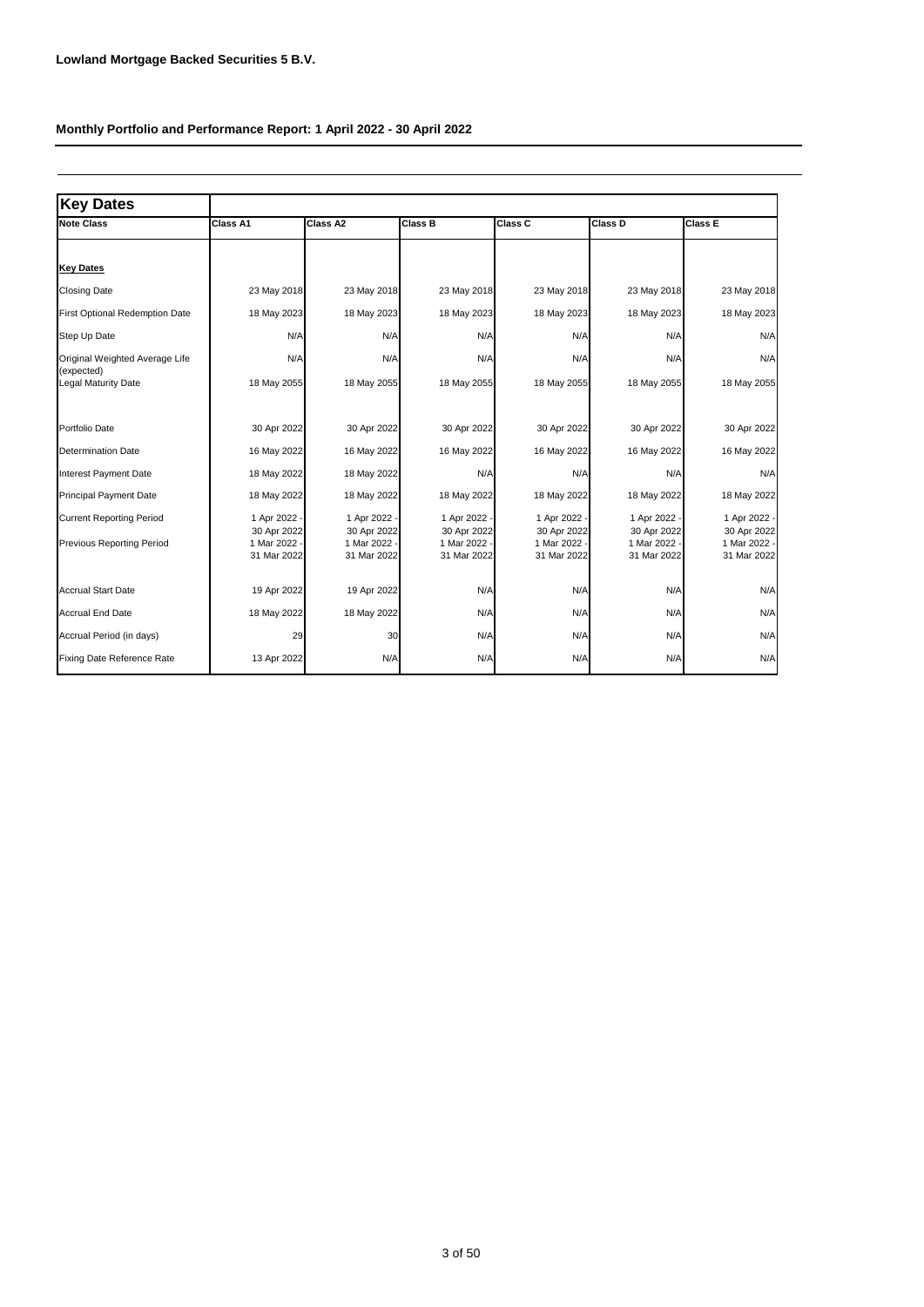| The Mortgage Loan Portfolio                                               |       |                  |
|---------------------------------------------------------------------------|-------|------------------|
| <b>Number of Mortgage Loans</b>                                           |       |                  |
| Number of Mortgage Loans at the beginning of the Reporting Period         |       | 27,810           |
| Matured Mortgage Loans                                                    | -/-   | $\mathbf 0$      |
| Prepaid Mortgage Loans                                                    | -/-   | 297              |
| Further Advances / Modified Mortgage Loans                                |       | $\mathbf 0$      |
| Replacements                                                              |       | $\mathbf 0$      |
| Replenishments                                                            |       | 425              |
| Loans repurchased by the Seller                                           | $-/-$ | 14               |
| Foreclosed Mortgage Loans                                                 | $-/-$ | $\mathbf 0$      |
| Others                                                                    |       | $\mathbf 0$      |
| Number of Mortgage Loans at the end of the Reporting Period               |       | 27,924           |
| <b>Amounts</b>                                                            |       |                  |
| Net Outstanding balance at the beginning of the Reporting Period          |       | 5,026,599,631.06 |
| Scheduled Principal Receipts                                              | -/-   | 7,739,545.85     |
| Prepayments                                                               | -/-   | 53,718,929.87    |
| Further Advances / Modified Mortgage Loans                                |       | 0.00             |
| Replacements                                                              |       | 0.00             |
| Replenishments                                                            |       | 64,608,802.01    |
| Loans repurchased by the Seller                                           | -/-   | 3,150,302.46     |
| Foreclosed Mortgage Loans                                                 | $-/-$ | 0.00             |
| Others                                                                    |       | 0.00             |
| Rounding                                                                  |       | 0.00             |
| Net Outstanding balance at the end of the Reporting Period                |       | 5,026,599,654.89 |
| <b>Amount of Construction Deposit Obligations</b>                         |       |                  |
| Construction Deposit Obligations at the beginning of the Reporting Period |       | 9,261,743.77     |
| Changes in Construction Deposit Obligations                               |       | 96,922.79        |
| Construction Deposit Obligations at the end of the Reporting Period       |       | 9,358,666.56     |
| <b>Amount of Saving Deposits</b>                                          |       |                  |
| Saving Deposit at the beginning of the Reporting Period                   |       | -148,752,313.02  |
| Changes in Saving Deposits                                                |       | $-5,219,367.61$  |
| Saving Deposits at the end of the Reporting Period                        |       | -153,971,680.63  |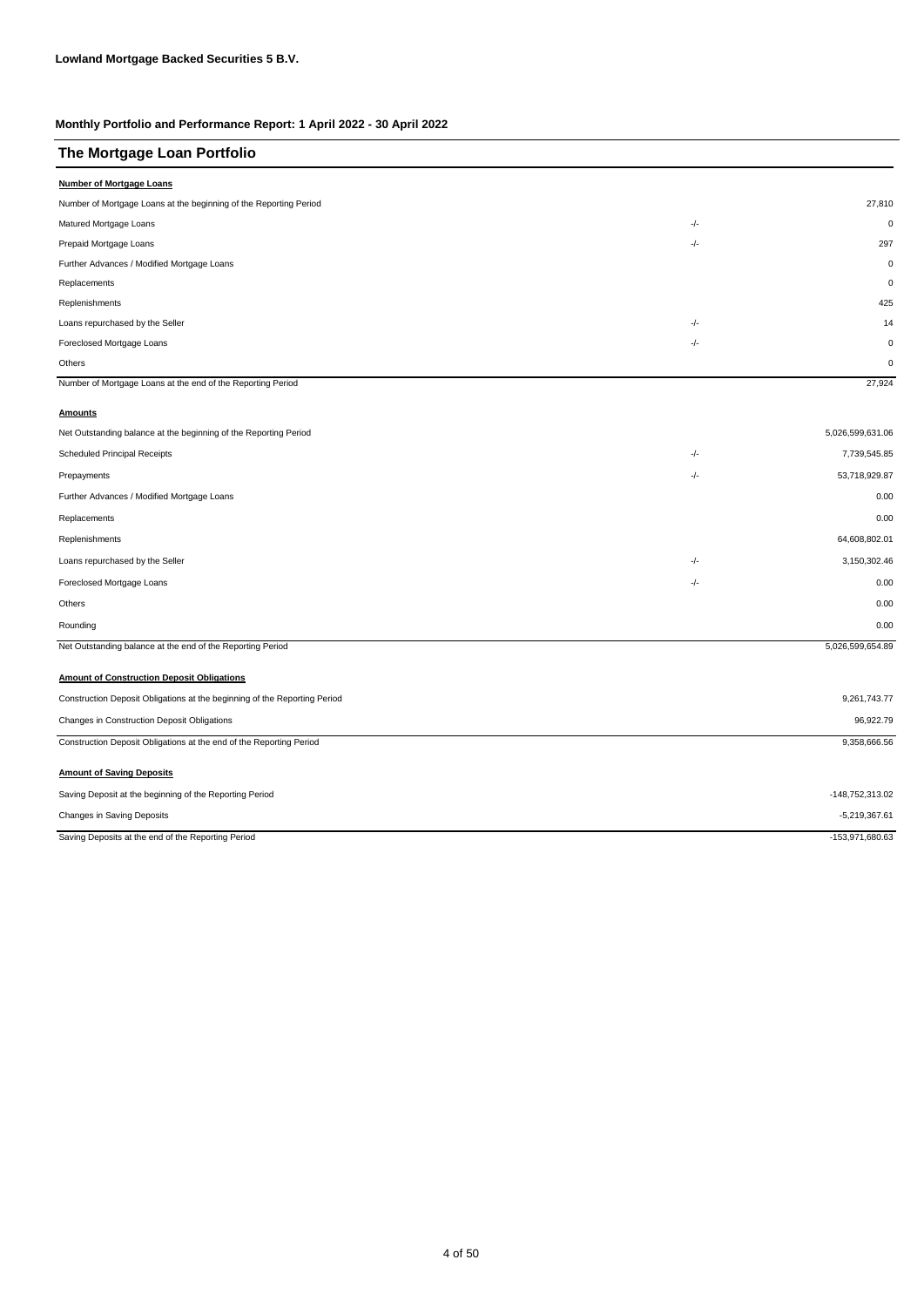| From $(>=)$ | Until $($ <= $)$ | <b>Arrears Amount</b> | Aggregate               | % of Total | Nr of Mortgage | % of Total | Weighted              | Weighted        | <b>Weighted Average</b> |
|-------------|------------------|-----------------------|-------------------------|------------|----------------|------------|-----------------------|-----------------|-------------------------|
|             |                  |                       | <b>Outstanding Not.</b> |            | Loans          |            | <b>Average Coupon</b> | Average         | <b>CLTOMV</b>           |
|             |                  |                       | Amount                  |            |                |            |                       | <b>Maturity</b> |                         |
| Performing  |                  | 0.00                  | 4,996,922,634.66        | 99.41%     | 27,754         | 99.39%     | 2.23%                 | 21.10           | 73.46%                  |
| $\leq$      | 29 days          | 44,783.19             | 14,765,833.47           | 0.29%      | 78             | 0.28%      | 2.55%                 | 19.95           | 84.91%                  |
| 30 days     | 59 days          | 41,954.42             | 5,505,538.72            | 0.11%      | 32             | 0.11%      | 2.34%                 | 16.87           | 91.51%                  |
| 60 days     | 89 days          | 31,781.12             | 3.714.347.12            | 0.07%      | 21             | 0.08%      | 2.47%                 | 18.82           | 83.56%                  |
| 90 days     | 119 days         | 31,033.49             | 2,423,314.93            | 0.05%      | 14             | 0.05%      | 2.82%                 | 19.03           | 86.64%                  |
| 120 days    | 149 days         | 8,954.04              | 537,876.88              | 0.01%      | 5              | 0.02%      | 2.92%                 | 13.31           | 88.22%                  |
| 150 days    | 179 days         | 984.78                | 120,000.00              | 0.00%      |                | 0.00%      | 1.68%                 | 17.67           | 66.00%                  |
| 180 days    | $\geq$           | 124,956.29            | 2,610,109.11            | 0.05%      | 19             | 0.07%      | 2.73%                 | 19.20           | 73.74%                  |
|             | Total            | 284,447.33            | 5,026,599,654.89        | 100.00%    | 27,924         | 100.00%    | 2.23%                 | 21.09           | 73.53%                  |

| <b>Weighted Average</b> | 1,789.91  |
|-------------------------|-----------|
| Minimum                 | 15.45     |
| Maximum                 | 19,650.57 |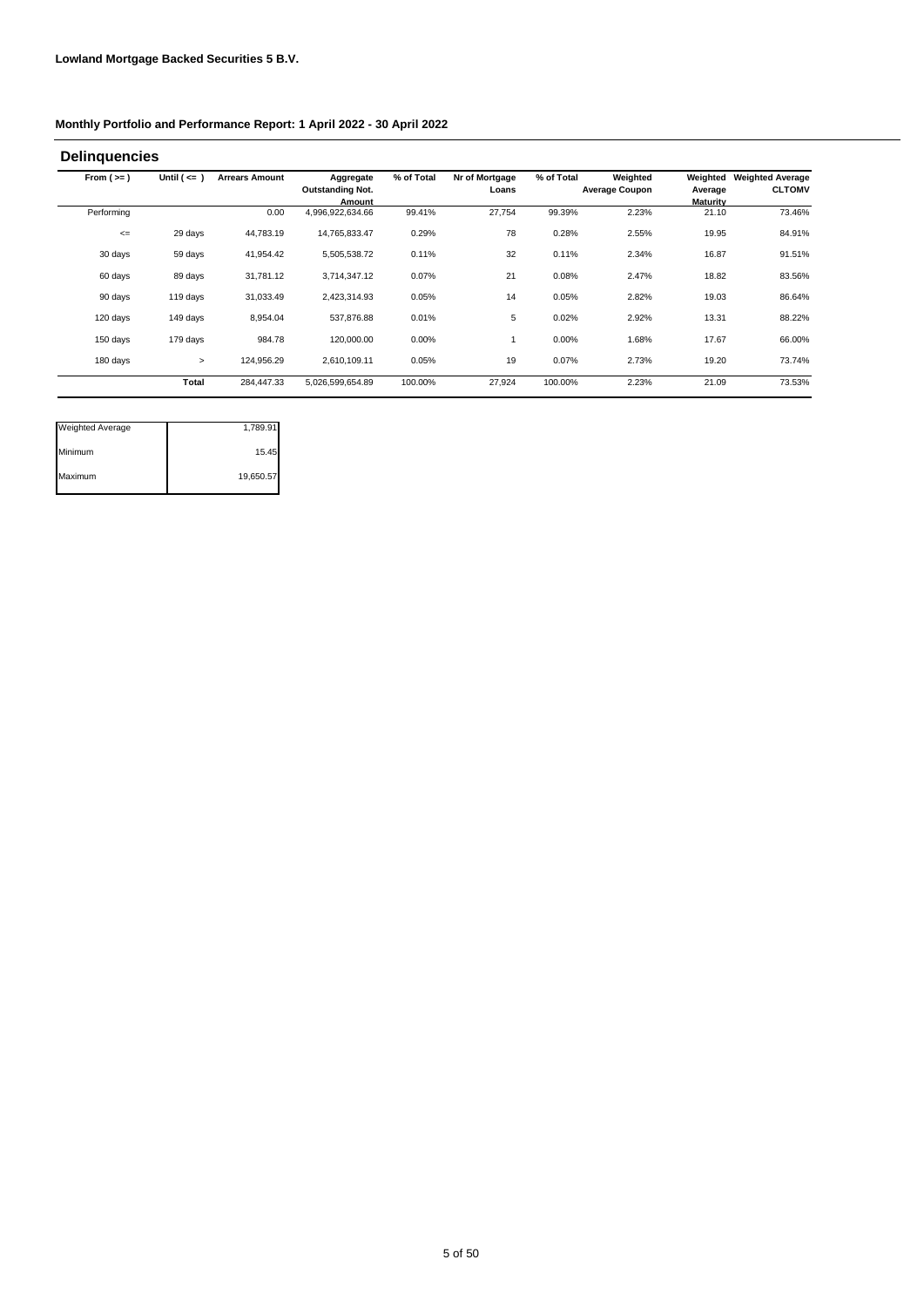| <b>Foreclosure Statistics - Total</b>                                                                   |       |                 |                       |
|---------------------------------------------------------------------------------------------------------|-------|-----------------|-----------------------|
|                                                                                                         |       | Previous Period | <b>Current Period</b> |
| Foreclosures reporting periodically                                                                     |       |                 |                       |
| Number of Mortgage Loans foreclosed during the Reporting Period                                         |       | $\mathsf 0$     | 0                     |
| Net principal balance of Mortgage Loans foreclosed during the Reporting Period                          |       | 0.00            | 0.00                  |
| Other foreclosed amounts (e.g. interest in arrears and penalties) during the Reporting Period           |       | 0.00            | 0.00                  |
| Total amount of foreclosures / defaults of Mortgage Loans during the Reporting Period                   |       | 0.00            | 0.00                  |
| Recoveries from sales on Foreclosed Mortgage Loans during the Reporting Period                          | $-/-$ | 0.00            | 0.00                  |
| Total amount of losses on Foreclosed Mortgage Loans during the Reporting Period                         |       | 0.00            | 0.00                  |
| Post-Foreclosure recoveries on Foreclosed Mortgage Loans during the Reporting Period                    | $-/-$ | 0.00            | 0.00                  |
| Losses minus recoveries during the Reporting Period                                                     |       | 0.00            | 0.00                  |
| Average loss severity during the Reporting Period                                                       |       | 0.00            | 0.00                  |
| <b>Foreclosures since Closing Date</b>                                                                  |       |                 |                       |
| Number of Mortgage Loans foreclosed since the Closing Date                                              |       | 30              | 30                    |
| Percentage of number of Mortgage Loans at Closing Date (%, including replenished loans)                 |       | 0.11%           | 0.11%                 |
| Net principal balance of Mortgage Loans foreclosed since the Closing Date                               |       | 5,523,669.73    | 5,523,669.73          |
| Percentage of net principal balance at the Closing Date (%, including replenished loans)                |       | 0.11%           | 0.11%                 |
| Net principal balance of Mortgage Loans foreclosed since the Closing Date                               |       | 5,523,669.73    | 5,523,669.73          |
| Other foreclosed amounts (e.g. interest in arrears and penalties) since the Closing Date                |       | 0.00            | 0.00                  |
| Total amount of foreclosures / defaults of Mortgage Loans since the Closing Date                        |       | 5,523,669.73    | 5,523,669.73          |
| Recoveries from sales on Foreclosed Mortgage Loans since the Closing Date                               | $-/-$ | 4,926,809.02    | 4,926,809.02          |
| Total amount of losses on Mortgage Loans foreclosed since the Closing Date                              |       | 596,860.71      | 596,860.71            |
| Post-Foreclosure recoveries on Mortgage Loans Foreclosed since the Closing Date                         | -/-   | 0.00            | 0.00                  |
| Losses minus recoveries since the Closing Date                                                          |       | 596,860.71      | 596,860.71            |
| Average loss severity since the Closing Date                                                            |       | 0.11            | 0.11                  |
| <b>Foreclosures</b>                                                                                     |       |                 |                       |
| Number of Mortgage Loans in foreclosure at the beginning of the Reporting Period                        |       | 0               | $\Omega$              |
| Number of new Mortgage Loans in foreclosure during the Reporting Period                                 |       | 0               | $\Omega$              |
| Number of Mortgage Loans for which foreclosure was completed in the Reporting Period                    |       |                 |                       |
| Number of Mortgage Loans in foreclosure at the end of the Reporting Period                              |       | 0               | $\mathbf 0$           |
| Net principal balance of Mortgage Loans in foreclosure at the beginning of the Reporting Period         |       | 0.00            | 0.00                  |
| Net principal balance of new Mortgage Loans in foreclosure during the Reporting Period                  |       | 0.00            | 0.00                  |
| Net principal balance of Mortgage Loans for which foreclosure was completed during the Reporting Period | $-/-$ | 0.00            | 0.00                  |
| Net principal balance of Mortgage Loans in foreclosure at the end of the Reporting Period               |       | 0.00            | 0.00                  |
| <b>Constant Default Rate</b>                                                                            |       |                 |                       |

| Constant Default Rate current month    | 0.00000% | 0.00000% |
|----------------------------------------|----------|----------|
| Constant Default Rate 3-month average  | 0.00000% | 0.00000% |
| Constant Default Rate 6-month average  | 0.00000% | 0.00000% |
| Constant Default Rate 12-month average | 0.02197% | 0.02197% |
| Constant Default Rate to date          | 0.10750% | 0.10750% |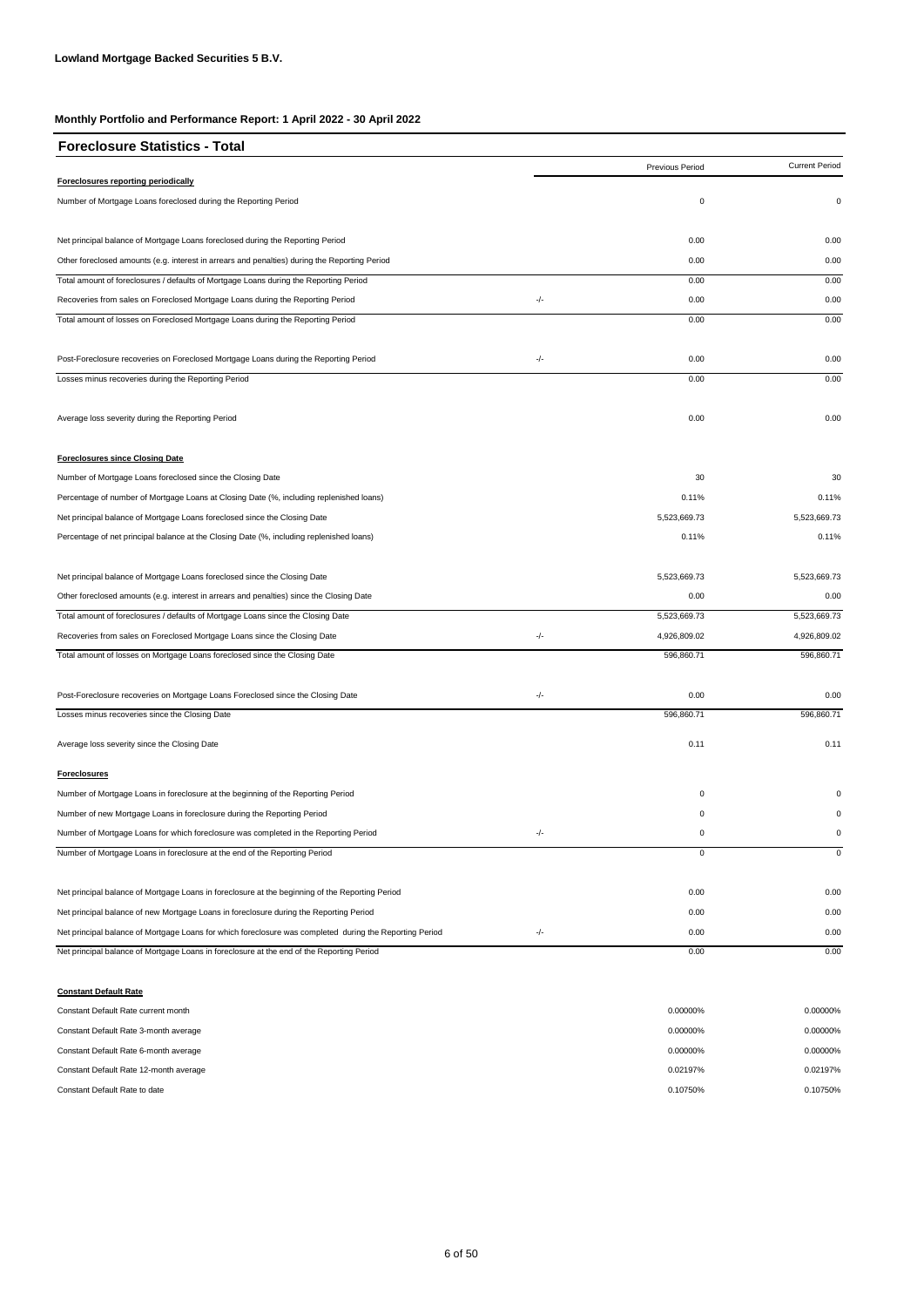| <b>Foreclosure Statistics - NHG Loans</b>                                                             |               |                 |                       |
|-------------------------------------------------------------------------------------------------------|---------------|-----------------|-----------------------|
|                                                                                                       |               | Previous Period | <b>Current Period</b> |
| <b>Foreclosures reporting periodically</b>                                                            |               |                 |                       |
| Number of NHG Loans foreclosed during the Reporting Period                                            |               | $\pmb{0}$       | $\mathbf 0$           |
| Net principal balance of NHG Loans foreclosed during the Reporting Period                             |               | 0.00            | 0.00                  |
| Other foreclosed amounts of NHG Loans (e.g. interest in arrears and penalties) during the Reporting   |               | 0.00            | 0.00                  |
| Total amount of foreclosures / defaults on Foreclosed NHG Loans during the Reporting Period           |               | 0.00            | 0.00                  |
| Recoveries from sales on Foreclosed NHG Loans during the Reporting Period                             | $\frac{1}{2}$ | 0.00            | 0.00                  |
| Total amount of losses on Foreclosed NHG Loans during the Reporting Period                            |               | 0.00            | 0.00                  |
| Post-foreclosure recoveries on foreclosed NHG loans during the Reporting Period                       | $-/-$         | 0.00            | 0.00                  |
| Losses minus recoveries during the Reporting Period                                                   |               | 0.00            | 0.00                  |
| Average loss severity NHG Loans during the Reporting Period                                           |               | 0.00            | 0.00                  |
| <b>Foreclosures since Closing Date</b>                                                                |               |                 |                       |
| Net principal balance of NHG Loans foreclosed since the Closing Date                                  |               | 390,674.50      | 390,674.50            |
| Other foreclosed amounts of NHG Loans (e.g. interest in arrears and penalties) since the Closing Date |               | 0.00            | 0.00                  |
| Total amount of foreclosures / defaults of NHG Loans since the Closing Date                           |               | 390,674.50      | 390,674.50            |
| Recoveries from sales on foreclosed NHG Loans since the Closing Date                                  | -/-           | 375,218.83      | 375,218.83            |
| Total amount of losses on NHG Loans foreclosed since the Closing Date                                 |               | 15,455.67       | 15,455.67             |
| Post-Foreclosure recoveries on NHG Loans foreclosed since the Closing Date                            | -/-           | 0.00            | 0.00                  |
| Losses minus recoveries since the Closing Date                                                        |               | 15,455.67       | 15,455.67             |
| Average loss severity NHG Loans since the Closing Date                                                |               | 0.04            | 0.04                  |
| <b>Foreclosures</b>                                                                                   |               |                 |                       |
| Number of NHG Loans in foreclosure at the beginning of the Reporting Period                           |               | $\pmb{0}$       |                       |
| Number of new NHG Loans in foreclosure during the Reporting Period                                    |               | 0               |                       |
| Number of NHG Loans for which foreclosure was completed in the Reporting Period                       | -/-           | $\pmb{0}$       | 0                     |
| Number of NHG Loans in foreclosure at the end of the Reporting Period                                 |               | $\pmb{0}$       | $\mathbf 0$           |
| Net principal balance of NHG Loans in foreclosure at the beginning of the Reporting Period            |               | 0.00            | 0.00                  |
| Net principal balance of new NHG Loans in foreclosure during the Reporting Period                     |               | 0.00            | 0.00                  |
| Net principal balance of NHG Loans for which foreclosure was completed during the Reporting Period    | $-/-$         | 0.00            | 0.00                  |
| Net principal balance of NHG Loans in foreclosure at the end of the Reporting Period                  |               | 0.00            | 0.00                  |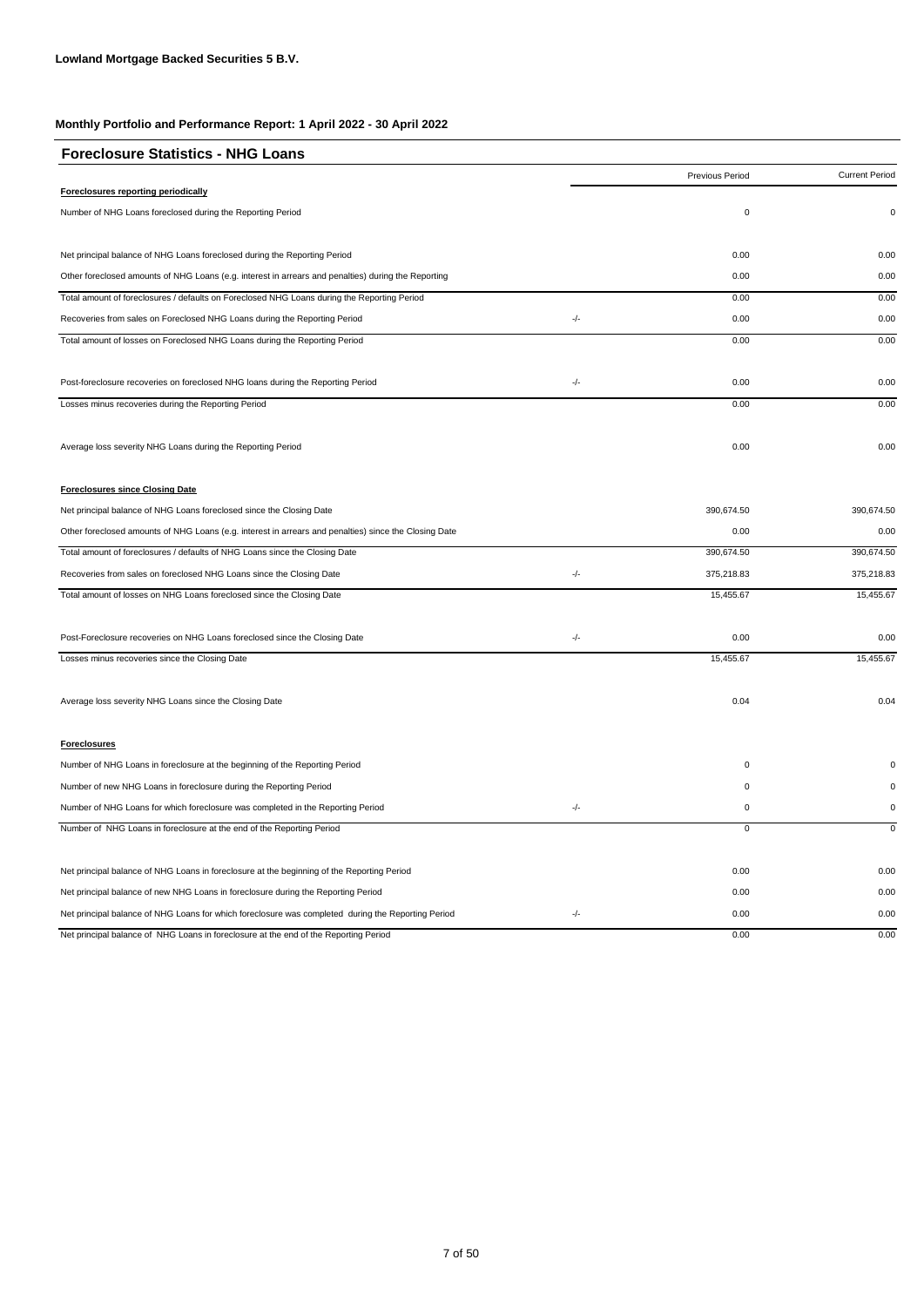| Number of claims to WEW at the beginning of the Reporting Period<br>$\mathbf 0$<br>$\Omega$<br>New claims to WEW during the Reporting Period<br>$\mathbf 0$<br>$\Omega$<br>-/-<br>$\mathbf 0$<br>$\mathsf 0$<br>Finalised claims with WEW during the Reporting Period<br>Number of claims to WEW at the end of the Reporting Period<br>$\mathbf 0$<br>$\mathbf 0$<br>0.00<br>Notional amount of claims to WEW at the beginning of the Reporting Period<br>0.00<br>0.00<br>Notional amount of new claims to WEW during the Reporting Period<br>0.00<br>$-/-$<br>0.00<br>Notional amount of finalised claims with WEW during the Reporting Period<br>0.00<br>0.00<br>Notional amount of claims to WEW at the end of the Reporting Period<br>0.00<br>0.00<br>0.00<br>Notional amount of finalised claims with WEW during the Reporting Period<br>0.00<br>Amount paid out by WEW during the Reporting Period<br>0.00<br>Payout ratio WEW during the Reporting Period<br>0.00<br>0.00<br><b>WEW Claims since Closing</b><br>Number of finalised claims to WEW since the Closing Date<br>$\overline{1}$<br>$\overline{1}$<br>Amount of finalised claims with WEW since the Closing Date<br>1,428.44<br>1,428.44<br>-/-<br>1,428.44<br>1,428.44<br>Amount paid out by WEW since the Closing Date<br>1.00<br>Payout ratio WEW since the Closing Date<br>1.00<br>Reasons for non payout as percentage of non recovered claim amount<br>1,428.44<br>1,428.44<br>Amount of finalised claims with WEW since the Closing Date<br>$-/-$<br>1,428.44<br>1,428.44<br>Amount paid out by WEW since the Closing Date<br>Non recovered amount of WEW since the Closing Date<br>0.00<br>0.00<br>0.00%<br>0.00%<br>Insufficient guaranteed amount due to decrease with annuity amount<br>0.00%<br>Loan does not comply with NHG criteria at origination<br>0.00%<br>Other administrative reasons<br>0.00%<br>0.00%<br>0.00%<br>0.00%<br>Other | <b>WEW Claims periodically</b> |  |  |
|--------------------------------------------------------------------------------------------------------------------------------------------------------------------------------------------------------------------------------------------------------------------------------------------------------------------------------------------------------------------------------------------------------------------------------------------------------------------------------------------------------------------------------------------------------------------------------------------------------------------------------------------------------------------------------------------------------------------------------------------------------------------------------------------------------------------------------------------------------------------------------------------------------------------------------------------------------------------------------------------------------------------------------------------------------------------------------------------------------------------------------------------------------------------------------------------------------------------------------------------------------------------------------------------------------------------------------------------------------------------------------------------------------------------------------------------------------------------------------------------------------------------------------------------------------------------------------------------------------------------------------------------------------------------------------------------------------------------------------------------------------------------------------------------------------------------------------------------------------------------------------------------------------------------------|--------------------------------|--|--|
|                                                                                                                                                                                                                                                                                                                                                                                                                                                                                                                                                                                                                                                                                                                                                                                                                                                                                                                                                                                                                                                                                                                                                                                                                                                                                                                                                                                                                                                                                                                                                                                                                                                                                                                                                                                                                                                                                                                          |                                |  |  |
|                                                                                                                                                                                                                                                                                                                                                                                                                                                                                                                                                                                                                                                                                                                                                                                                                                                                                                                                                                                                                                                                                                                                                                                                                                                                                                                                                                                                                                                                                                                                                                                                                                                                                                                                                                                                                                                                                                                          |                                |  |  |
|                                                                                                                                                                                                                                                                                                                                                                                                                                                                                                                                                                                                                                                                                                                                                                                                                                                                                                                                                                                                                                                                                                                                                                                                                                                                                                                                                                                                                                                                                                                                                                                                                                                                                                                                                                                                                                                                                                                          |                                |  |  |
|                                                                                                                                                                                                                                                                                                                                                                                                                                                                                                                                                                                                                                                                                                                                                                                                                                                                                                                                                                                                                                                                                                                                                                                                                                                                                                                                                                                                                                                                                                                                                                                                                                                                                                                                                                                                                                                                                                                          |                                |  |  |
|                                                                                                                                                                                                                                                                                                                                                                                                                                                                                                                                                                                                                                                                                                                                                                                                                                                                                                                                                                                                                                                                                                                                                                                                                                                                                                                                                                                                                                                                                                                                                                                                                                                                                                                                                                                                                                                                                                                          |                                |  |  |
|                                                                                                                                                                                                                                                                                                                                                                                                                                                                                                                                                                                                                                                                                                                                                                                                                                                                                                                                                                                                                                                                                                                                                                                                                                                                                                                                                                                                                                                                                                                                                                                                                                                                                                                                                                                                                                                                                                                          |                                |  |  |
|                                                                                                                                                                                                                                                                                                                                                                                                                                                                                                                                                                                                                                                                                                                                                                                                                                                                                                                                                                                                                                                                                                                                                                                                                                                                                                                                                                                                                                                                                                                                                                                                                                                                                                                                                                                                                                                                                                                          |                                |  |  |
|                                                                                                                                                                                                                                                                                                                                                                                                                                                                                                                                                                                                                                                                                                                                                                                                                                                                                                                                                                                                                                                                                                                                                                                                                                                                                                                                                                                                                                                                                                                                                                                                                                                                                                                                                                                                                                                                                                                          |                                |  |  |
|                                                                                                                                                                                                                                                                                                                                                                                                                                                                                                                                                                                                                                                                                                                                                                                                                                                                                                                                                                                                                                                                                                                                                                                                                                                                                                                                                                                                                                                                                                                                                                                                                                                                                                                                                                                                                                                                                                                          |                                |  |  |
|                                                                                                                                                                                                                                                                                                                                                                                                                                                                                                                                                                                                                                                                                                                                                                                                                                                                                                                                                                                                                                                                                                                                                                                                                                                                                                                                                                                                                                                                                                                                                                                                                                                                                                                                                                                                                                                                                                                          |                                |  |  |
|                                                                                                                                                                                                                                                                                                                                                                                                                                                                                                                                                                                                                                                                                                                                                                                                                                                                                                                                                                                                                                                                                                                                                                                                                                                                                                                                                                                                                                                                                                                                                                                                                                                                                                                                                                                                                                                                                                                          |                                |  |  |
|                                                                                                                                                                                                                                                                                                                                                                                                                                                                                                                                                                                                                                                                                                                                                                                                                                                                                                                                                                                                                                                                                                                                                                                                                                                                                                                                                                                                                                                                                                                                                                                                                                                                                                                                                                                                                                                                                                                          |                                |  |  |
|                                                                                                                                                                                                                                                                                                                                                                                                                                                                                                                                                                                                                                                                                                                                                                                                                                                                                                                                                                                                                                                                                                                                                                                                                                                                                                                                                                                                                                                                                                                                                                                                                                                                                                                                                                                                                                                                                                                          |                                |  |  |
|                                                                                                                                                                                                                                                                                                                                                                                                                                                                                                                                                                                                                                                                                                                                                                                                                                                                                                                                                                                                                                                                                                                                                                                                                                                                                                                                                                                                                                                                                                                                                                                                                                                                                                                                                                                                                                                                                                                          |                                |  |  |
|                                                                                                                                                                                                                                                                                                                                                                                                                                                                                                                                                                                                                                                                                                                                                                                                                                                                                                                                                                                                                                                                                                                                                                                                                                                                                                                                                                                                                                                                                                                                                                                                                                                                                                                                                                                                                                                                                                                          |                                |  |  |
|                                                                                                                                                                                                                                                                                                                                                                                                                                                                                                                                                                                                                                                                                                                                                                                                                                                                                                                                                                                                                                                                                                                                                                                                                                                                                                                                                                                                                                                                                                                                                                                                                                                                                                                                                                                                                                                                                                                          |                                |  |  |
|                                                                                                                                                                                                                                                                                                                                                                                                                                                                                                                                                                                                                                                                                                                                                                                                                                                                                                                                                                                                                                                                                                                                                                                                                                                                                                                                                                                                                                                                                                                                                                                                                                                                                                                                                                                                                                                                                                                          |                                |  |  |
|                                                                                                                                                                                                                                                                                                                                                                                                                                                                                                                                                                                                                                                                                                                                                                                                                                                                                                                                                                                                                                                                                                                                                                                                                                                                                                                                                                                                                                                                                                                                                                                                                                                                                                                                                                                                                                                                                                                          |                                |  |  |
|                                                                                                                                                                                                                                                                                                                                                                                                                                                                                                                                                                                                                                                                                                                                                                                                                                                                                                                                                                                                                                                                                                                                                                                                                                                                                                                                                                                                                                                                                                                                                                                                                                                                                                                                                                                                                                                                                                                          |                                |  |  |
|                                                                                                                                                                                                                                                                                                                                                                                                                                                                                                                                                                                                                                                                                                                                                                                                                                                                                                                                                                                                                                                                                                                                                                                                                                                                                                                                                                                                                                                                                                                                                                                                                                                                                                                                                                                                                                                                                                                          |                                |  |  |
|                                                                                                                                                                                                                                                                                                                                                                                                                                                                                                                                                                                                                                                                                                                                                                                                                                                                                                                                                                                                                                                                                                                                                                                                                                                                                                                                                                                                                                                                                                                                                                                                                                                                                                                                                                                                                                                                                                                          |                                |  |  |
|                                                                                                                                                                                                                                                                                                                                                                                                                                                                                                                                                                                                                                                                                                                                                                                                                                                                                                                                                                                                                                                                                                                                                                                                                                                                                                                                                                                                                                                                                                                                                                                                                                                                                                                                                                                                                                                                                                                          |                                |  |  |
|                                                                                                                                                                                                                                                                                                                                                                                                                                                                                                                                                                                                                                                                                                                                                                                                                                                                                                                                                                                                                                                                                                                                                                                                                                                                                                                                                                                                                                                                                                                                                                                                                                                                                                                                                                                                                                                                                                                          |                                |  |  |
|                                                                                                                                                                                                                                                                                                                                                                                                                                                                                                                                                                                                                                                                                                                                                                                                                                                                                                                                                                                                                                                                                                                                                                                                                                                                                                                                                                                                                                                                                                                                                                                                                                                                                                                                                                                                                                                                                                                          |                                |  |  |
|                                                                                                                                                                                                                                                                                                                                                                                                                                                                                                                                                                                                                                                                                                                                                                                                                                                                                                                                                                                                                                                                                                                                                                                                                                                                                                                                                                                                                                                                                                                                                                                                                                                                                                                                                                                                                                                                                                                          |                                |  |  |
|                                                                                                                                                                                                                                                                                                                                                                                                                                                                                                                                                                                                                                                                                                                                                                                                                                                                                                                                                                                                                                                                                                                                                                                                                                                                                                                                                                                                                                                                                                                                                                                                                                                                                                                                                                                                                                                                                                                          |                                |  |  |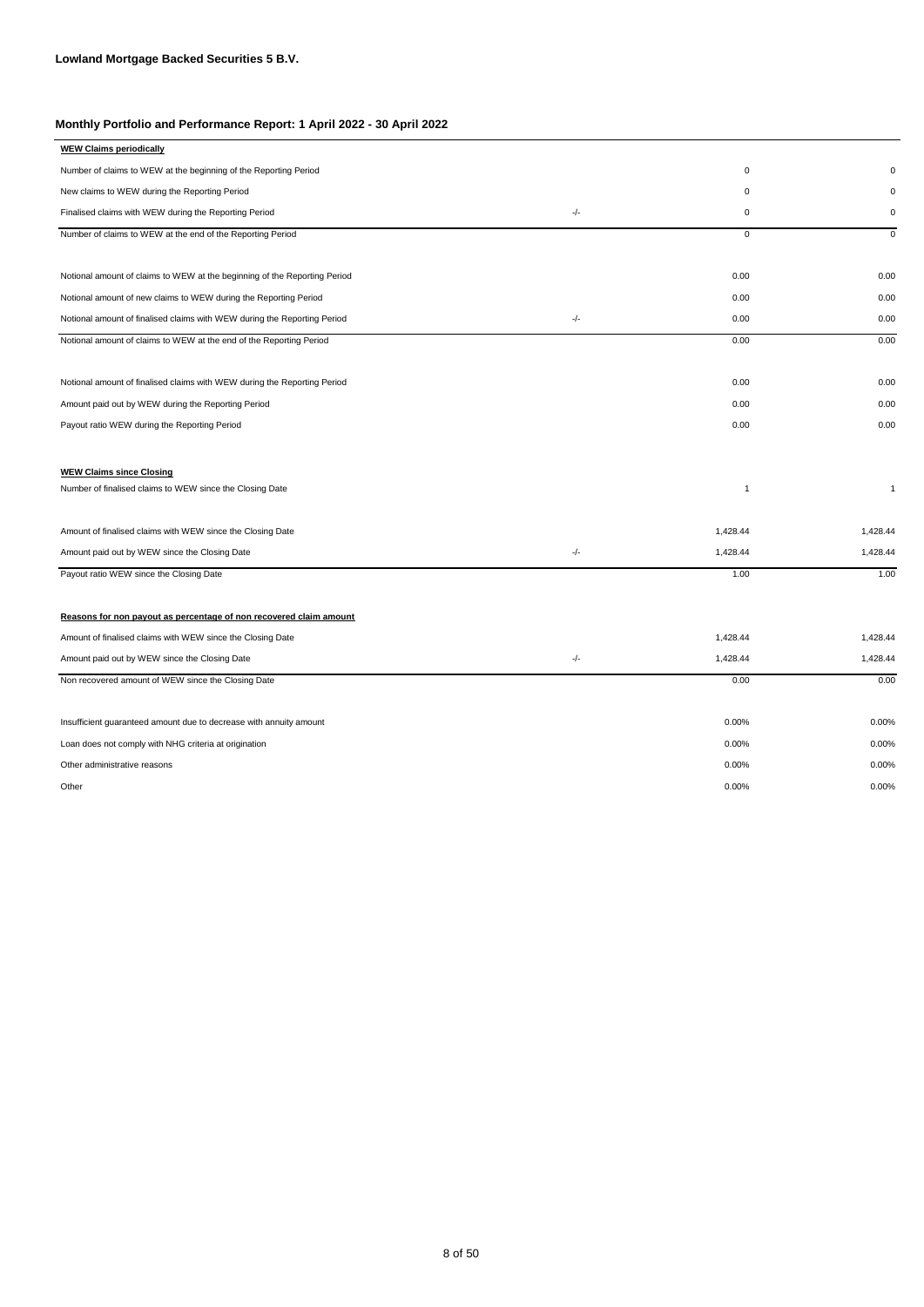| <b>Foreclosure Statistics - Non NHG Loans</b>                                                                  |       |                 |                       |
|----------------------------------------------------------------------------------------------------------------|-------|-----------------|-----------------------|
|                                                                                                                |       | Previous Period | <b>Current Period</b> |
| Foreclosures reporting periodically                                                                            |       |                 |                       |
| Number of Non NHG Loans foreclosed during the Reporting Period                                                 |       | $\mathbf 0$     | $\mathbf 0$           |
| Net principal balance of Non NHG Loans foreclosed during the Reporting Period                                  |       | 0.00            | 0.00                  |
| Other foreclosed amounts of Non NHG Loans (e.g. interest in arrears and penalties) during the Reporting Period |       | 0.00            | 0.00                  |
| Total amount of foreclosures / defaults on Non Foreclosed NHG Loans during the Reporting Period                |       | 0.00            | 0.00                  |
| Recoveries from sales on Foreclosed Non NHG Loans during the Reporting Period                                  | -/-   | 0.00            | 0.00                  |
| Total amount of losses on Foreclosed Non NHG Loans during the Reporting Period                                 |       | 0.00            | 0.00                  |
| Post-foreclosure recoveries on Foreclosed Non NHG Loans during the Reporting Period                            | $-/-$ | 0.00            | 0.00                  |
| Losses minus recoveries during the Reporting Period                                                            |       | 0.00            | 0.00                  |
| Average loss severity Non NHG Loans during the Reporting Period                                                |       | 0.00            | 0.00                  |
| <b>Foreclosures since Closing Date</b>                                                                         |       |                 |                       |
| Net principal balance of Non NHG loans foreclosed since the Closing Date                                       |       | 5,132,995.23    | 5,132,995.23          |
| Other foreclosed amounts of non Non NHG Loans (e.g. interest in arrears and penalties) since the Closing Date  |       | 0.00            | 0.00                  |
| Total amount of foreclosures / defaults of non Non NHG Loans since the Closing Date                            |       | 5,132,995.23    | 5,132,995.23          |
| Recoveries from sales on foreclosed Non NHG Loans since the Closing Date                                       | $-/-$ | 4,551,590.19    | 4,551,590.19          |
| Total amount of losses on Non NHG Loans foreclosed since the Closing Date                                      |       | 581,405.04      | 581,405.04            |
| Post-Foreclosure recoveries on Non NHG Loans foreclosed since the Closing Date                                 | -/-   | 0.00            | 0.00                  |
| Losses minus recoveries since the Closing Date                                                                 |       | 581,405.04      | 581,405.04            |
| Average loss severity Non NHG Loans since the Closing Date                                                     |       | 0.11            | 0.11                  |
| <b>Foreclosures</b>                                                                                            |       |                 |                       |
| Number of Non NHG Loans in foreclosure at the beginning of the Reporting Period                                |       | $\mathbf 0$     | $\Omega$              |
| Number of new Non NHG Loans in foreclosure during the Reporting Period                                         |       | $\mathbf 0$     | $\Omega$              |
| Number of Non NHG Loans for which foreclosure was completed in the Reporting Period                            | $-/-$ | $\mathbf 0$     | $\mathbf 0$           |
| Number of Non NHG Loans in foreclosure at the end of the Reporting Period                                      |       | $\mathbf 0$     | $\mathbf 0$           |
| Net principal balance of Non NHG Loans in foreclosure at the beginning of the Reporting Period                 |       | 0.00            | 0.00                  |
| Net principal balance of new Non NHG Loans in foreclosure during the Reporting Period                          |       | 0.00            | 0.00                  |
| Net principal balance of Non NHG Loans for which foreclosure was completed during the Reporting Period         | $-/-$ | 0.00            | 0.00                  |
| Net principal balance of Non NHG Loans in foreclosure at the end of the Reporting Period                       |       | 0.00            | 0.00                  |

9 of 50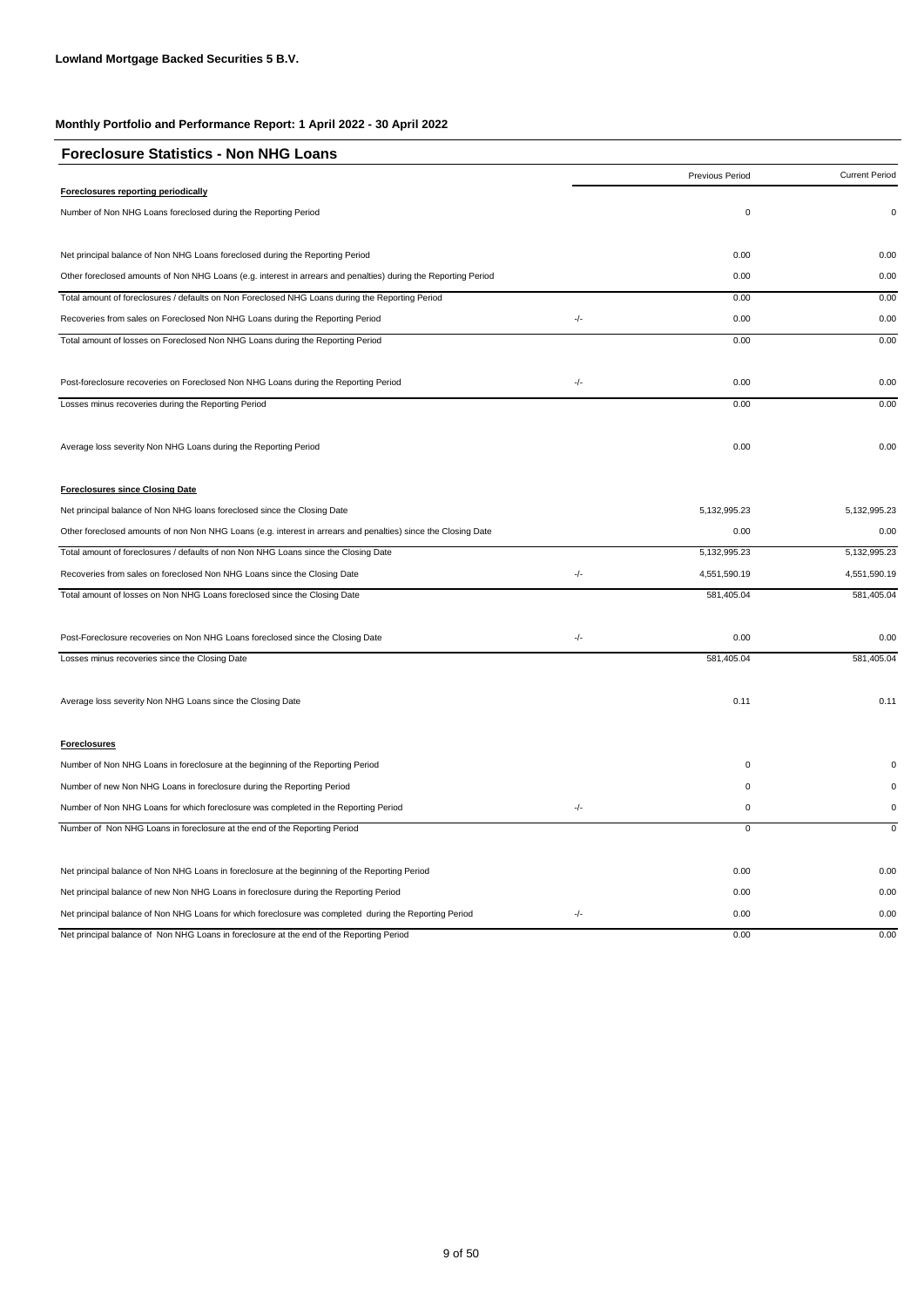| <b>Performance Ratios</b>             |                 |                       |
|---------------------------------------|-----------------|-----------------------|
|                                       | Previous Period | <b>Current Period</b> |
| <b>Constant Prepayment Rate (CPR)</b> |                 |                       |
| Annualized Life CPR                   | 9.8464%         | 9.8955%               |
| Annualized 1-month average CPR        | 11.1244%        | 12.1726%              |
| Annualized 3-month average CPR        | 10.1914%        | 11.4739%              |
| Annualized 6-month average CPR        | 10.8329%        | 11.0359%              |
| Annualized 12-month average CPR       | 11.8251%        | 11.7692%              |
|                                       |                 |                       |
| <b>Principal Payment Rate (PPR)</b>   |                 |                       |
| Annualized Life PPR                   | 1.2704%         | 1.2751%               |
| Annualized 1-month average PPR        | 1.4521%         | 1.4932%               |
| Annualized 3-month average PPR        | 1.4508%         | 1.4650%               |
| Annualized 6-month average PPR        | 1.4425%         | 1.4542%               |
| Annualized 12-month average PPR       | 1.4117%         | 1.4243%               |
|                                       |                 |                       |
| <b>Payment Ratio</b>                  |                 |                       |
| Periodic Payment Ratio                | 100.0936%       | 99.9896%              |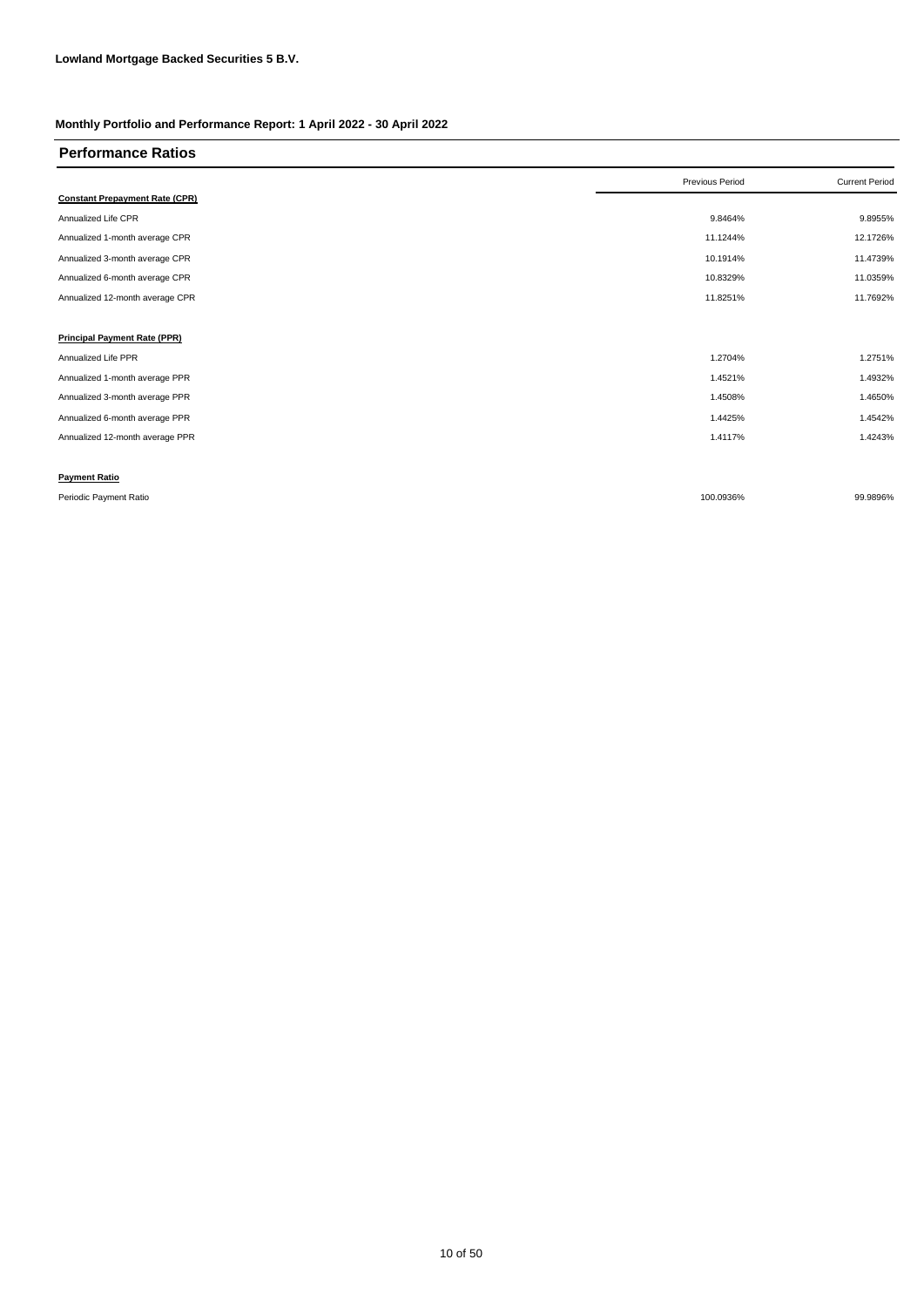### **Stratifications**

# **1. Key Characteristics**

| <b>Description</b>                                                                | As per Reporting Date | As per Closing Date |
|-----------------------------------------------------------------------------------|-----------------------|---------------------|
| Principal amount                                                                  | 5,180,571,335.52      | 5,138,391,162.19    |
| Value of savings deposits                                                         | 153,971,680.63        | 111,801,892.17      |
| Net principal balance                                                             | 5,026,599,654.89      | 5,026,589,270.02    |
| <b>Construction Deposits</b>                                                      | 9,358,666.56          | 6,650,475.00        |
| Net principal balance excl. Construction and Saving Deposits                      | 5,017,240,988.33      | 5,019,938,795.02    |
| Negative balance                                                                  | 0.00                  | 0.00                |
| Net principal balance excl. Construction and Saving Deposits and Negative Balance | 5,017,240,988.33      | 5,019,938,795.02    |
| Number of loans                                                                   | 27,924                | 27,363              |
| Number of loanparts                                                               | 57,697                | 52,222              |
| Number of negative loanparts                                                      | $\mathbf 0$           | $\mathbf 0$         |
| Average principal balance (borrower)                                              | 180,010.01            | 183,700.23          |
| Weighted average current interest rate                                            | 2.23%                 | 2.86%               |
| Weighted average maturity (in years)                                              | 21.09                 | 22.76               |
| Weighted average remaining time to interest reset (in years)                      | 8.12                  | 8.21                |
| Weighted average seasoning (in years)                                             | 8.42                  | 6.67                |
| Weighted average CLTOMV                                                           | 73.53%                | 85.03%              |
| Weighted average CLTIMV                                                           | 52.20%                | 77.94%              |
| Weighted average CLTIFV                                                           | 59.32%                | 88.57%              |
| Weighted average OLTOMV                                                           | 82.50%                | 89.95%              |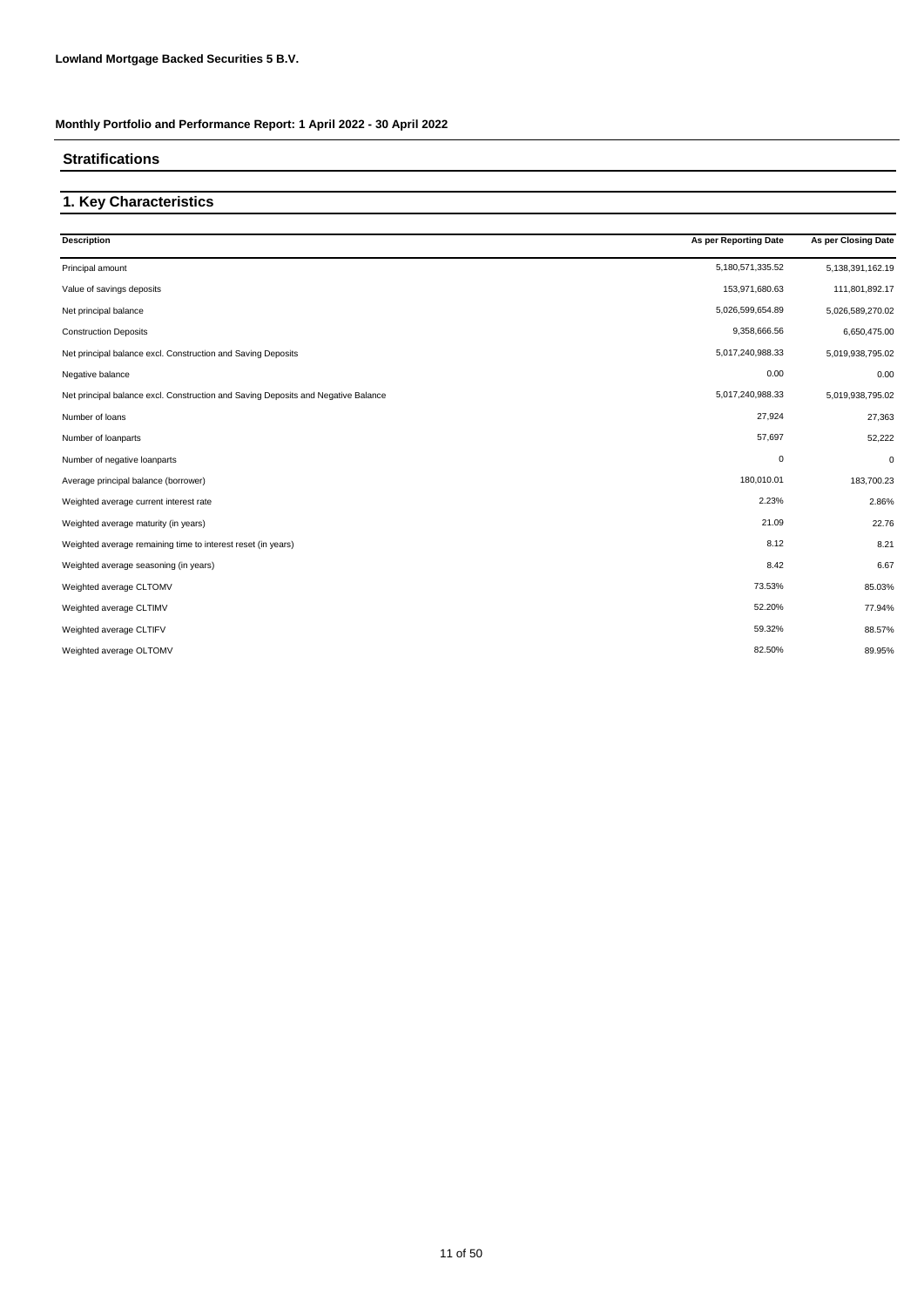# **2. Redemption Type**

| <b>Description</b>  |       | <b>Aggregate Outstanding</b><br>Amount | % of Total | Nr of<br>Loanparts | % of Total | Weighted<br>Average<br>Coupon | Weighted<br>Average<br><b>Maturity</b> | Weighted<br><b>CLTOMV</b> | % of Total<br>Average Not. Amount at<br><b>Closing Date</b> |
|---------------------|-------|----------------------------------------|------------|--------------------|------------|-------------------------------|----------------------------------------|---------------------------|-------------------------------------------------------------|
| Annuity             |       | 2,136,525,626.84                       | 42.50%     | 25,441             | 44.09%     | 2.02%                         | 24.96                                  | 75.13%                    | 35.83%                                                      |
| <b>Bank Savings</b> |       | 148.579.479.49                         | 2.96%      | 2,276              | 3.94%      | 2.58%                         | 16.37                                  | 71.45%                    | 3.74%                                                       |
| Interest only       |       | 2,283,049,280.01                       | 45.42%     | 23,674             | 41.03%     | 2.36%                         | 18.58                                  | 71.70%                    | 47.80%                                                      |
| Investment          |       | 199,909,597.83                         | 3.98%      | 2,015              | 3.49%      | 2.56%                         | 13.39                                  | 86.98%                    | 6.61%                                                       |
| Linear              |       | 164,974,369.60                         | 3.28%      | 2,248              | 3.90%      | 1.94%                         | 24.07                                  | 67.60%                    | 2.93%                                                       |
| Savings             |       | 93,561,301.12                          | 1.86%      | 2,043              | 3.54%      | 3.09%                         | 12.63                                  | 66.65%                    | 3.09%                                                       |
|                     | Total | 5,026,599,654.89                       | 100.00%    | 57,697             | 100.00%    | 2.23%                         | 21.09                                  | 73.53%                    | 100.00%                                                     |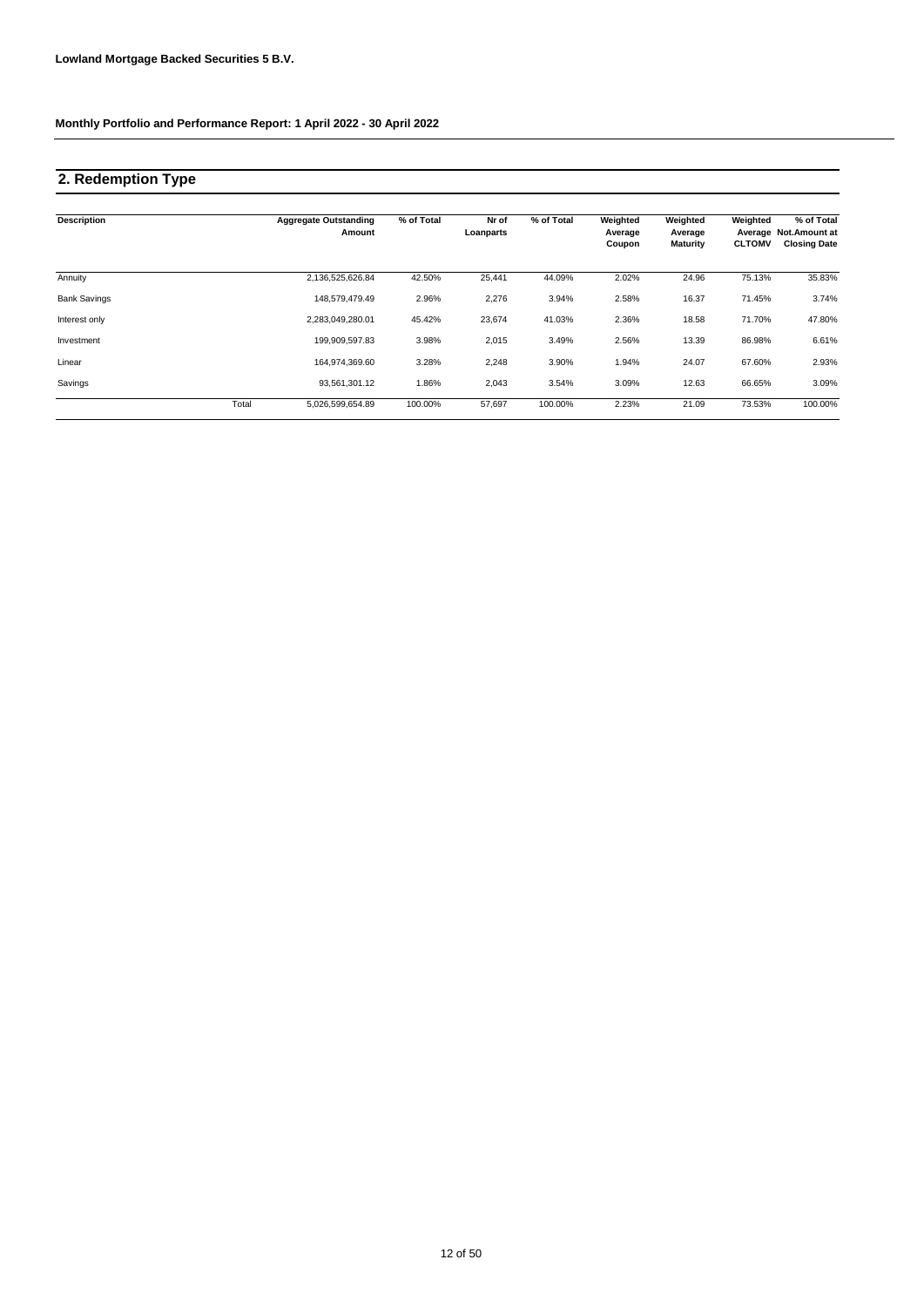# **3. Outstanding Loan Amount**

| From $(>=) -$ Until $(<)$ | <b>Aggregate Outstanding</b><br>Amount | % of Total | Nr of Loans    | % of Total | Weighted<br>Average<br>Coupon | Weighted<br>Average<br><b>Maturity</b> | Weighted<br><b>CLTOMV</b> | % of Total<br>Average Not.Amount at<br><b>Closing Date</b> |
|---------------------------|----------------------------------------|------------|----------------|------------|-------------------------------|----------------------------------------|---------------------------|------------------------------------------------------------|
| < 25.000                  | 4,906,510.06                           | 0.10%      | 330            | 1.18%      | 2.39%                         | 12.25                                  | 11.17%                    | 0.05%                                                      |
| 25,000 - 50,000           | 26,220,838.19                          | 0.52%      | 689            | 2.47%      | 2.37%                         | 14.92                                  | 23.67%                    | 0.33%                                                      |
| $50,000 - 75,000$         | 81,442,722.53                          | 1.62%      | 1,286          | 4.61%      | 2.36%                         | 16.79                                  | 42.94%                    | 1.10%                                                      |
| 75,000 - 100,000          | 210,994,401.51                         | 4.20%      | 2,397          | 8.58%      | 2.37%                         | 18.23                                  | 56.92%                    | 3.14%                                                      |
| 100,000 - 150,000         | 943,055,858.21                         | 18.76%     | 7,517          | 26.92%     | 2.32%                         | 20.07                                  | 69.49%                    | 18.86%                                                     |
| 150,000 - 200,000         | 1,105,756,993.93                       | 22.00%     | 6,382          | 22.85%     | 2.29%                         | 20.40                                  | 75.69%                    | 25.28%                                                     |
| 200,000 - 250,000         | 985,406,116.05                         | 19.60%     | 4,414          | 15.81%     | 2.22%                         | 21.37                                  | 78.21%                    | 21.00%                                                     |
| 250,000 - 300,000         | 611,617,982.47                         | 12.17%     | 2,260          | 8.09%      | 2.16%                         | 22.21                                  | 77.50%                    | 11.57%                                                     |
| 300,000 - 350,000         | 342,685,412.10                         | 6.82%      | 1,065          | 3.81%      | 2.15%                         | 22.27                                  | 76.95%                    | 7.07%                                                      |
| 350,000 - 400,000         | 232,604,015.75                         | 4.63%      | 624            | 2.23%      | 2.12%                         | 22.34                                  | 74.59%                    | 4.41%                                                      |
| 400,000 - 450,000         | 155,946,433.76                         | 3.10%      | 368            | 1.32%      | 2.07%                         | 23.63                                  | 74.05%                    | 2.33%                                                      |
| 450,000 - 500,000         | 120,521,526.45                         | 2.40%      | 254            | 0.91%      | 2.03%                         | 23.67                                  | 74.66%                    | 1.67%                                                      |
| 500,000 - 550,000         | 76,921,026.83                          | 1.53%      | 148            | 0.53%      | 2.12%                         | 24.35                                  | 76.13%                    | 1.06%                                                      |
| 550,000 - 600,000         | 34,774,484.06                          | 0.69%      | 61             | 0.22%      | 2.12%                         | 23.09                                  | 76.24%                    | 0.77%                                                      |
| 600,000 - 650,000         | 26,124,095.35                          | 0.52%      | 42             | 0.15%      | 2.25%                         | 21.60                                  | 76.67%                    | 0.47%                                                      |
| 650,000 - 700,000         | 20,273,055.47                          | 0.40%      | 30             | 0.11%      | 1.97%                         | 24.10                                  | 75.75%                    | 0.37%                                                      |
| 700,000 - 750,000         | 11,644,764.45                          | 0.23%      | 16             | 0.06%      | 2.01%                         | 22.02                                  | 73.62%                    | 0.27%                                                      |
| 750,000 - 800,000         | 6,148,211.85                           | 0.12%      | 8              | 0.03%      | 1.67%                         | 25.95                                  | 74.78%                    | 0.08%                                                      |
| 800,000 - 850,000         | 7,386,699.28                           | 0.15%      | 9              | 0.03%      | 1.99%                         | 22.07                                  | 67.59%                    | 0.08%                                                      |
| 850,000 - 900,000         | 7,863,879.88                           | 0.16%      | 9              | 0.03%      | 1.76%                         | 23.25                                  | 75.54%                    | 0.07%                                                      |
| 900,000 - 950,000         | 5,519,917.27                           | 0.11%      | 6              | 0.02%      | 1.96%                         | 26.62                                  | 74.94%                    |                                                            |
| 950,000 - 1,000,000       | 6,757,562.63                           | 0.13%      | $\overline{7}$ | 0.03%      | 1.75%                         | 27.60                                  | 69.69%                    | 0.02%                                                      |
| $= 1.000.000$             | 2,027,146.81                           | 0.04%      | $\overline{2}$ | 0.01%      | 1.66%                         | 19.58                                  | 63.22%                    |                                                            |
| Unknown                   |                                        |            |                |            |                               |                                        |                           |                                                            |
|                           | Total<br>5,026,599,654.89              | 100.00%    | 27,924         | 100.00%    | 2.23%                         | 21.09                                  | 73.53%                    | 100.00%                                                    |

| Average | 180,010   |
|---------|-----------|
| Minimum |           |
| Maximum | 1,027,147 |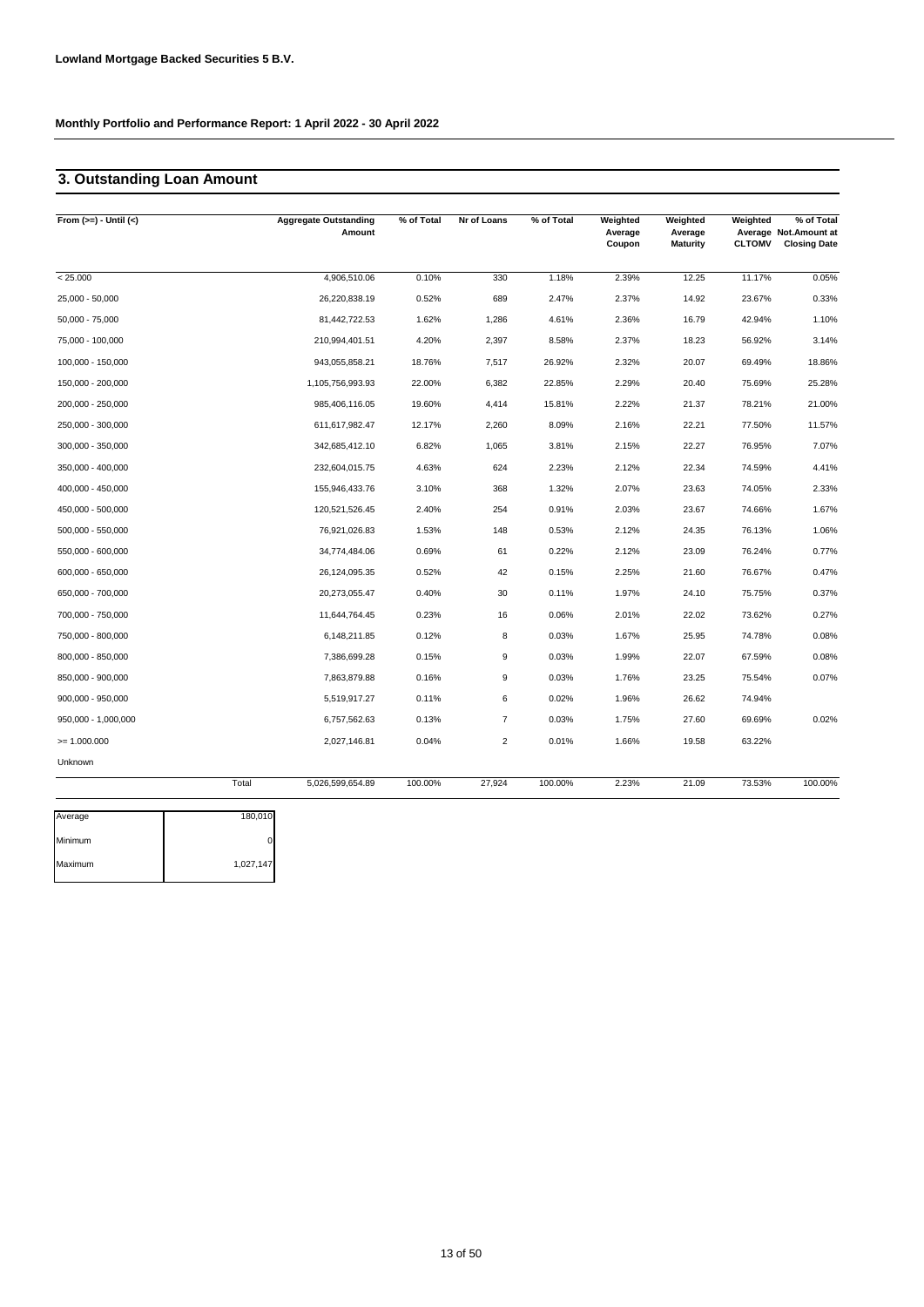# **4. Origination Year**

| From $(>=) -$ Until $(<)$ |       | <b>Aggregate Outstanding</b><br>Amount | % of Total | Nr of<br>Loanparts | % of Total | Weighted<br>Average | Weighted<br>Average | Weighted      | % of Total<br>Average Not.Amount at |
|---------------------------|-------|----------------------------------------|------------|--------------------|------------|---------------------|---------------------|---------------|-------------------------------------|
|                           |       |                                        |            |                    |            | Coupon              | <b>Maturity</b>     | <b>CLTOMV</b> | <b>Closing Date</b>                 |
| < 2000                    |       | 32,294,860.78                          | 0.64%      | 577                | 1.00%      | 2.36%               | 10.05               | 49.69%        | 0.39%                               |
| 2000 - 2001               |       | 53,312,853.65                          | 1.06%      | 711                | 1.23%      | 2.34%               | 9.47                | 58.79%        | 0.89%                               |
| 2001 - 2002               |       | 38,391,776.63                          | 0.76%      | 467                | 0.81%      | 2.37%               | 9.84                | 69.13%        | 0.70%                               |
| 2002 - 2003               |       | 62,295,732.44                          | 1.24%      | 744                | 1.29%      | 2.51%               | 10.62               | 72.00%        | 1.51%                               |
| 2003 - 2004               |       | 96,966,443.11                          | 1.93%      | 1,121              | 1.94%      | 2.54%               | 11.41               | 74.17%        | 3.15%                               |
| $2004 - 2005$             |       | 140,408,304.94                         | 2.79%      | 1,604              | 2.78%      | 2.38%               | 12.15               | 71.24%        | 4.13%                               |
| 2005 - 2006               |       | 248,561,295.57                         | 4.94%      | 2,754              | 4.77%      | 2.48%               | 13.19               | 79.48%        | 7.85%                               |
| 2006 - 2007               |       | 280,734,588.11                         | 5.58%      | 2,972              | 5.15%      | 2.52%               | 14.00               | 77.16%        | 9.74%                               |
| 2007 - 2008               |       | 247,379,782.67                         | 4.92%      | 2,368              | 4.10%      | 2.70%               | 15.09               | 75.34%        | 8.01%                               |
| 2008 - 2009               |       | 210,838,740.58                         | 4.19%      | 2,258              | 3.91%      | 2.76%               | 15.99               | 74.95%        | 3.64%                               |
| 2009 - 2010               |       | 118,007,352.49                         | 2.35%      | 1,343              | 2.33%      | 2.52%               | 16.73               | 72.54%        | 3.25%                               |
| 2010 - 2011               |       | 134,270,798.96                         | 2.67%      | 1,651              | 2.86%      | 2.40%               | 17.34               | 73.26%        | 3.10%                               |
| 2011 - 2012               |       | 187,068,330.42                         | 3.72%      | 2,396              | 4.15%      | 2.24%               | 18.03               | 71.54%        | 3.36%                               |
| 2012 - 2013               |       | 46,499,479.05                          | 0.93%      | 683                | 1.18%      | 2.99%               | 18.74               | 72.34%        | 1.17%                               |
| 2013 - 2014               |       | 59,022,436.93                          | 1.17%      | 730                | 1.27%      | 2.97%               | 19.25               | 69.36%        | 1.52%                               |
| 2014 - 2015               |       | 197,654,872.94                         | 3.93%      | 2,366              | 4.10%      | 3.07%               | 21.51               | 70.20%        | 5.62%                               |
| 2015 - 2016               |       | 198,885,316.84                         | 3.96%      | 2,351              | 4.07%      | 2.58%               | 22.59               | 71.25%        | 6.81%                               |
| 2016 - 2017               |       | 424,363,918.98                         | 8.44%      | 4,815              | 8.35%      | 2.23%               | 23.80               | 70.60%        | 13.56%                              |
| 2017 - 2018               |       | 741,880,785.24                         | 14.76%     | 8,503              | 14.74%     | 2.03%               | 24.57               | 71.97%        | 21.59%                              |
| 2018 - 2019               |       | 591,567,534.83                         | 11.77%     | 6,512              | 11.29%     | 2.02%               | 25.48               | 73.41%        | 0.03%                               |
| $2019 ==$                 |       | 916, 194, 449. 73                      | 18.23%     | 10,771             | 18.67%     | 1.63%               | 27.50               | 77.08%        |                                     |
| Unknown                   |       |                                        |            |                    |            |                     |                     |               |                                     |
|                           | Total | 5,026,599,654.89                       | 100.00%    | 57,697             | 100.00%    | 2.23%               | 21.09               | 73.53%        | 100.00%                             |

| <b>Weighted Average</b> | 2013 |
|-------------------------|------|
| Minimum                 | 1999 |
| Maximum                 | 2022 |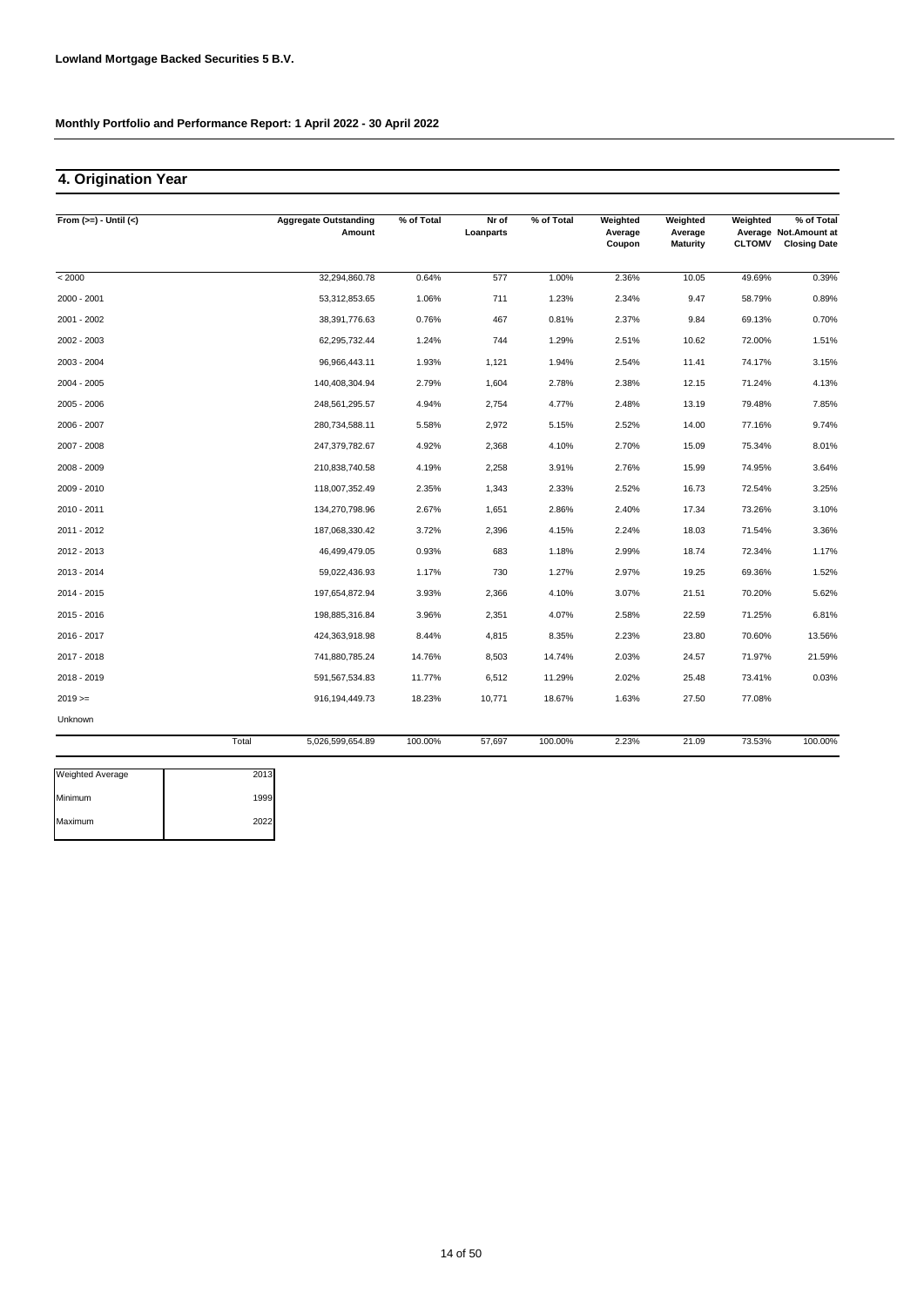# **5. Seasoning**

| From $(>=) -$ Until $(<)$ | <b>Aggregate Outstanding</b><br>Amount | % of Total | Nr of<br>Loanparts | % of Total | Weighted<br>Average<br>Coupon | Weighted<br>Average<br><b>Maturity</b> | Weighted<br><b>CLTOMV</b> | % of Total<br>Average Not.Amount at<br><b>Closing Date</b> |
|---------------------------|----------------------------------------|------------|--------------------|------------|-------------------------------|----------------------------------------|---------------------------|------------------------------------------------------------|
| 1 Year                    | 208,125,671.95                         | 4.14%      | 2,721              | 4.72%      | 1.45%                         | 28.44                                  | 72.84%                    | 11.95%                                                     |
| 1 year(s) - $2$ year(s)   | 539,116,958.09                         | 10.73%     | 5,774              | 10.01%     | 1.62%                         | 27.54                                  | 79.09%                    | 20.19%                                                     |
| $2$ year(s) - $3$ year(s) | 118,402,976.64                         | 2.36%      | 1,591              | 2.76%      | 1.82%                         | 26.42                                  | 76.56%                    | 7.69%                                                      |
| $3$ year(s) - 4 year(s)   | 541,056,025.37                         | 10.76%     | 6,041              | 10.47%     | 2.03%                         | 25.59                                  | 73.81%                    | 5.91%                                                      |
| 4 year(s) - 5 year(s)     | 527,674,270.28                         | 10.50%     | 6,136              | 10.63%     | 2.04%                         | 24.78                                  | 72.34%                    | 3.11%                                                      |
| $5$ year(s) - 6 year(s)   | 643,004,846.39                         | 12.79%     | 7,193              | 12.47%     | 2.07%                         | 24.14                                  | 71.23%                    | 0.89%                                                      |
| 6 year(s) - $7$ year(s)   | 224,860,095.07                         | 4.47%      | 2,633              | 4.56%      | 2.54%                         | 23.10                                  | 70.22%                    | 1.81%                                                      |
| $7$ year(s) - 8 year(s)   | 202,318,405.29                         | 4.02%      | 2,448              | 4.24%      | 2.92%                         | 21.77                                  | 70.35%                    | 4.14%                                                      |
| $8$ year(s) - $9$ year(s) | 109,875,797.81                         | 2.19%      | 1,279              | 2.22%      | 3.11%                         | 20.89                                  | 70.48%                    | 3.37%                                                      |
| $9$ year(s) - 10 year(s)  | 38,716,886.27                          | 0.77%      | 597                | 1.03%      | 3.14%                         | 17.78                                  | 70.17%                    | 3.48%                                                      |
| 10 year(s) - 11 year(s)   | 90,828,625.77                          | 1.81%      | 1,162              | 2.01%      | 2.29%                         | 18.42                                  | 72.70%                    | 5.49%                                                      |
| 11 year(s) - $12$ year(s) | 210,443,839.80                         | 4.19%      | 2,697              | 4.67%      | 2.32%                         | 17.70                                  | 71.68%                    | 9.90%                                                      |
| 12 year(s) - 13 year(s)   | 122,201,324.07                         | 2.43%      | 1,402              | 2.43%      | 2.43%                         | 16.89                                  | 73.31%                    | 8.79%                                                      |
| 13 year(s) - 14 year(s)   | 189,449,333.15                         | 3.77%      | 2,079              | 3.60%      | 2.76%                         | 16.17                                  | 74.50%                    | 5.37%                                                      |
| 14 year(s) - 15 year(s)   | 201,129,513.47                         | 4.00%      | 2,000              | 3.47%      | 2.70%                         | 15.40                                  | 74.30%                    | 3.16%                                                      |
| 15 year(s) - 16 year(s)   | 291,883,818.19                         | 5.81%      | 2,898              | 5.02%      | 2.59%                         | 14.40                                  | 76.82%                    | 2.28%                                                      |
| 16 year(s) - 17 year(s)   | 262,008,467.48                         | 5.21%      | 2,882              | 5.00%      | 2.50%                         | 13.49                                  | 79.28%                    | 0.97%                                                      |
| 17 year(s) - 18 year(s)   | 178,916,679.91                         | 3.56%      | 2,039              | 3.53%      | 2.42%                         | 12.57                                  | 74.84%                    | 0.67%                                                      |
| 18 year(s) - 19 year(s)   | 103,003,456.82                         | 2.05%      | 1,218              | 2.11%      | 2.48%                         | 11.61                                  | 71.56%                    | 0.72%                                                      |
| 19 year(s) - 20 year(s)   | 77,564,201.59                          | 1.54%      | 875                | 1.52%      | 2.45%                         | 10.94                                  | 74.54%                    | 0.10%                                                      |
| 20 year(s) - 21 year(s)   | 50,099,266.80                          | 1.00%      | 600                | 1.04%      | 2.44%                         | 10.25                                  | 70.17%                    |                                                            |
| 21 year(s) - 22 year(s)   | 36, 167, 451.56                        | 0.72%      | 491                | 0.85%      | 2.39%                         | 9.51                                   | 61.58%                    |                                                            |
| 22 year(s) - 23 year(s)   | 50,832,758.55                          | 1.01%      | 754                | 1.31%      | 2.30%                         | 9.83                                   | 54.52%                    |                                                            |
| 23 year(s) - 24 year(s)   | 8,918,984.57                           | 0.18%      | 187                | 0.32%      | 2.43%                         | 9.63                                   | 45.26%                    |                                                            |
| 24 year(s) - 25 year(s)   |                                        |            |                    |            |                               |                                        |                           |                                                            |
| 25 year(s) - 26 year(s)   |                                        |            |                    |            |                               |                                        |                           |                                                            |
| 26 year(s) - 27 year(s)   |                                        |            |                    |            |                               |                                        |                           |                                                            |
| 27 year(s) - 28 year(s)   |                                        |            |                    |            |                               |                                        |                           |                                                            |
| 28 year(s) - 29 year(s)   |                                        |            |                    |            |                               |                                        |                           |                                                            |
| 29 year(s) - 30 year(s)   |                                        |            |                    |            |                               |                                        |                           |                                                            |

30 year(s) >=

Unknown

| Total | 5,026,599,654.89 | 100.00% | 57,697 | 100.00% | 2.23% | 21.09 | 73.53% | 100.00% |
|-------|------------------|---------|--------|---------|-------|-------|--------|---------|
|       |                  |         |        |         |       |       |        |         |

| <b>Weighted Average</b> | $8.42$ year(s) |
|-------------------------|----------------|
| Minimum                 | $.08$ year(s)  |
| Maximum                 | 23.33 year(s)  |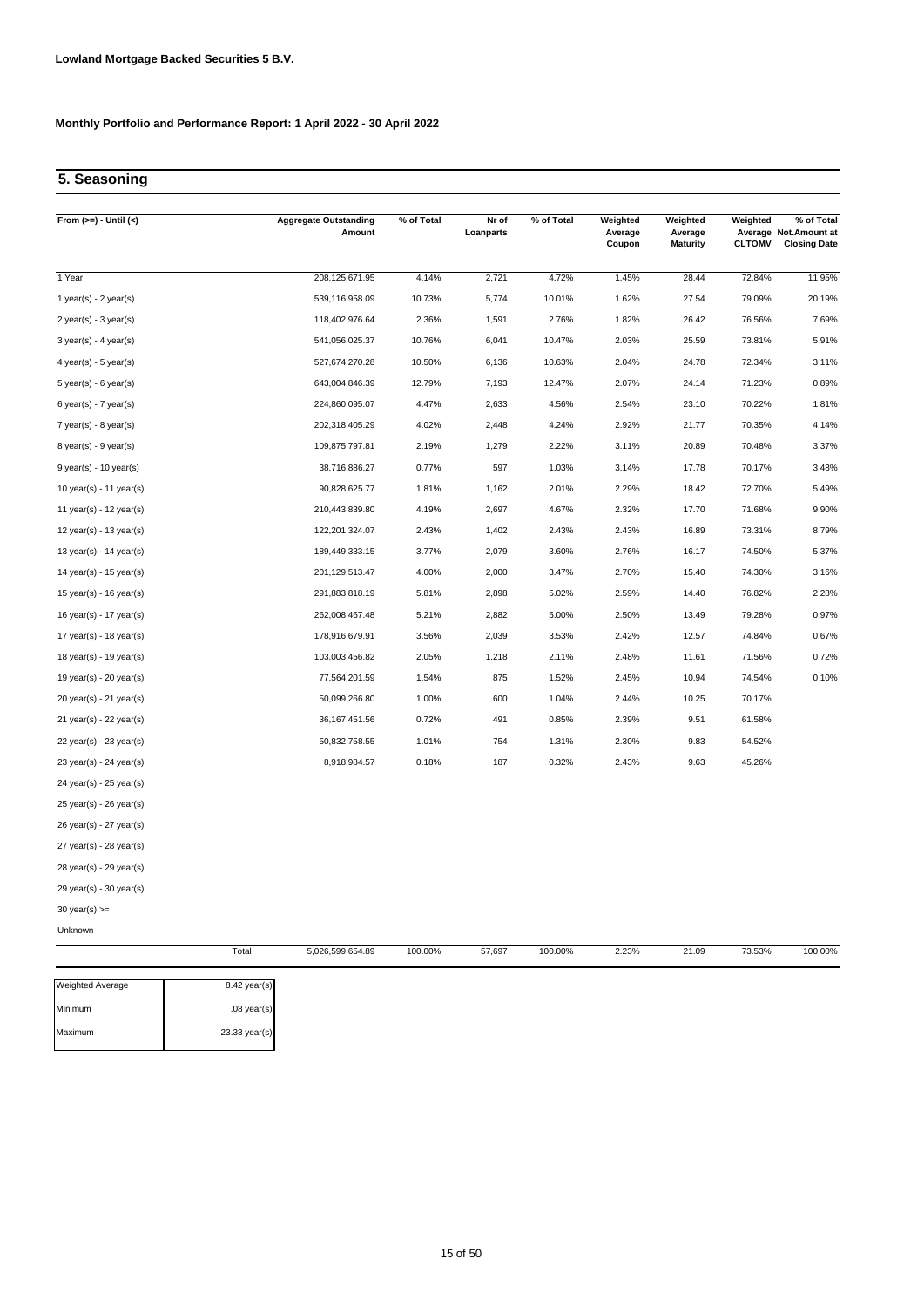Maximum 2052

**Monthly Portfolio and Performance Report: 1 April 2022 - 30 April 2022**

# **6. Legal Maturity**

| From $(>=) -$ Until $(<)$ |       | <b>Aggregate Outstanding</b><br>Amount | % of Total | Nr of<br>Loanparts | % of Total | Weighted<br>Average<br>Coupon | Weighted<br>Average<br><b>Maturity</b> | Weighted<br><b>CLTOMV</b> | % of Total<br>Average Not.Amount at<br><b>Closing Date</b> |
|---------------------------|-------|----------------------------------------|------------|--------------------|------------|-------------------------------|----------------------------------------|---------------------------|------------------------------------------------------------|
| 2020 - 2025               |       | 3,665,016.32                           | 0.07%      | 178                | 0.31%      | 2.26%                         | 1.99                                   | 56.09%                    | 0.13%                                                      |
| 2025 - 2030               |       | 56,808,795.40                          | 1.13%      | 1,444              | 2.50%      | 2.57%                         | 6.18                                   | 60.45%                    | 1.44%                                                      |
| 2030 - 2035               |       | 449,925,561.60                         | 8.95%      | 5,929              | 10.28%     | 2.46%                         | 10.58                                  | 70.33%                    | 12.12%                                                     |
| 2035 - 2040               |       | 1,159,085,462.74                       | 23.06%     | 12,507             | 21.68%     | 2.57%                         | 14.88                                  | 75.49%                    | 32.52%                                                     |
| 2040 - 2045               |       | 640,731,204.82                         | 12.75%     | 7,561              | 13.10%     | 2.54%                         | 20.19                                  | 71.59%                    | 14.25%                                                     |
| 2045 - 2050               |       | 2,017,308,429.69                       | 40.13%     | 22,284             | 38.62%     | 2.11%                         | 25.11                                  | 72.72%                    | 39.54%                                                     |
| 2050 - 2055               |       | 699,075,184.32                         | 13.91%     | 7,794              | 13.51%     | 1.58%                         | 28.68                                  | 77.60%                    |                                                            |
| 2055 - 2060               |       |                                        |            |                    |            |                               |                                        |                           |                                                            |
| 2060 - 2065               |       |                                        |            |                    |            |                               |                                        |                           |                                                            |
| 2065 - 2070               |       |                                        |            |                    |            |                               |                                        |                           |                                                            |
| 2070 - 2075               |       |                                        |            |                    |            |                               |                                        |                           |                                                            |
| 2075 - 2080               |       |                                        |            |                    |            |                               |                                        |                           |                                                            |
| 2080 - 2085               |       |                                        |            |                    |            |                               |                                        |                           |                                                            |
| 2085 - 2090               |       |                                        |            |                    |            |                               |                                        |                           |                                                            |
| 2090 - 2095               |       |                                        |            |                    |            |                               |                                        |                           |                                                            |
| 2095 - 2100               |       |                                        |            |                    |            |                               |                                        |                           |                                                            |
| $2100 >=$                 |       |                                        |            |                    |            |                               |                                        |                           |                                                            |
| Unknown                   |       |                                        |            |                    |            |                               |                                        |                           |                                                            |
|                           | Total | 5,026,599,654.89                       | 100.00%    | 57,697             | 100.00%    | 2.23%                         | 21.09                                  | 73.53%                    | 100.00%                                                    |
| <b>Weighted Average</b>   | 2043  |                                        |            |                    |            |                               |                                        |                           |                                                            |
| Minimum                   | 2022  |                                        |            |                    |            |                               |                                        |                           |                                                            |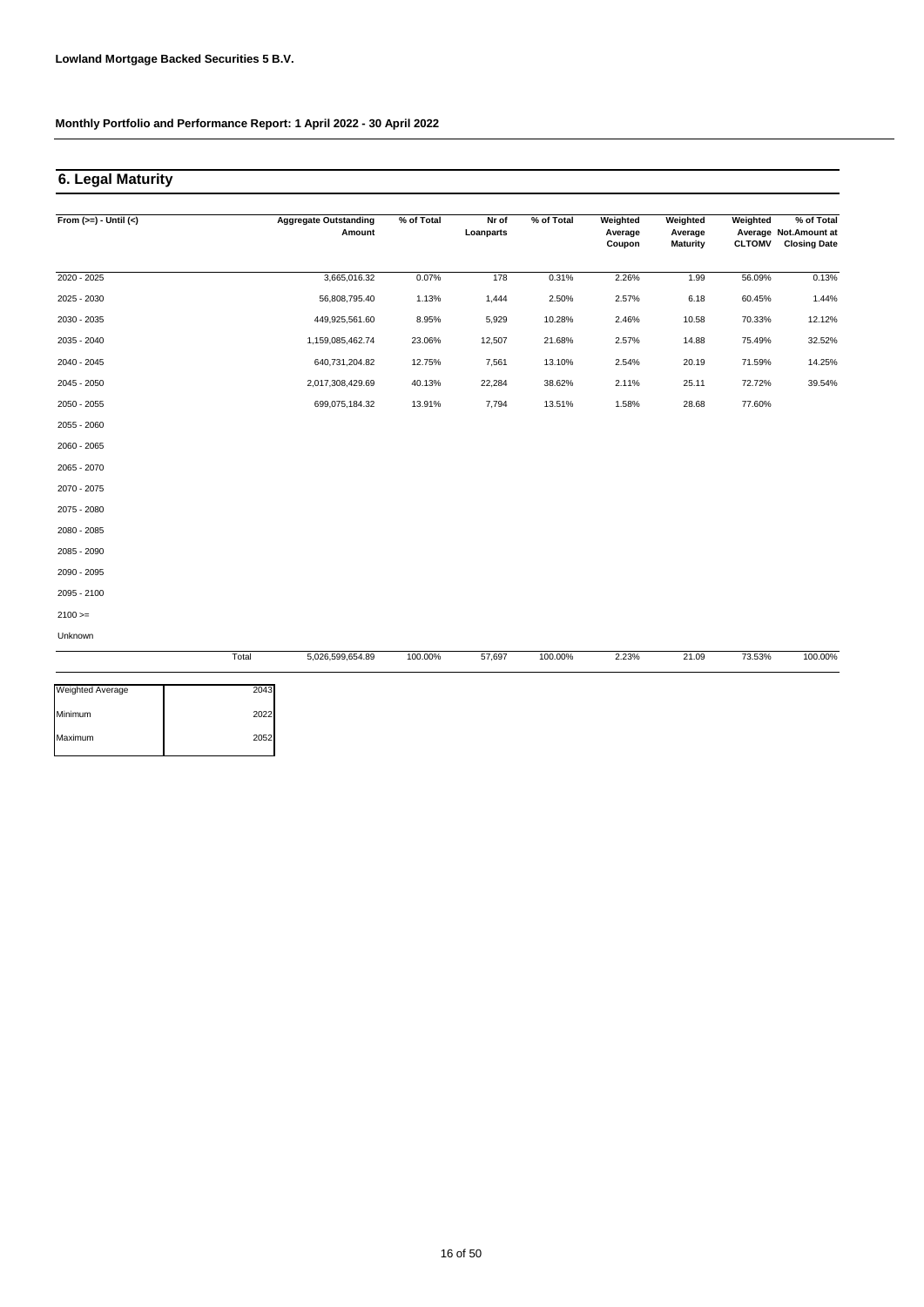# **7. Remaining Tenor**

| From $(>=) -$ Until $(<)$   |       | <b>Aggregate Outstanding</b><br>Amount | % of Total | Nr of<br>Loanparts | % of Total | Weighted<br>Average<br>Coupon | Weighted<br>Average<br><b>Maturity</b> | Weighted<br><b>CLTOMV</b> | % of Total<br>Average Not. Amount at<br><b>Closing Date</b> |
|-----------------------------|-------|----------------------------------------|------------|--------------------|------------|-------------------------------|----------------------------------------|---------------------------|-------------------------------------------------------------|
| 0 Year - 1 Year             |       | 7,658.48                               | 0.00%      | $\overline{4}$     | 0.01%      | 3.10%                         | 0.55                                   | 65.77%                    |                                                             |
| 1 Year - 2 Years            |       | 1,533,300.15                           | 0.03%      | 91                 | 0.16%      | 2.27%                         | 1.55                                   | 58.78%                    |                                                             |
| 2 year(s) - $3$ year(s)     |       | 3,376,370.72                           | 0.07%      | 124                | 0.21%      | 2.49%                         | 2.49                                   | 58.80%                    |                                                             |
| $3$ year(s) - 4 year(s)     |       | 4,907,050.65                           | 0.10%      | 179                | 0.31%      | 2.74%                         | 3.45                                   | 57.88%                    |                                                             |
| 4 year(s) - 5 year(s)       |       | 5,668,968.73                           | 0.11%      | 185                | 0.32%      | 2.43%                         | 4.44                                   | 61.15%                    |                                                             |
| 5 year(s) - $6$ year(s)     |       | 7,675,892.35                           | 0.15%      | 232                | 0.40%      | 2.67%                         | 5.42                                   | 67.91%                    | 0.06%                                                       |
| 6 year(s) - 7 year(s)       |       | 12,796,200.97                          | 0.25%      | 310                | 0.54%      | 2.62%                         | 6.58                                   | 60.67%                    | 0.12%                                                       |
| 7 year(s) - 8 year(s)       |       | 45,897,245.00                          | 0.91%      | 823                | 1.43%      | 2.46%                         | 7.55                                   | 58.31%                    | 0.15%                                                       |
| 8 year(s) - $9$ year(s)     |       | 61,634,268.98                          | 1.23%      | 968                | 1.68%      | 2.40%                         | 8.44                                   | 64.02%                    | 0.18%                                                       |
| $9$ year(s) - 10 year(s)    |       | 64,775,398.84                          | 1.29%      | 955                | 1.66%      | 2.38%                         | 9.46                                   | 67.96%                    | 0.26%                                                       |
| 10 $year(s) - 11$ $year(s)$ |       | 88,534,353.57                          | 1.76%      | 1,096              | 1.90%      | 2.50%                         | 10.46                                  | 73.86%                    | 0.33%                                                       |
| 11 year(s) - 12 year(s)     |       | 113,461,082.34                         | 2.26%      | 1,420              | 2.46%      | 2.55%                         | 11.46                                  | 72.98%                    | 0.89%                                                       |
| 12 $year(s) - 13$ $year(s)$ |       | 166,453,168.01                         | 3.31%      | 1,978              | 3.43%      | 2.41%                         | 12.49                                  | 73.29%                    | 1.24%                                                       |
| 13 year(s) - 14 year(s)     |       | 274,278,486.85                         | 5.46%      | 3,069              | 5.32%      | 2.48%                         | 13.45                                  | 79.04%                    | 1.56%                                                       |
| 14 year(s) - 15 year(s)     |       | 294,730,935.12                         | 5.86%      | 3,066              | 5.31%      | 2.52%                         | 14.44                                  | 75.70%                    | 2.36%                                                       |
| 15 year(s) - 16 year(s)     |       | 221,669,112.00                         | 4.41%      | 2,218              | 3.84%      | 2.69%                         | 15.39                                  | 74.43%                    | 3.49%                                                       |
| 16 $year(s) - 17$ $year(s)$ |       | 199,511,354.78                         | 3.97%      | 2,168              | 3.76%      | 2.74%                         | 16.40                                  | 74.32%                    | 5.03%                                                       |
| 17 year(s) - 18 year(s)     |       | 144,451,123.38                         | 2.87%      | 1,663              | 2.88%      | 2.40%                         | 17.42                                  | 71.54%                    | 8.50%                                                       |
| 18 year(s) - 19 year(s)     |       | 171,217,722.06                         | 3.41%      | 2,090              | 3.62%      | 2.33%                         | 18.60                                  | 72.23%                    | 9.65%                                                       |
| 19 year(s) - 20 year(s)     |       | 128,331,478.07                         | 2.55%      | 1,557              | 2.70%      | 2.21%                         | 19.34                                  | 71.32%                    | 6.72%                                                       |
| 20 year(s) - 21 year(s)     |       | 41,491,442.54                          | 0.83%      | 566                | 0.98%      | 2.93%                         | 20.46                                  | 71.96%                    | 3.47%                                                       |
| 21 year(s) - 22 year(s)     |       | 103,381,206.64                         | 2.06%      | 1,138              | 1.97%      | 2.74%                         | 21.62                                  | 70.45%                    | 3.23%                                                       |
| 22 year(s) - 23 year(s)     |       | 236,475,427.12                         | 4.70%      | 2,641              | 4.58%      | 2.76%                         | 22.47                                  | 70.96%                    | 3.34%                                                       |
| 23 year(s) - 24 year(s)     |       | 235,427,605.51                         | 4.68%      | 2,637              | 4.57%      | 2.40%                         | 23.48                                  | 71.10%                    | 2.38%                                                       |
| 24 year(s) - 25 year(s)     |       | 555,419,782.56                         | 11.05%     | 6,028              | 10.45%     | 2.08%                         | 24.54                                  | 71.47%                    | 0.96%                                                       |
| $25$ year(s) - $26$ year(s) |       | 579,313,252.68                         | 11.52%     | 6,436              | 11.15%     | 2.03%                         | 25.35                                  | 73.11%                    | 2.67%                                                       |
| $26$ year(s) - $27$ year(s) |       | 499,070,288.88                         | 9.93%      | 5,393              | 9.35%      | 2.02%                         | 26.35                                  | 74.16%                    | 5.94%                                                       |
| 27 year(s) - 28 year(s)     |       | 99,101,363.65                          | 1.97%      | 1,295              | 2.24%      | 1.89%                         | 27.43                                  | 77.18%                    | 7.18%                                                       |
| 28 year(s) - 29 year(s)     |       | 459, 154, 463. 42                      | 9.13%      | 4,704              | 8.15%      | 1.63%                         | 28.43                                  | 79.64%                    | 16.38%                                                      |
| 29 year(s) - 30 year(s)     |       | 203,089,340.66                         | 4.04%      | 2,550              | 4.42%      | 1.45%                         | 29.38                                  | 73.30%                    | 13.93%                                                      |
| 30 year(s) $>=$             |       | 3,764,310.18                           | 0.07%      | 113                | 0.20%      | 1.98%                         | 30.00                                  | 62.69%                    |                                                             |
| Unknown                     |       |                                        |            |                    |            |                               |                                        |                           |                                                             |
|                             | Total | 5,026,599,654.89                       | 100.00%    | 57,697             | 100.00%    | 2.23%                         | 21.09                                  | 73.53%                    | 100.00%                                                     |

| $21.08$ year(s) |
|-----------------|
| $.08$ year(s)   |
| 30 year(s)      |
|                 |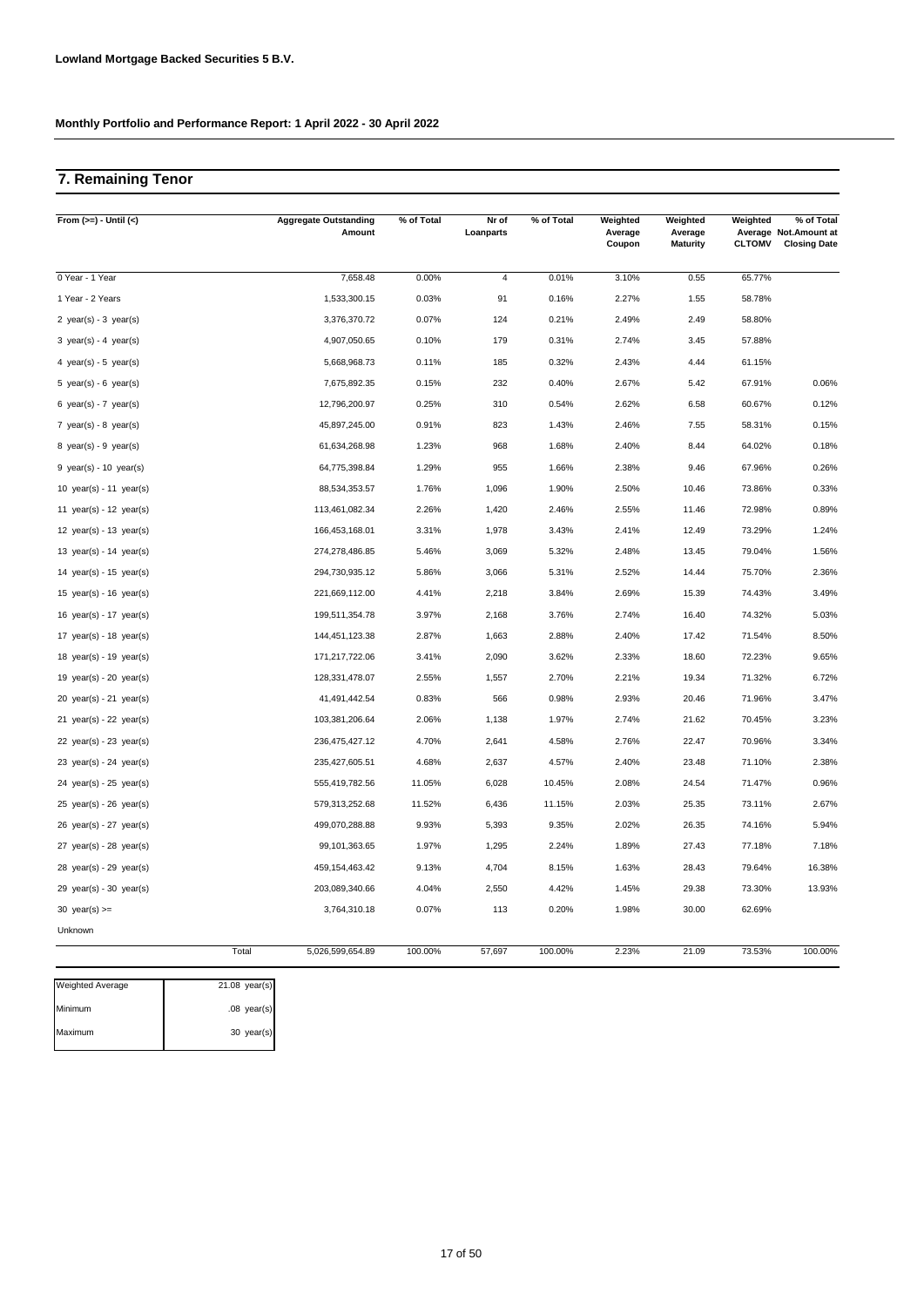# **8a. Original Loan To Original Foreclosure Value (Non-NHG)**

| From $(>=) -$ Until $(<)$ |       | <b>Aggregate Outstanding</b><br>Amount | % of Total | Nr of Loans | % of Total | Weighted<br>Average<br>Coupon | Weighted<br>Average<br><b>Maturity</b> | Weighted<br><b>CLTOMV</b> | % of Total<br>Average Not.Amount at<br><b>Closing Date</b> |
|---------------------------|-------|----------------------------------------|------------|-------------|------------|-------------------------------|----------------------------------------|---------------------------|------------------------------------------------------------|
| NHG                       |       | 1,744,254,244.51                       | 34.70%     | 11,881      | 42.55%     | 2.15%                         | 22.60                                  | 77.18%                    | 37.80%                                                     |
| < 10%                     |       | 643,013.16                             | 0.01%      | 18          | 0.06%      | 1.67%                         | 19.00                                  | 14.47%                    | 0.01%                                                      |
| 10% - 20%                 |       | 3,829,217.54                           | 0.08%      | 95          | 0.34%      | 2.16%                         | 18.69                                  | 19.95%                    | 0.06%                                                      |
| 20% - 30%                 |       | 12,502,126.63                          | 0.25%      | 226         | 0.81%      | 2.17%                         | 17.70                                  | 19.92%                    | 0.16%                                                      |
| 30% - 40%                 |       | 34,000,184.14                          | 0.68%      | 386         | 1.38%      | 2.07%                         | 17.84                                  | 28.31%                    | 0.45%                                                      |
| 40% - 50%                 |       | 77,488,268.67                          | 1.54%      | 631         | 2.26%      | 2.05%                         | 19.95                                  | 36.21%                    | 0.74%                                                      |
| 50% - 60%                 |       | 176,462,955.56                         | 3.51%      | 1,117       | 4.00%      | 2.04%                         | 20.76                                  | 44.98%                    | 1.66%                                                      |
| 60% - 70%                 |       | 293,790,035.48                         | 5.84%      | 1,602       | 5.74%      | 2.08%                         | 20.60                                  | 52.36%                    | 3.14%                                                      |
| 70% - 80%                 |       | 517.019.924.46                         | 10.29%     | 2,624       | 9.40%      | 2.16%                         | 19.99                                  | 60.08%                    | 6.61%                                                      |
| 80% - 90%                 |       | 441,100,064.36                         | 8.78%      | 1,876       | 6.72%      | 2.11%                         | 21.83                                  | 67.92%                    | 4.13%                                                      |
| 90% - 100%                |       | 612,186,296.85                         | 12.18%     | 2,512       | 9.00%      | 2.19%                         | 21.65                                  | 75.02%                    | 11.00%                                                     |
| 100% - 110%               |       | 379,116,576.27                         | 7.54%      | 1,591       | 5.70%      | 2.32%                         | 20.79                                  | 82.13%                    | 8.07%                                                      |
| 110% - 120%               |       | 434,337,197.60                         | 8.64%      | 1,809       | 6.48%      | 2.47%                         | 20.77                                  | 91.01%                    | 12.67%                                                     |
| 120% - 130%               |       | 291,276,854.03                         | 5.79%      | 1,513       | 5.42%      | 2.99%                         | 14.22                                  | 100.19%                   | 13.50%                                                     |
| 130% - 140%               |       | 3,062,914.07                           | 0.06%      | 16          | 0.06%      | 2.08%                         | 21.56                                  | 82.27%                    |                                                            |
| 140% - 150%               |       | 1,885,239.93                           | 0.04%      | 10          | 0.04%      | 2.09%                         | 19.95                                  | 77.85%                    |                                                            |
| $150\%>=$                 |       | 3,644,541.63                           | 0.07%      | 17          | 0.06%      | 2.68%                         | 18.20                                  | 102.09%                   |                                                            |
| Null values               |       |                                        |            |             |            |                               |                                        |                           |                                                            |
|                           | Total | 5,026,599,654.89                       | 100.00%    | 27,924      | 100.00%    | 2.23%                         | 21.09                                  | 73.53%                    | 100.00%                                                    |

| <b>Weighted Average</b> | 94%  |
|-------------------------|------|
| Minimum                 | 0%   |
| Maximum                 | 209% |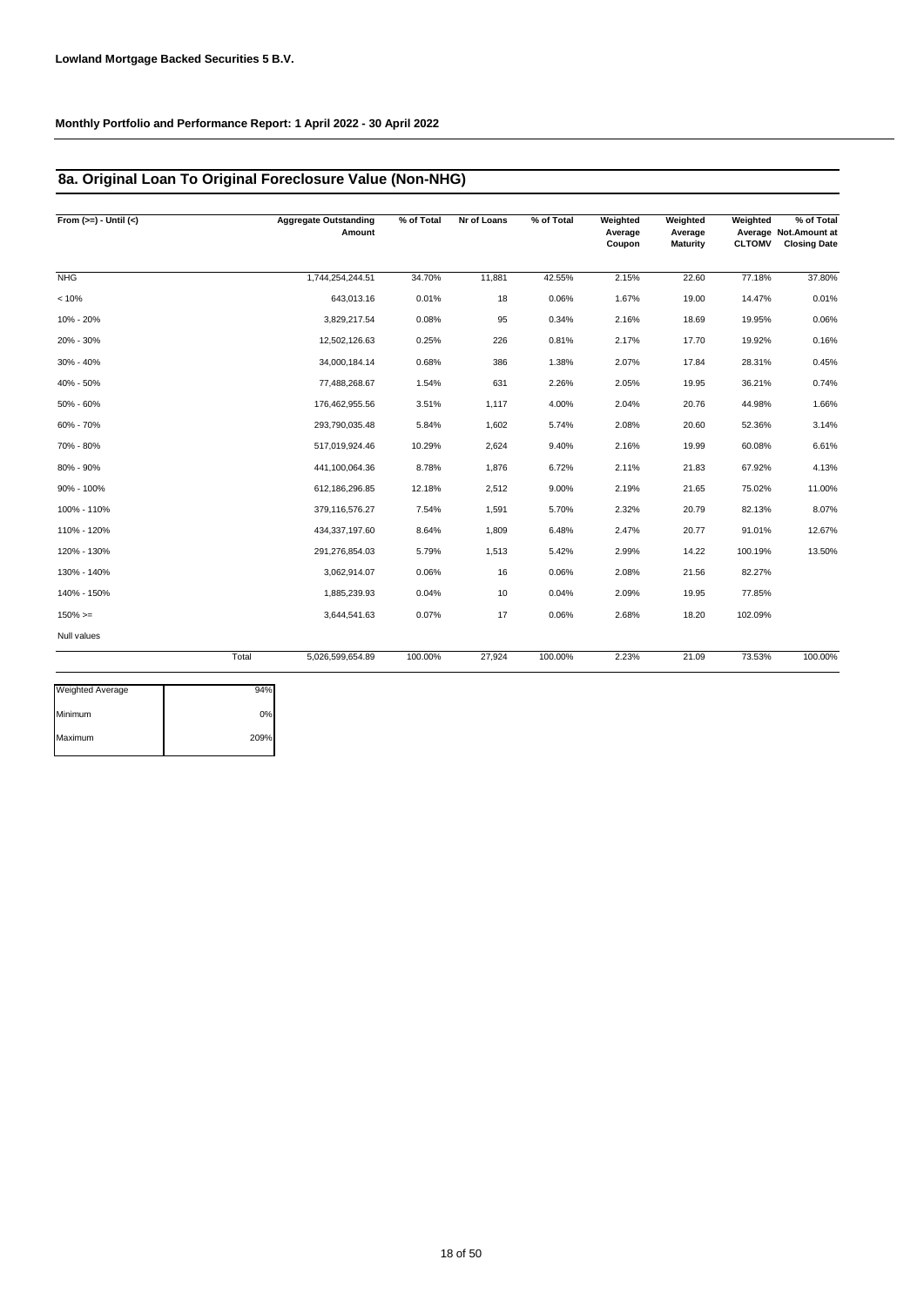# **8b. Original Loan To Original Foreclosure Value (NHG)**

| From $(>=) -$ Until $(<)$ |       | <b>Aggregate Outstanding</b><br>Amount | % of Total | Nr of Loans    | % of Total | Weighted<br>Average<br>Coupon | Weighted<br>Average<br><b>Maturity</b> | Weighted<br><b>CLTOMV</b> | % of Total<br>Average Not. Amount at<br><b>Closing Date</b> |
|---------------------------|-------|----------------------------------------|------------|----------------|------------|-------------------------------|----------------------------------------|---------------------------|-------------------------------------------------------------|
| Non-NHG                   |       | 3,282,345,410.38                       | 65.30%     | 16,043         | 57.45%     | 2.28%                         | 20.29                                  | 71.59%                    | 62.20%                                                      |
| < 10%                     |       | 89,433.60                              | 0.00%      | $\overline{4}$ | 0.01%      | 1.91%                         | 16.60                                  | 9.21%                     | 0.00%                                                       |
| 10% - 20%                 |       | 540,460.60                             | 0.01%      | 17             | 0.06%      | 2.39%                         | 17.44                                  | 11.40%                    | 0.01%                                                       |
| 20% - 30%                 |       | 4,147,931.12                           | 0.08%      | 80             | 0.29%      | 2.24%                         | 17.48                                  | 19.25%                    | 0.05%                                                       |
| 30% - 40%                 |       | 9,638,128.10                           | 0.19%      | 145            | 0.52%      | 2.17%                         | 18.10                                  | 27.31%                    | 0.10%                                                       |
| 40% - 50%                 |       | 17,055,714.02                          | 0.34%      | 205            | 0.73%      | 2.17%                         | 19.45                                  | 33.81%                    | 0.21%                                                       |
| 50% - 60%                 |       | 39,578,556.92                          | 0.79%      | 375            | 1.34%      | 2.20%                         | 19.84                                  | 42.22%                    | 0.39%                                                       |
| 60% - 70%                 |       | 57,796,231.94                          | 1.15%      | 469            | 1.68%      | 2.12%                         | 21.95                                  | 49.75%                    | 0.59%                                                       |
| 70% - 80%                 |       | 95, 143, 385. 18                       | 1.89%      | 720            | 2.58%      | 2.09%                         | 22.13                                  | 57.49%                    | 1.00%                                                       |
| 80% - 90%                 |       | 154,593,813.20                         | 3.08%      | 1,093          | 3.91%      | 2.07%                         | 22.68                                  | 65.61%                    | 2.10%                                                       |
| 90% - 100%                |       | 280,961,529.12                         | 5.59%      | 1,973          | 7.07%      | 2.13%                         | 22.96                                  | 72.70%                    | 5.31%                                                       |
| 100% - 110%               |       | 332,331,878.58                         | 6.61%      | 2,146          | 7.69%      | 2.10%                         | 22.79                                  | 80.63%                    | 7.68%                                                       |
| 110% - 120%               |       | 661,039,525.01                         | 13.15%     | 4,074          | 14.59%     | 2.16%                         | 23.58                                  | 87.86%                    | 17.33%                                                      |
| 120% - 130%               |       | 89,390,165.02                          | 1.78%      | 566            | 2.03%      | 2.47%                         | 16.85                                  | 90.31%                    | 3.02%                                                       |
| 130% - 140%               |       | 183,357.22                             | 0.00%      | $\overline{2}$ | 0.01%      | 1.90%                         | 24.69                                  | 91.04%                    |                                                             |
| 140% - 150%               |       | 456,652.25                             | 0.01%      | 3              | 0.01%      | 1.79%                         | 23.26                                  | 72.26%                    |                                                             |
| $150\% >=$                |       | 1,307,482.63                           | 0.03%      | 9              | 0.03%      | 2.28%                         | 22.96                                  | 86.53%                    |                                                             |
| Unknown                   |       |                                        |            |                |            |                               |                                        |                           |                                                             |
|                           | Total | 5,026,599,654.89                       | 100.00%    | 27,924         | 100.00%    | 2.23%                         | 21.09                                  | 73.53%                    | 100.00%                                                     |

| Weighted Average | 94%  |
|------------------|------|
| Minimum          | 0%   |
| Maximum          | 209% |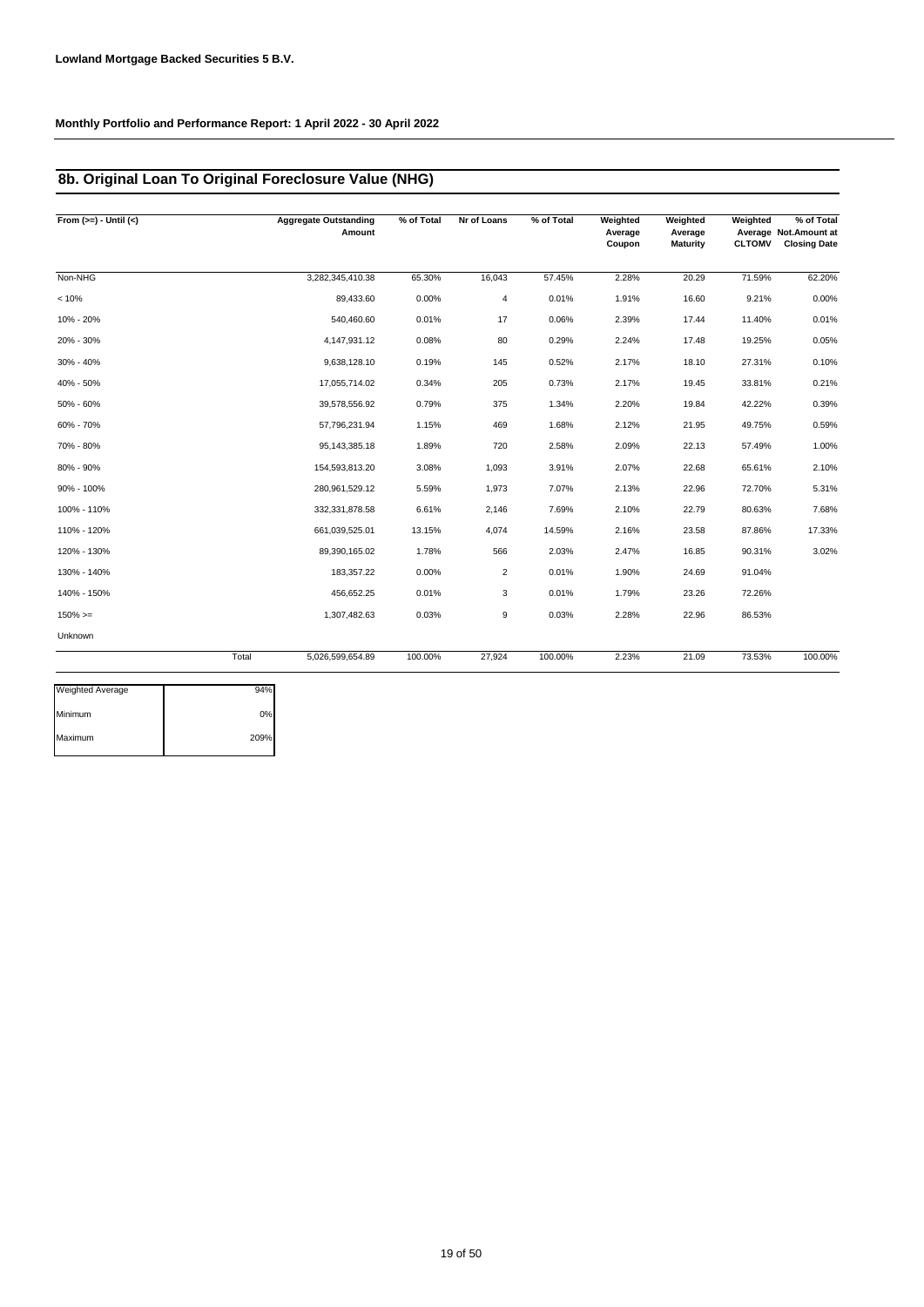# **9a. Current Loan To Original Foreclosure Value (Non-NHG)**

| From $(>=) -$ Until $(<)$ |       | <b>Aggregate Outstanding</b><br>Amount | % of Total | Nr of Loans    | % of Total | Weighted<br>Average<br>Coupon | Weighted<br>Average<br><b>Maturity</b> | Weighted<br><b>CLTOMV</b> | % of Total<br>Average Not.Amount at<br><b>Closing Date</b> |
|---------------------------|-------|----------------------------------------|------------|----------------|------------|-------------------------------|----------------------------------------|---------------------------|------------------------------------------------------------|
| NHG                       |       | 1,744,254,244.51                       | 34.70%     | 11,881         | 42.55%     | 2.15%                         | 22.60                                  | 77.18%                    | 37.80%                                                     |
| < 10%                     |       | 2,540,379.18                           | 0.05%      | 156            | 0.56%      | 2.25%                         | 14.77                                  | 6.28%                     | 0.02%                                                      |
| 10% - 20%                 |       | 12,714,094.20                          | 0.25%      | 311            | 1.11%      | 2.23%                         | 14.92                                  | 13.79%                    | 0.17%                                                      |
| 20% - 30%                 |       | 30, 142, 405.79                        | 0.60%      | 441            | 1.58%      | 2.19%                         | 16.50                                  | 22.56%                    | 0.30%                                                      |
| 30% - 40%                 |       | 72,190,898.56                          | 1.44%      | 693            | 2.48%      | 2.12%                         | 18.11                                  | 31.34%                    | 0.72%                                                      |
| 40% - 50%                 |       | 141, 138, 183. 04                      | 2.81%      | 1,021          | 3.66%      | 2.14%                         | 19.19                                  | 39.95%                    | 1.14%                                                      |
| 50% - 60%                 |       | 292,657,744.21                         | 5.82%      | 1,634          | 5.85%      | 2.10%                         | 20.56                                  | 48.74%                    | 2.35%                                                      |
| 60% - 70%                 |       | 432,835,859.42                         | 8.61%      | 2,115          | 7.57%      | 2.14%                         | 20.68                                  | 57.35%                    | 4.04%                                                      |
| 70% - 80%                 |       | 563,861,929.08                         | 11.22%     | 2,590          | 9.28%      | 2.19%                         | 20.43                                  | 65.84%                    | 6.97%                                                      |
| 80% - 90%                 |       | 579,318,051.66                         | 11.53%     | 2,308          | 8.27%      | 2.15%                         | 22.17                                  | 74.86%                    | 6.07%                                                      |
| 90% - 100%                |       | 452,170,605.04                         | 9.00%      | 1,807          | 6.47%      | 2.33%                         | 21.03                                  | 83.46%                    | 12.29%                                                     |
| 100% - 110%               |       | 378,057,213.83                         | 7.52%      | 1,506          | 5.39%      | 2.44%                         | 21.38                                  | 92.31%                    | 8.48%                                                      |
| 110% - 120%               |       | 160,798,757.98                         | 3.20%      | 682            | 2.44%      | 2.68%                         | 17.12                                  | 100.51%                   | 10.83%                                                     |
| 120% - 130%               |       | 162,866,544.97                         | 3.24%      | 775            | 2.78%      | 2.99%                         | 13.29                                  | 108.62%                   | 8.82%                                                      |
| 130% - 140%               |       | 576,039.94                             | 0.01%      | $\overline{2}$ | 0.01%      | 2.32%                         | 22.26                                  | 115.60%                   |                                                            |
| 140% - 150%               |       |                                        |            |                |            |                               |                                        |                           |                                                            |
| $150\%>=$                 |       | 476.703.48                             | 0.01%      | $\overline{2}$ | 0.01%      | 3.48%                         | 15.43                                  | 165.93%                   |                                                            |
| Unknown                   |       |                                        |            |                |            |                               |                                        |                           |                                                            |
|                           | Total | 5.026.599.654.89                       | 100.00%    | 27.924         | 100.00%    | 2.23%                         | 21.09                                  | 73.53%                    | 100.00%                                                    |

| Weighted Average | 84%  |
|------------------|------|
| Minimum          | 0%   |
| Maximum          | 190% |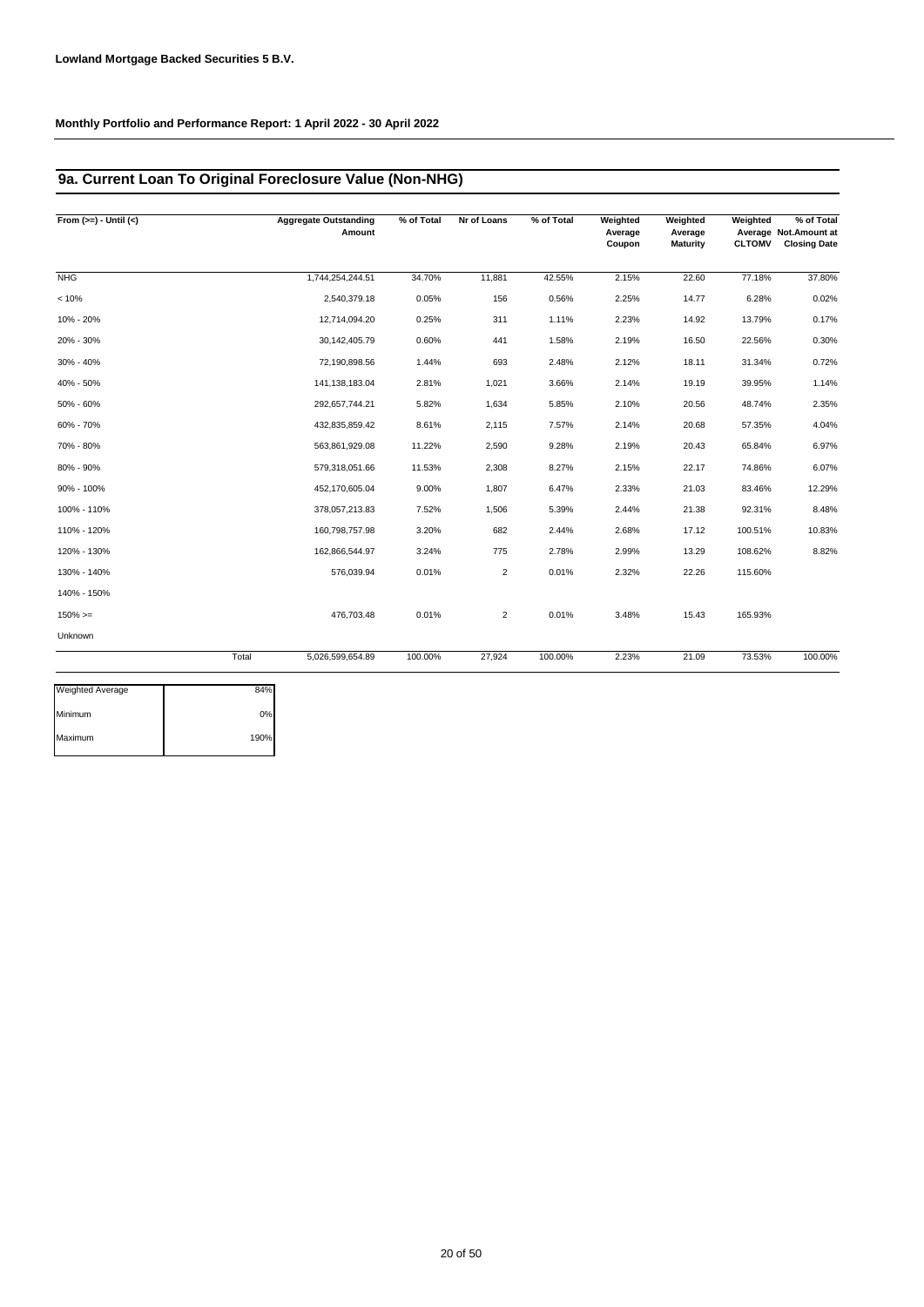# **9b. Current Loan To Original Foreclosure Value (NHG)**

| From $(>=) -$ Until $(<)$ |       | <b>Aggregate Outstanding</b><br>Amount | % of Total | Nr of Loans | % of Total | Weighted<br>Average<br>Coupon | Weighted<br>Average<br><b>Maturity</b> | Weighted<br><b>CLTOMV</b> | % of Total<br>Average Not. Amount at<br><b>Closing Date</b> |
|---------------------------|-------|----------------------------------------|------------|-------------|------------|-------------------------------|----------------------------------------|---------------------------|-------------------------------------------------------------|
| Non-NHG                   |       | 3,282,345,410.38                       | 65.30%     | 16,043      | 57.45%     | 2.28%                         | 20.29                                  | 71.59%                    | 62.20%                                                      |
| < 10%                     |       | 1,064,402.23                           | 0.02%      | 75          | 0.27%      | 2.46%                         | 13.02                                  | 6.63%                     | 0.01%                                                       |
| 10% - 20%                 |       | 3,914,928.20                           | 0.08%      | 114         | 0.41%      | 2.32%                         | 14.49                                  | 13.76%                    | 0.05%                                                       |
| 20% - 30%                 |       | 10,319,040.62                          | 0.21%      | 178         | 0.64%      | 2.41%                         | 17.21                                  | 22.69%                    | 0.09%                                                       |
| 30% - 40%                 |       | 23,605,129.05                          | 0.47%      | 299         | 1.07%      | 2.25%                         | 17.53                                  | 31.53%                    | 0.21%                                                       |
| 40% - 50%                 |       | 42, 155, 133.71                        | 0.84%      | 418         | 1.50%      | 2.30%                         | 19.37                                  | 40.22%                    | 0.38%                                                       |
| 50% - 60%                 |       | 77,045,982.31                          | 1.53%      | 663         | 2.37%      | 2.22%                         | 20.25                                  | 48.81%                    | 0.59%                                                       |
| 60% - 70%                 |       | 125,052,786.17                         | 2.49%      | 965         | 3.46%      | 2.34%                         | 21.00                                  | 57.59%                    | 0.90%                                                       |
| 70% - 80%                 |       | 200,394,512.21                         | 3.99%      | 1,479       | 5.30%      | 2.25%                         | 21.62                                  | 66.44%                    | 1.85%                                                       |
| 80% - 90%                 |       | 312,480,168.57                         | 6.22%      | 2,116       | 7.58%      | 2.17%                         | 22.52                                  | 74.92%                    | 4.15%                                                       |
| 90% - 100%                |       | 492,046,053.23                         | 9.79%      | 3,189       | 11.42%     | 2.23%                         | 23.20                                  | 84.23%                    | 6.60%                                                       |
| 100% - 110%               |       | 370,939,378.98                         | 7.38%      | 1,990       | 7.13%      | 1.93%                         | 24.54                                  | 92.08%                    | 13.84%                                                      |
| 110% - 120%               |       | 69,301,828.90                          | 1.38%      | 309         | 1.11%      | 1.74%                         | 23.43                                  | 99.24%                    | 8.44%                                                       |
| 120% - 130%               |       | 15,934,900.33                          | 0.32%      | 86          | 0.31%      | 2.34%                         | 15.08                                  | 108.14%                   | 0.68%                                                       |
| 130% - 140%               |       |                                        |            |             |            |                               |                                        |                           |                                                             |
| 140% - 150%               |       |                                        |            |             |            |                               |                                        |                           |                                                             |
| $150\% >=$                |       |                                        |            |             |            |                               |                                        |                           |                                                             |
| Unknown                   |       |                                        |            |             |            |                               |                                        |                           |                                                             |
|                           | Total | 5,026,599,654.89                       | 100.00%    | 27,924      | 100.00%    | 2.23%                         | 21.09                                  | 73.53%                    | 100.00%                                                     |

| Weighted Average | 84%  |
|------------------|------|
| Minimum          | 0%   |
| Maximum          | 190% |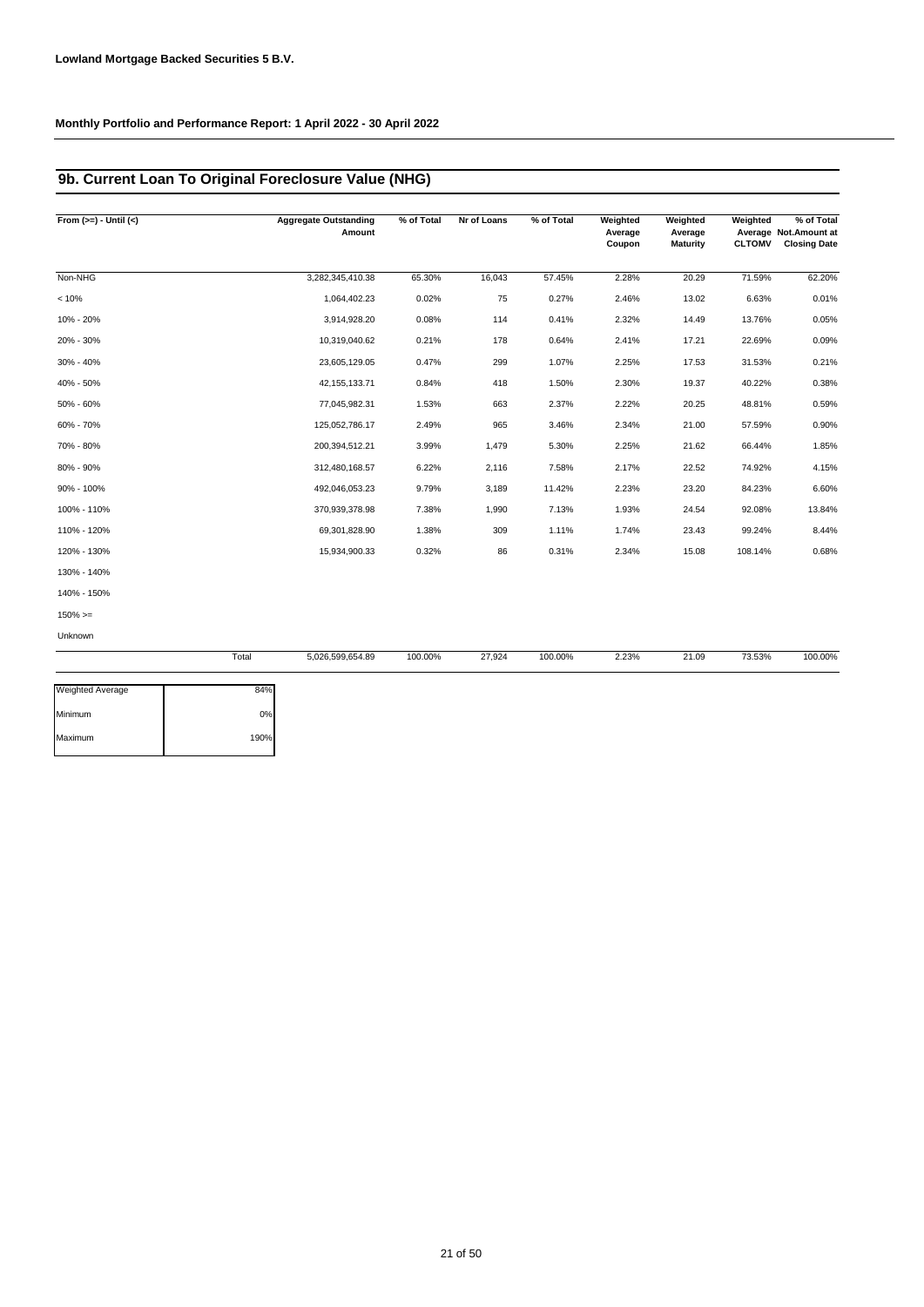# **10a. Current Loan To Indexed Foreclosure Value (Non-NHG)**

| From $(>=) -$ Until $(<)$ |       | <b>Aggregate Outstanding</b><br>Amount | % of Total | Nr of Loans    | % of Total | Weighted<br>Average<br>Coupon | Weighted<br>Average<br><b>Maturity</b> | Weighted<br><b>CLTOMV</b> | % of Total<br>Average Not. Amount at<br><b>Closing Date</b> |
|---------------------------|-------|----------------------------------------|------------|----------------|------------|-------------------------------|----------------------------------------|---------------------------|-------------------------------------------------------------|
| NHG                       |       | 1,744,254,244.51                       | 34.70%     | 11,881         | 42.55%     | 2.15%                         | 22.60                                  | 77.18%                    | 37.80%                                                      |
| < 10%                     |       | 8,922,900.43                           | 0.18%      | 343            | 1.23%      | 2.20%                         | 13.96                                  | 10.76%                    | 0.04%                                                       |
| 10% - 20%                 |       | 39,933,026.57                          | 0.79%      | 633            | 2.27%      | 2.22%                         | 15.66                                  | 22.92%                    | 0.22%                                                       |
| 20% - 30%                 |       | 119,974,442.71                         | 2.39%      | 1,105          | 3.96%      | 2.28%                         | 16.77                                  | 36.21%                    | 0.43%                                                       |
| 30% - 40%                 |       | 271,274,195.17                         | 5.40%      | 1,796          | 6.43%      | 2.21%                         | 18.08                                  | 48.03%                    | 0.99%                                                       |
| 40% - 50%                 |       | 514,143,859.57                         | 10.23%     | 2,721          | 9.74%      | 2.23%                         | 19.53                                  | 59.07%                    | 1.89%                                                       |
| 50% - 60%                 |       | 748,884,107.28                         | 14.90%     | 3,283          | 11.76%     | 2.23%                         | 20.68                                  | 69.26%                    | 3.47%                                                       |
| 60% - 70%                 |       | 741,466,883.56                         | 14.75%     | 2,978          | 10.66%     | 2.32%                         | 21.10                                  | 79.29%                    | 5.52%                                                       |
| 70% - 80%                 |       | 498,101,019.58                         | 9.91%      | 1,961          | 7.02%      | 2.37%                         | 20.69                                  | 87.21%                    | 8.19%                                                       |
| 80% - 90%                 |       | 270,899,528.66                         | 5.39%      | 997            | 3.57%      | 2.33%                         | 21.29                                  | 94.16%                    | 10.77%                                                      |
| 90% - 100%                |       | 55,734,562.19                          | 1.11%      | 187            | 0.67%      | 2.10%                         | 24.38                                  | 95.64%                    | 11.06%                                                      |
| 100% - 110%               |       | 11,929,737.44                          | 0.24%      | 35             | 0.13%      | 1.82%                         | 26.30                                  | 96.40%                    | 9.50%                                                       |
| 110% - 120%               |       | 1,081,147.22                           | 0.02%      | $\overline{4}$ | 0.01%      | 2.95%                         | 19.57                                  | 132.74%                   | 5.99%                                                       |
| 120% - 130%               |       |                                        |            |                |            |                               |                                        |                           | 3.64%                                                       |
| 130% - 140%               |       |                                        |            |                |            |                               |                                        |                           | 0.05%                                                       |
| 140% - 150%               |       |                                        |            |                |            |                               |                                        |                           |                                                             |
| $150\%>=$                 |       |                                        |            |                |            |                               |                                        |                           |                                                             |
| Unknown                   |       |                                        |            |                |            |                               |                                        |                           |                                                             |
|                           | Total | 5,026,599,654.89                       | 100.00%    | 27,924         | 100.00%    | 2.23%                         | 21.09                                  | 73.53%                    | 100.00%                                                     |

| <b>Weighted Average</b> | 59%  |
|-------------------------|------|
| Minimum                 | 0%   |
| Maximum                 | 120% |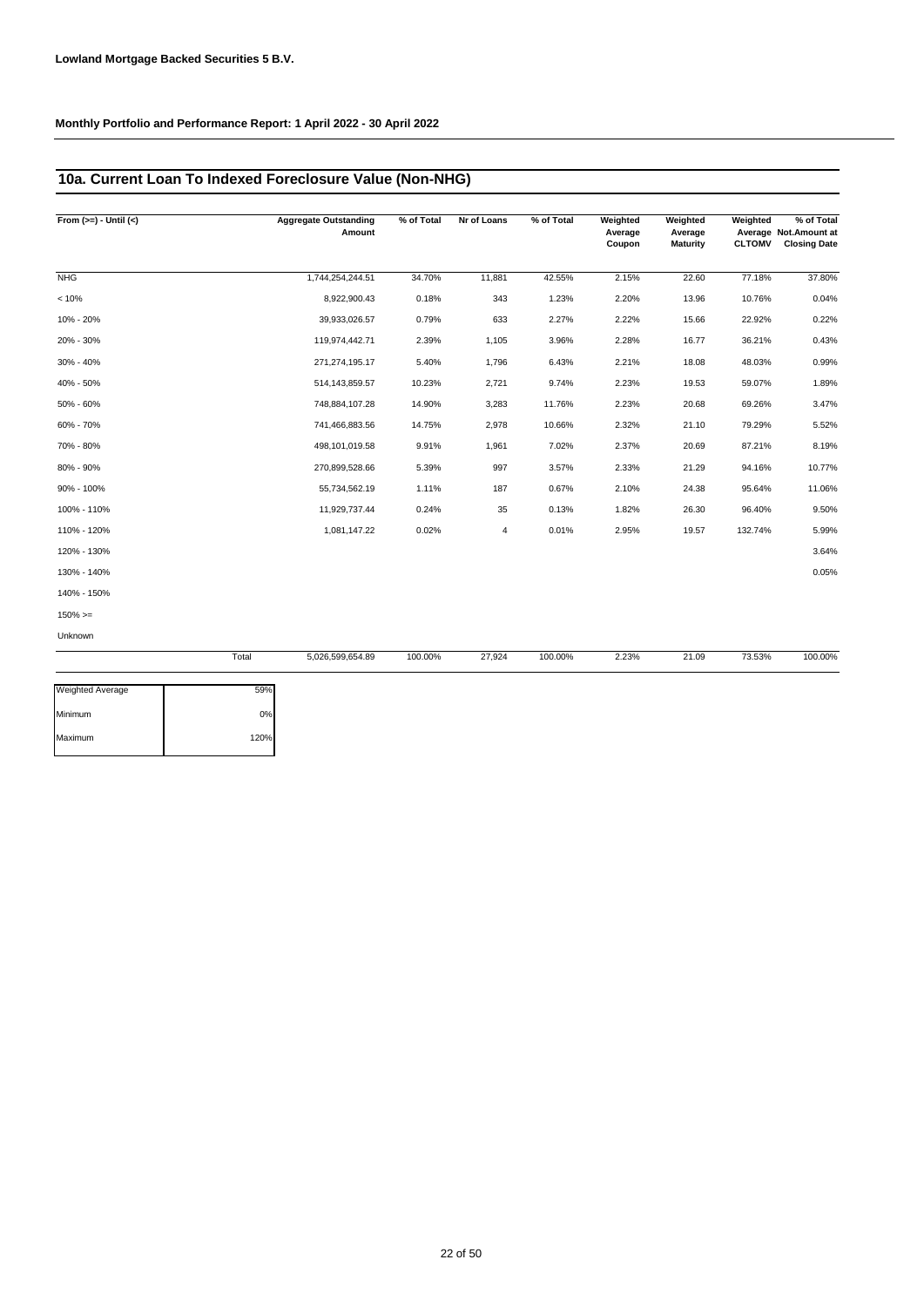# **10b. Current Loan To Indexed Foreclosure Value (NHG)**

| From $(>=) -$ Until $(<)$ |       | <b>Aggregate Outstanding</b><br>Amount | % of Total | Nr of Loans | % of Total | Weighted<br>Average<br>Coupon | Weighted<br>Average<br><b>Maturity</b> | Weighted<br><b>CLTOMV</b> | % of Total<br>Average Not.Amount at<br><b>Closing Date</b> |
|---------------------------|-------|----------------------------------------|------------|-------------|------------|-------------------------------|----------------------------------------|---------------------------|------------------------------------------------------------|
| Non-NHG                   |       | 3,282,345,410.38                       | 65.30%     | 16,043      | 57.45%     | 2.28%                         | 20.29                                  | 71.59%                    | 62.20%                                                     |
| < 10%                     |       | 2,776,553.25                           | 0.06%      | 133         | 0.48%      | 2.35%                         | 14.25                                  | 9.66%                     | 0.01%                                                      |
| 10% - 20%                 |       | 12,451,587.54                          | 0.25%      | 239         | 0.86%      | 2.46%                         | 16.27                                  | 22.57%                    | 0.05%                                                      |
| 20% - 30%                 |       | 40,124,210.49                          | 0.80%      | 487         | 1.74%      | 2.36%                         | 17.52                                  | 35.48%                    | 0.12%                                                      |
| 30% - 40%                 |       | 88,019,164.56                          | 1.75%      | 824         | 2.95%      | 2.42%                         | 19.24                                  | 49.51%                    | 0.28%                                                      |
| 40% - 50%                 |       | 245,541,878.87                         | 4.88%      | 1,942       | 6.95%      | 2.49%                         | 20.83                                  | 64.11%                    | 0.49%                                                      |
| 50% - 60%                 |       | 512,589,582.10                         | 10.20%     | 3,563       | 12.76%     | 2.32%                         | 22.17                                  | 76.91%                    | 0.95%                                                      |
| 60% - 70%                 |       | 426,743,858.28                         | 8.49%      | 2,640       | 9.45%      | 2.10%                         | 22.80                                  | 83.48%                    | 1.84%                                                      |
| 70% - 80%                 |       | 210,914,647.12                         | 4.20%      | 1,136       | 4.07%      | 1.92%                         | 23.78                                  | 87.59%                    | 4.72%                                                      |
| 80% - 90%                 |       | 125,942,296.06                         | 2.51%      | 594         | 2.13%      | 1.56%                         | 26.07                                  | 92.94%                    | 8.24%                                                      |
| 90% - 100%                |       | 60,002,326.30                          | 1.19%      | 249         | 0.89%      | 1.29%                         | 28.41                                  | 94.93%                    | 11.34%                                                     |
| 100% - 110%               |       | 15,356,928.51                          | 0.31%      | 59          | 0.21%      | 1.18%                         | 29.25                                  | 97.25%                    | 7.64%                                                      |
| 110% - 120%               |       | 3,791,211.43                           | 0.08%      | 15          | 0.05%      | 1.26%                         | 29.42                                  | 98.51%                    | 1.64%                                                      |
| 120% - 130%               |       |                                        |            |             |            |                               |                                        |                           | 0.44%                                                      |
| 130% - 140%               |       |                                        |            |             |            |                               |                                        |                           | 0.03%                                                      |
| 140% - 150%               |       |                                        |            |             |            |                               |                                        |                           |                                                            |
| $150\%>=$                 |       |                                        |            |             |            |                               |                                        |                           |                                                            |
| Unknown                   |       |                                        |            |             |            |                               |                                        |                           |                                                            |
|                           | Total | 5,026,599,654.89                       | 100.00%    | 27,924      | 100.00%    | 2.23%                         | 21.09                                  | 73.53%                    | 100.00%                                                    |

| <b>Weighted Average</b> | 59%  |
|-------------------------|------|
| Minimum                 | 0%   |
| Maximum                 | 120% |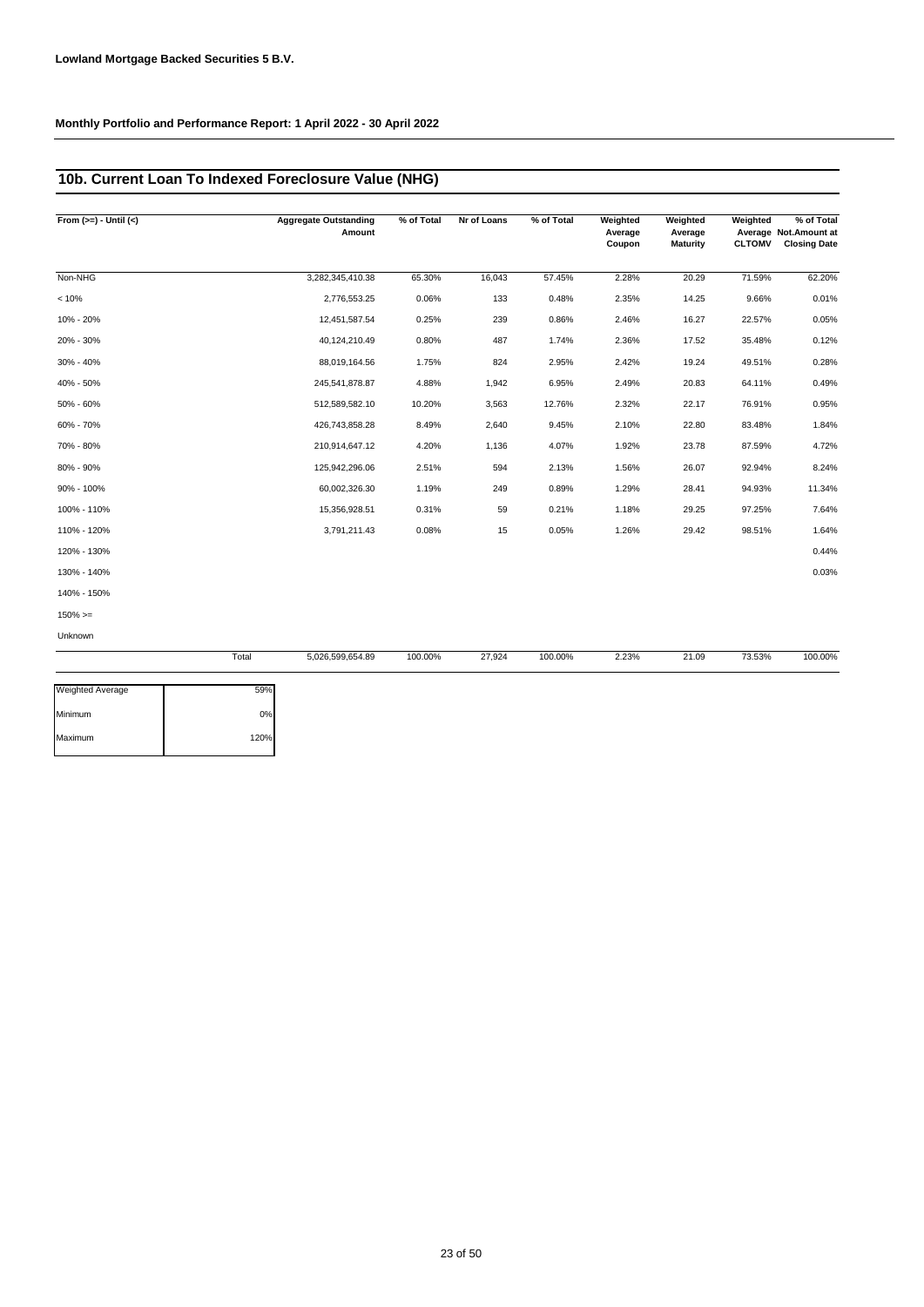# **11a. Original Loan To Original Market Value (Non-NHG)**

| From $(>=) -$ Until $(<)$ |       | <b>Aggregate Outstanding</b><br>Amount | % of Total | Nr of Loans | % of Total | Weighted<br>Average<br>Coupon | Weighted<br>Average<br>Maturity | Weighted<br><b>CLTOMV</b> | % of Total<br>Average Not.Amount at<br><b>Closing Date</b> |
|---------------------------|-------|----------------------------------------|------------|-------------|------------|-------------------------------|---------------------------------|---------------------------|------------------------------------------------------------|
| NHG                       |       | 1,744,254,244.51                       | 34.70%     | 11,881      | 42.55%     | 2.15%                         | 22.60                           | 77.18%                    | 37.80%                                                     |
| < 10%                     |       | 1,266,813.90                           | 0.03%      | 24          | 0.09%      | 2.00%                         | 22.44                           | 34.63%                    | 0.01%                                                      |
| 10% - 20%                 |       | 5,325,070.66                           | 0.11%      | 137         | 0.49%      | 2.26%                         | 16.62                           | 14.58%                    | 0.09%                                                      |
| 20% - 30%                 |       | 20,063,699.91                          | 0.40%      | 310         | 1.11%      | 2.13%                         | 17.31                           | 22.46%                    | 0.28%                                                      |
| 30% - 40%                 |       | 58,542,028.30                          | 1.16%      | 554         | 1.98%      | 2.05%                         | 19.60                           | 32.24%                    | 0.66%                                                      |
| 40% - 50%                 |       | 145,052,197.60                         | 2.89%      | 1,016       | 3.64%      | 2.05%                         | 19.99                           | 41.82%                    | 1.38%                                                      |
| 50% - 60%                 |       | 304,525,009.09                         | 6.06%      | 1,703       | 6.10%      | 2.06%                         | 20.96                           | 50.51%                    | 3.05%                                                      |
| 60% - 70%                 |       | 558,333,018.75                         | 11.11%     | 2,854       | 10.22%     | 2.16%                         | 19.89                           | 59.34%                    | 7.22%                                                      |
| 70% - 80%                 |       | 524,860,510.49                         | 10.44%     | 2,228       | 7.98%      | 2.11%                         | 21.95                           | 68.22%                    | 4.96%                                                      |
| 80% - 90%                 |       | 686,769,423.05                         | 13.66%     | 2,822       | 10.11%     | 2.22%                         | 21.40                           | 76.14%                    | 13.17%                                                     |
| 90% - 100%                |       | 421,120,974.64                         | 8.38%      | 1,744       | 6.25%      | 2.35%                         | 21.14                           | 86.11%                    | 9.36%                                                      |
| 100% - 110%               |       | 506,829,232.97                         | 10.08%     | 2,397       | 8.58%      | 2.76%                         | 17.25                           | 95.91%                    | 20.20%                                                     |
| 110% - 120%               |       | 43,099,382.22                          | 0.86%      | 221         | 0.79%      | 2.95%                         | 14.25                           | 101.90%                   | 1.84%                                                      |
| 120% - 130%               |       | 2,913,507.17                           | 0.06%      | 16          | 0.06%      | 2.01%                         | 21.44                           | 72.81%                    |                                                            |
| 130% - 140%               |       | 1,738,640.59                           | 0.03%      | 9           | 0.03%      | 2.67%                         | 17.02                           | 90.70%                    |                                                            |
| 140% - 150%               |       | 726,681.56                             | 0.01%      | 3           | 0.01%      | 2.07%                         | 22.85                           | 98.67%                    |                                                            |
| $150\%>=$                 |       | 1,179,219.48                           | 0.02%      | 5           | 0.02%      | 3.06%                         | 17.06                           | 121.00%                   |                                                            |
| Unknown                   |       |                                        |            |             |            |                               |                                 |                           |                                                            |
|                           | Total | 5,026,599,654.89                       | 100.00%    | 27,924      | 100.00%    | 2.23%                         | 21.09                           | 73.53%                    | 100.00%                                                    |

| <b>Weighted Average</b> | 83%  |
|-------------------------|------|
| Minimum                 | 0%   |
| Maximum                 | 184% |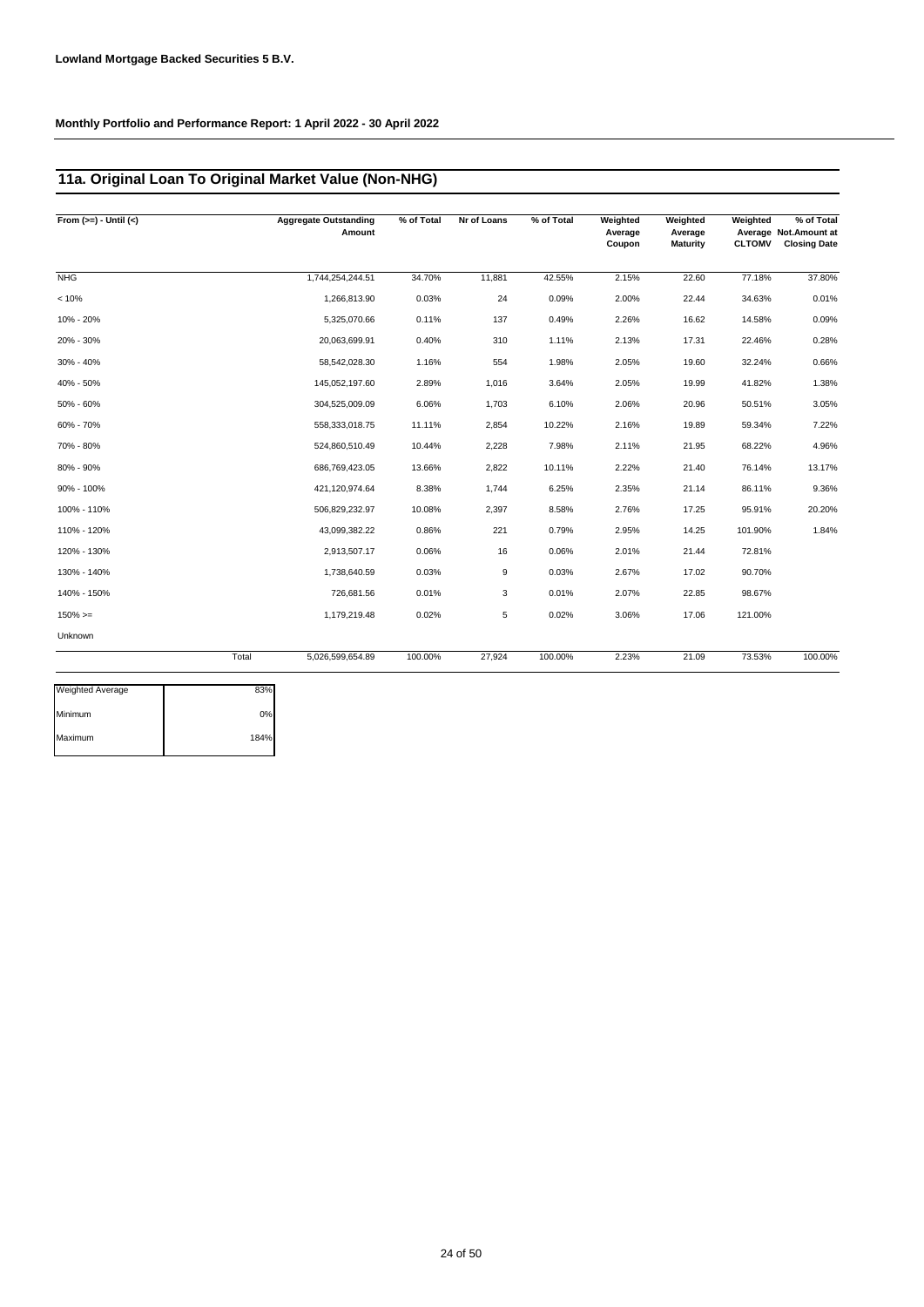# **11b. Original Loan To Original Market Value (NHG)**

| From $(>=) -$ Until $(<)$ |       | <b>Aggregate Outstanding</b><br>Amount | % of Total | Nr of Loans    | % of Total | Weighted<br>Average<br>Coupon | Weighted<br>Average<br><b>Maturity</b> | Weighted<br><b>CLTOMV</b> | % of Total<br>Average Not.Amount at<br><b>Closing Date</b> |
|---------------------------|-------|----------------------------------------|------------|----------------|------------|-------------------------------|----------------------------------------|---------------------------|------------------------------------------------------------|
| Non-NHG                   |       | 3,282,345,410.38                       | 65.30%     | 16,043         | 57.45%     | 2.28%                         | 20.29                                  | 71.59%                    | 62.20%                                                     |
| < 10%                     |       | 181,105.69                             | 0.00%      | 6              | 0.02%      | 2.75%                         | 17.98                                  | 8.40%                     | 0.00%                                                      |
| 10% - 20%                 |       | 1,006,983.00                           | 0.02%      | 30             | 0.11%      | 2.07%                         | 16.97                                  | 13.56%                    | 0.01%                                                      |
| 20% - 30%                 |       | 6,015,636.96                           | 0.12%      | 111            | 0.40%      | 2.35%                         | 17.14                                  | 21.23%                    | 0.08%                                                      |
| 30% - 40%                 |       | 14,792,590.89                          | 0.29%      | 199            | 0.71%      | 2.08%                         | 18.70                                  | 30.48%                    | 0.18%                                                      |
| 40% - 50%                 |       | 33, 353, 336.67                        | 0.66%      | 336            | 1.20%      | 2.24%                         | 19.58                                  | 39.14%                    | 0.35%                                                      |
| 50% - 60%                 |       | 59,866,260.56                          | 1.19%      | 504            | 1.80%      | 2.08%                         | 21.63                                  | 47.90%                    | 0.60%                                                      |
| 60% - 70%                 |       | 102,669,091.27                         | 2.04%      | 784            | 2.81%      | 2.11%                         | 22.04                                  | 56.56%                    | 1.07%                                                      |
| 70% - 80%                 |       | 185,792,492.45                         | 3.70%      | 1,322          | 4.73%      | 2.09%                         | 22.67                                  | 65.88%                    | 2.64%                                                      |
| 80% - 90%                 |       | 329,294,918.94                         | 6.55%      | 2,278          | 8.16%      | 2.13%                         | 22.92                                  | 73.94%                    | 6.38%                                                      |
| 90% - 100%                |       | 503,970,919.12                         | 10.03%     | 3,138          | 11.24%     | 2.05%                         | 23.38                                  | 84.31%                    | 11.64%                                                     |
| 100% - 110%               |       | 502,634,685.91                         | 10.00%     | 3,143          | 11.26%     | 2.29%                         | 22.22                                  | 88.66%                    | 14.79%                                                     |
| 110% - 120%               |       | 2,912,088.17                           | 0.06%      | 18             | 0.06%      | 2.98%                         | 18.65                                  | 89.42%                    | 0.06%                                                      |
| 120% - 130%               |       | 456,652.25                             | 0.01%      | 3              | 0.01%      | 1.79%                         | 23.26                                  | 72.26%                    |                                                            |
| 130% - 140%               |       | 548,340.11                             | 0.01%      | $\overline{4}$ | 0.01%      | 2.31%                         | 25.30                                  | 77.71%                    |                                                            |
| 140% - 150%               |       | 510,957.46                             | 0.01%      | 3              | 0.01%      | 2.56%                         | 21.63                                  | 94.38%                    |                                                            |
| $150\%>=$                 |       | 248,185.06                             | 0.00%      | $\overline{2}$ | 0.01%      | 1.63%                         | 20.54                                  | 89.85%                    |                                                            |
| Unknown                   |       |                                        |            |                |            |                               |                                        |                           |                                                            |
|                           | Total | 5,026,599,654.89                       | 100.00%    | 27,924         | 100.00%    | 2.23%                         | 21.09                                  | 73.53%                    | 100.00%                                                    |

| Weighted Average | 83%  |
|------------------|------|
| Minimum          | 0%   |
| Maximum          | 184% |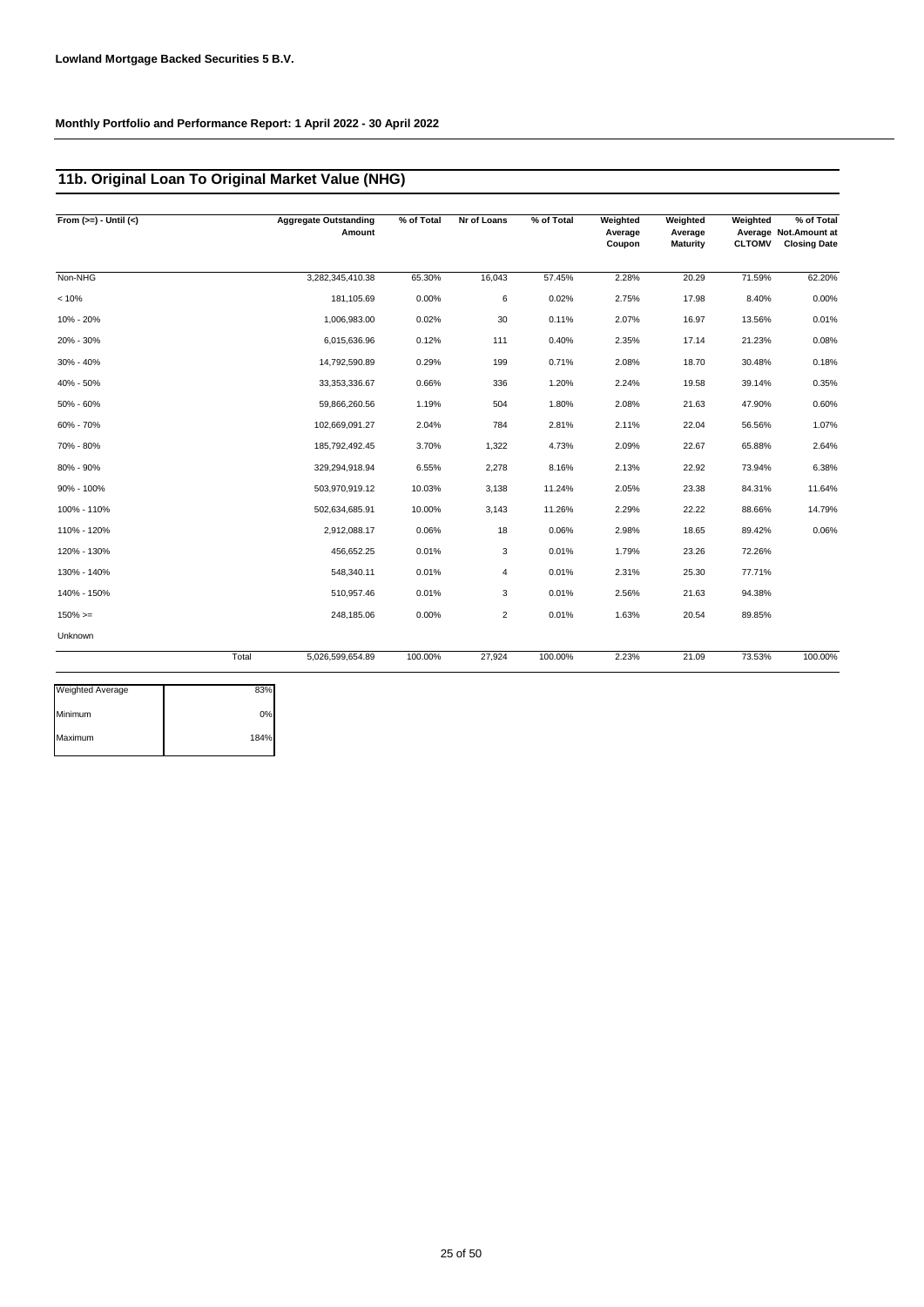# **12a. Current Loan To Original Market Value (Non-NHG)**

| From $(>=) -$ Until $(<)$ |       | <b>Aggregate Outstanding</b><br>Amount | % of Total | Nr of Loans | % of Total | Weighted<br>Average<br>Coupon | Weighted<br>Average<br><b>Maturity</b> | Weighted<br><b>CLTOMV</b> | % of Total<br>Average Not. Amount at<br><b>Closing Date</b> |
|---------------------------|-------|----------------------------------------|------------|-------------|------------|-------------------------------|----------------------------------------|---------------------------|-------------------------------------------------------------|
| NHG                       |       | 1,744,254,244.51                       | 34.70%     | 11,881      | 42.55%     | 2.15%                         | 22.60                                  | 77.18%                    | 37.80%                                                      |
| < 10%                     |       | 3,452,021.67                           | 0.07%      | 191         | 0.68%      | 2.15%                         | 14.76                                  | 7.11%                     | 0.03%                                                       |
| 10% - 20%                 |       | 17,299,597.11                          | 0.34%      | 371         | 1.33%      | 2.24%                         | 15.16                                  | 15.63%                    | 0.21%                                                       |
| 20% - 30%                 |       | 48,883,482.69                          | 0.97%      | 600         | 2.15%      | 2.15%                         | 17.53                                  | 25.88%                    | 0.46%                                                       |
| 30% - 40%                 |       | 115,064,619.70                         | 2.29%      | 953         | 3.41%      | 2.15%                         | 18.37                                  | 35.70%                    | 1.05%                                                       |
| 40% - 50%                 |       | 259,856,021.33                         | 5.17%      | 1,574       | 5.64%      | 2.10%                         | 20.33                                  | 45.73%                    | 2.06%                                                       |
| 50% - 60%                 |       | 460,806,559.11                         | 9.17%      | 2,294       | 8.22%      | 2.12%                         | 20.62                                  | 55.36%                    | 4.02%                                                       |
| 60% - 70%                 |       | 623,880,078.20                         | 12.41%     | 2,892       | 10.36%     | 2.19%                         | 20.47                                  | 65.07%                    | 7.66%                                                       |
| 70% - 80%                 |       | 644,586,589.06                         | 12.82%     | 2,590       | 9.28%      | 2.16%                         | 22.02                                  | 75.07%                    | 7.16%                                                       |
| 80% - 90%                 |       | 497,833,594.78                         | 9.90%      | 2,006       | 7.18%      | 2.37%                         | 20.92                                  | 84.82%                    | 13.19%                                                      |
| 90% - 100%                |       | 366,678,049.96                         | 7.29%      | 1,420       | 5.09%      | 2.42%                         | 21.37                                  | 94.48%                    | 12.84%                                                      |
| 100% - 110%               |       | 220,820,502.24                         | 4.39%      | 1,041       | 3.73%      | 2.96%                         | 13.67                                  | 106.40%                   | 12.46%                                                      |
| 110% - 120%               |       | 22,707,591.05                          | 0.45%      | 109         | 0.39%      | 3.06%                         | 13.18                                  | 110.14%                   | 1.05%                                                       |
| 120% - 130%               |       |                                        |            |             |            |                               |                                        |                           |                                                             |
| 130% - 140%               |       |                                        |            |             |            |                               |                                        |                           |                                                             |
| 140% - 150%               |       |                                        |            |             |            |                               |                                        |                           |                                                             |
| $150\% >=$                |       | 476,703.48                             | 0.01%      | 2           | 0.01%      | 3.48%                         | 15.43                                  | 165.93%                   |                                                             |
| Unknown                   |       |                                        |            |             |            |                               |                                        |                           |                                                             |
|                           | Total | 5,026,599,654.89                       | 100.00%    | 27,924      | 100.00%    | 2.23%                         | 21.09                                  | 73.53%                    | 100.00%                                                     |

| Weighted Average | 74%  |
|------------------|------|
| Minimum          | 0%   |
| Maximum          | 167% |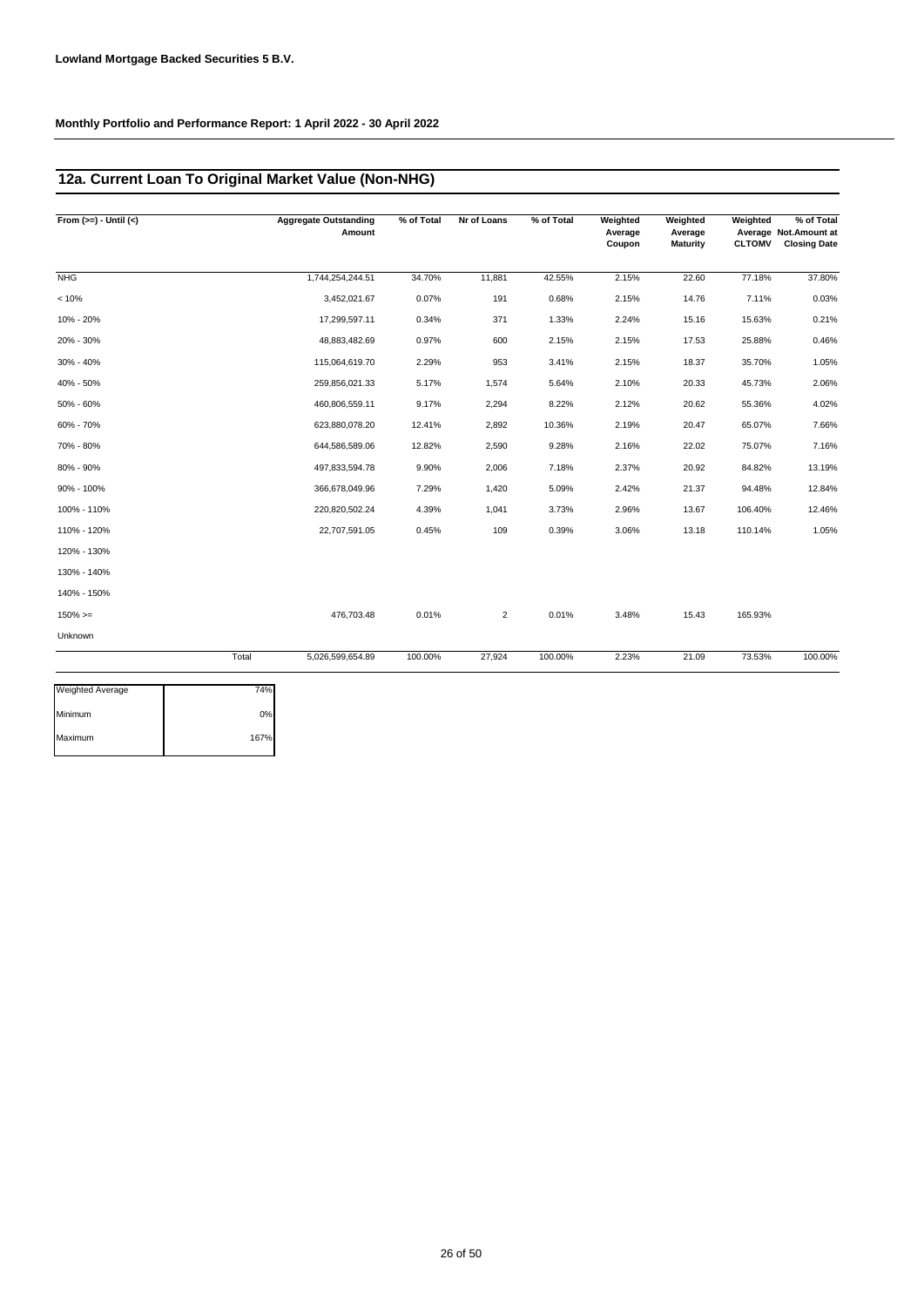# **12b. Current Loan To Original Market Value (NHG)**

| From $(>=) -$ Until $(<)$ |       | <b>Aggregate Outstanding</b><br>Amount | % of Total | Nr of Loans | % of Total | Weighted<br>Average<br>Coupon | Weighted<br>Average<br><b>Maturity</b> | Weighted<br><b>CLTOMV</b> | % of Total<br>Average Not. Amount at<br><b>Closing Date</b> |
|---------------------------|-------|----------------------------------------|------------|-------------|------------|-------------------------------|----------------------------------------|---------------------------|-------------------------------------------------------------|
| Non-NHG                   |       | 3,282,345,410.38                       | 65.30%     | 16,043      | 57.45%     | 2.28%                         | 20.29                                  | 71.59%                    | 62.20%                                                      |
| < 10%                     |       | 1,458,109.61                           | 0.03%      | 89          | 0.32%      | 2.59%                         | 13.53                                  | 7.33%                     | 0.02%                                                       |
| 10% - 20%                 |       | 5,327,272.81                           | 0.11%      | 140         | 0.50%      | 2.41%                         | 14.57                                  | 15.79%                    | 0.06%                                                       |
| 20% - 30%                 |       | 15,279,166.02                          | 0.30%      | 231         | 0.83%      | 2.32%                         | 17.50                                  | 25.63%                    | 0.13%                                                       |
| 30% - 40%                 |       | 35,087,181.67                          | 0.70%      | 402         | 1.44%      | 2.25%                         | 18.29                                  | 35.32%                    | 0.34%                                                       |
| 40% - 50%                 |       | 70,600,652.75                          | 1.40%      | 635         | 2.27%      | 2.26%                         | 19.81                                  | 45.45%                    | 0.56%                                                       |
| 50% - 60%                 |       | 129,087,397.40                         | 2.57%      | 1,018       | 3.65%      | 2.33%                         | 20.92                                  | 55.49%                    | 0.96%                                                       |
| 60% - 70%                 |       | 215,897,990.99                         | 4.30%      | 1,597       | 5.72%      | 2.24%                         | 21.57                                  | 65.56%                    | 1.93%                                                       |
| 70% - 80%                 |       | 357,835,800.39                         | 7.12%      | 2,412       | 8.64%      | 2.17%                         | 22.58                                  | 75.23%                    | 4.82%                                                       |
| 80% - 90%                 |       | 559,123,624.19                         | 11.12%     | 3,571       | 12.79%     | 2.20%                         | 23.27                                  | 85.38%                    | 8.01%                                                       |
| 90% - 100%                |       | 318,825,470.66                         | 6.34%      | 1,601       | 5.73%      | 1.82%                         | 25.10                                  | 93.96%                    | 19.03%                                                      |
| 100% - 110%               |       | 35,174,020.00                          | 0.70%      | 182         | 0.65%      | 2.34%                         | 15.80                                  | 105.09%                   | 1.95%                                                       |
| 110% - 120%               |       | 557,558.02                             | 0.01%      | 3           | 0.01%      | 3.26%                         | 14.27                                  | 110.11%                   | 0.01%                                                       |
| 120% - 130%               |       |                                        |            |             |            |                               |                                        |                           |                                                             |
| 130% - 140%               |       |                                        |            |             |            |                               |                                        |                           |                                                             |
| 140% - 150%               |       |                                        |            |             |            |                               |                                        |                           |                                                             |
| $150\%>=$                 |       |                                        |            |             |            |                               |                                        |                           |                                                             |
| Unknown                   |       |                                        |            |             |            |                               |                                        |                           |                                                             |
|                           | Total | 5,026,599,654.89                       | 100.00%    | 27,924      | 100.00%    | 2.23%                         | 21.09                                  | 73.53%                    | 100.00%                                                     |

| Weighted Average | 74%  |
|------------------|------|
| Minimum          | 0%   |
| Maximum          | 167% |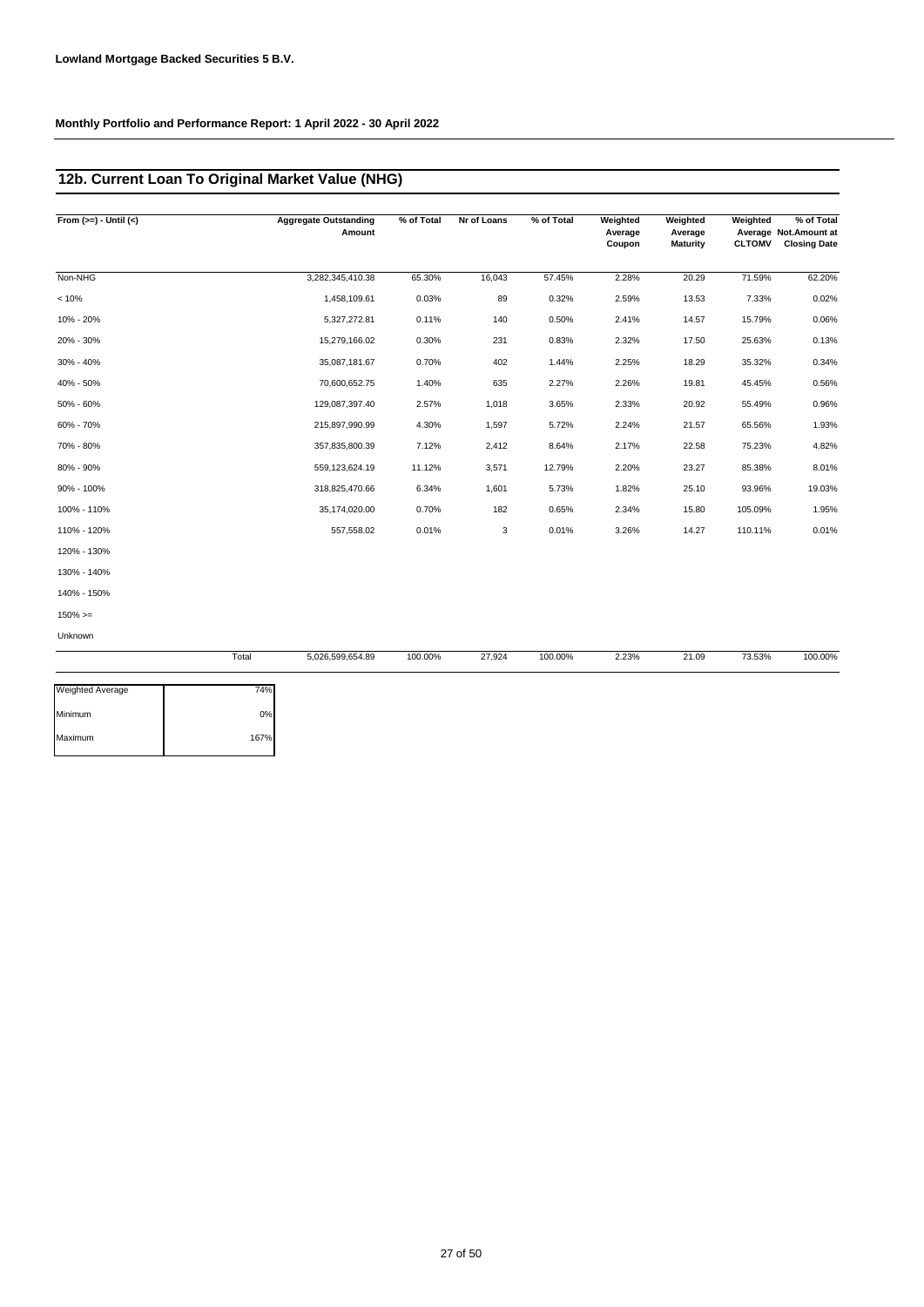# **13a. Current Loan To Indexed Market Value (Non-NHG)**

| From $(>=) -$ Until $(<)$ | <b>Aggregate Outstanding</b><br>Amount | % of Total | Nr of Loans | % of Total | Weighted<br>Average<br>Coupon | Weighted<br>Average<br><b>Maturity</b> | Weighted<br><b>CLTOMV</b> | % of Total<br>Average Not. Amount at<br><b>Closing Date</b> |
|---------------------------|----------------------------------------|------------|-------------|------------|-------------------------------|----------------------------------------|---------------------------|-------------------------------------------------------------|
| <b>NHG</b>                | 1,744,254,244.51                       | 34.70%     | 11,881      | 42.55%     | 2.15%                         | 22.60                                  | 77.18%                    | 37.80%                                                      |
| < 10%                     | 12,129,620.11                          | 0.24%      | 416         | 1.49%      | 2.20%                         | 13.91                                  | 12.15%                    | 0.05%                                                       |
| 10% - 20%                 | 58,852,456.40                          | 1.17%      | 807         | 2.89%      | 2.24%                         | 15.91                                  | 26.18%                    | 0.29%                                                       |
| 20% - 30%                 | 184,934,557.98                         | 3.68%      | 1,499       | 5.37%      | 2.25%                         | 17.43                                  | 40.40%                    | 0.69%                                                       |
| 30% - 40%                 | 431,438,987.93                         | 8.58%      | 2,534       | 9.07%      | 2.23%                         | 18.70                                  | 53.61%                    | 1.55%                                                       |
| 40% - 50%                 | 785,560,419.60                         | 15.63%     | 3,665       | 13.12%     | 2.21%                         | 20.29                                  | 65.44%                    | 3.24%                                                       |
| 50% - 60%                 | 852,020,263.91                         | 16.95%     | 3,465       | 12.41%     | 2.30%                         | 21.12                                  | 77.15%                    | 5.55%                                                       |
| 60% - 70%                 | 603,120,311.02                         | 12.00%     | 2,381       | 8.53%      | 2.37%                         | 20.77                                  | 86.38%                    | 9.02%                                                       |
| 70% - 80%                 | 298,266,802.60                         | 5.93%      | 1,095       | 3.92%      | 2.33%                         | 21.29                                  | 94.06%                    | 12.21%                                                      |
| 80% - 90%                 | 51,022,270.94                          | 1.02%      | 164         | 0.59%      | 2.00%                         | 24.96                                  | 95.99%                    | 12.57%                                                      |
| 90% - 100%                | 4,273,783.61                           | 0.09%      | 14          | 0.05%      | 1.90%                         | 26.22                                  | 94.54%                    | 9.20%                                                       |
| 100% - 110%               | 725,936.28                             | 0.01%      | 3           | 0.01%      | 3.55%                         | 14.63                                  | 149.07%                   | 6.05%                                                       |
| 110% - 120%               |                                        |            |             |            |                               |                                        |                           | 1.78%                                                       |
| 120% - 130%               |                                        |            |             |            |                               |                                        |                           |                                                             |
| 130% - 140%               |                                        |            |             |            |                               |                                        |                           |                                                             |
| 140% - 150%               |                                        |            |             |            |                               |                                        |                           |                                                             |
| $150\%>=$                 |                                        |            |             |            |                               |                                        |                           |                                                             |

Unknown

÷

| Total<br>. | 5,026,599,654.89<br>$\cdots$ . | 100.00%<br>. | 27,924 | 100.00%<br>. | 2.23%<br>. | 21.09<br>$\sim$ $\sim$ | 73.53%<br>. | 100.00%<br>. |
|------------|--------------------------------|--------------|--------|--------------|------------|------------------------|-------------|--------------|
|            |                                |              |        |              |            |                        |             |              |

| Weighted Average | 52%  |
|------------------|------|
| Minimum          | 0%   |
| Maximum          | 105% |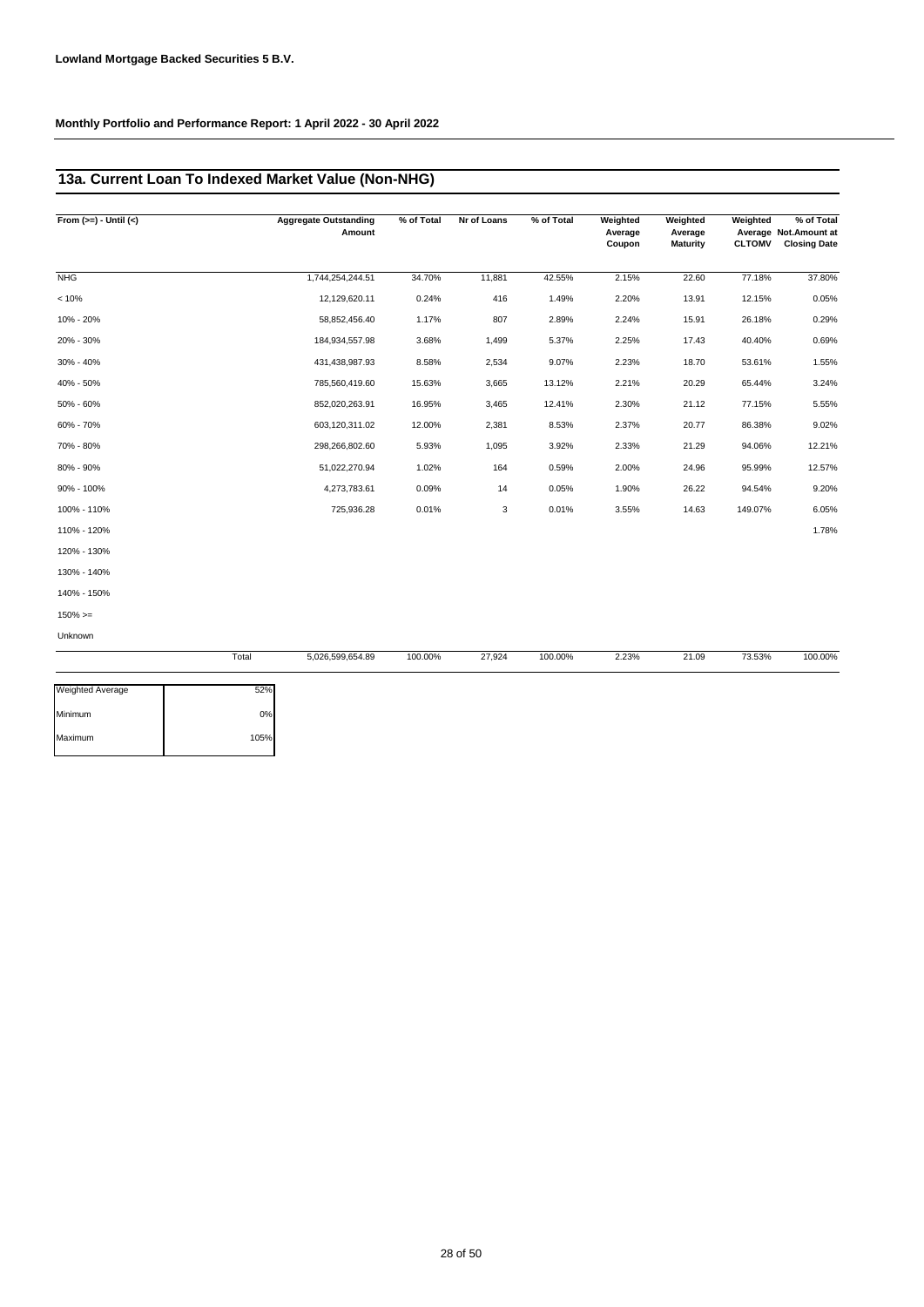# **13b. Current Loan To Indexed Market Value (NHG)**

| From $(>=) -$ Until $(<)$ |       | <b>Aggregate Outstanding</b><br>Amount | % of Total | Nr of Loans | % of Total | Weighted<br>Average<br>Coupon | Weighted<br>Average<br><b>Maturity</b> | Weighted<br><b>CLTOMV</b> | % of Total<br>Average Not.Amount at<br><b>Closing Date</b> |
|---------------------------|-------|----------------------------------------|------------|-------------|------------|-------------------------------|----------------------------------------|---------------------------|------------------------------------------------------------|
| Non-NHG                   |       | 3,282,345,410.38                       | 65.30%     | 16,043      | 57.45%     | 2.28%                         | 20.29                                  | 71.59%                    | 62.20%                                                     |
| < 10%                     |       | 3,445,133.40                           | 0.07%      | 153         | 0.55%      | 2.40%                         | 14.14                                  | 10.68%                    | 0.02%                                                      |
| 10% - 20%                 |       | 19,110,531.84                          | 0.38%      | 329         | 1.18%      | 2.40%                         | 16.13                                  | 25.86%                    | 0.07%                                                      |
| 20% - 30%                 |       | 58,437,836.01                          | 1.16%      | 638         | 2.28%      | 2.39%                         | 18.19                                  | 40.15%                    | 0.16%                                                      |
| 30% - 40%                 |       | 168,379,345.00                         | 3.35%      | 1,443       | 5.17%      | 2.52%                         | 20.08                                  | 57.18%                    | 0.45%                                                      |
| 40% - 50%                 |       | 464, 127, 877. 95                      | 9.23%      | 3,373       | 12.08%     | 2.38%                         | 21.70                                  | 72.65%                    | 0.84%                                                      |
| 50% - 60%                 |       | 557, 142, 971.93                       | 11.08%     | 3,554       | 12.73%     | 2.15%                         | 22.75                                  | 82.05%                    | 1.76%                                                      |
| 60% - 70%                 |       | 263,770,119.64                         | 5.25%      | 1,452       | 5.20%      | 1.96%                         | 23.50                                  | 87.19%                    | 4.88%                                                      |
| 70% - 80%                 |       | 139,498,628.47                         | 2.78%      | 655         | 2.35%      | 1.57%                         | 26.19                                  | 92.94%                    | 9.56%                                                      |
| 80% - 90%                 |       | 60,244,630.66                          | 1.20%      | 245         | 0.88%      | 1.25%                         | 28.56                                  | 95.32%                    | 12.92%                                                     |
| 90% - 100%                |       | 10,097,169.61                          | 0.20%      | 39          | 0.14%      | 1.26%                         | 29.38                                  | 97.38%                    | 5.87%                                                      |
| 100% - 110%               |       |                                        |            |             |            |                               |                                        |                           | 1.16%                                                      |
| 110% - 120%               |       |                                        |            |             |            |                               |                                        |                           | 0.13%                                                      |
| 120% - 130%               |       |                                        |            |             |            |                               |                                        |                           |                                                            |
| 130% - 140%               |       |                                        |            |             |            |                               |                                        |                           |                                                            |
| 140% - 150%               |       |                                        |            |             |            |                               |                                        |                           |                                                            |
| $150\% >=$                |       |                                        |            |             |            |                               |                                        |                           |                                                            |
| Unknown                   |       |                                        |            |             |            |                               |                                        |                           |                                                            |
|                           | Total | 5 026 599 654 89                       | 100.00%    | 27 924      | 100.00%    | 2 23%                         | 21.09                                  | 73.53%                    | 100,00%                                                    |

|                         | Total | 5,026,599,654.89<br>. | 100.00%<br>. | 27,924 | 100.00%<br>. | 2.23%<br>. | 21.09 | 73.53%<br>. | 100.00% |
|-------------------------|-------|-----------------------|--------------|--------|--------------|------------|-------|-------------|---------|
| <b>Weighted Average</b> | 52%   |                       |              |        |              |            |       |             |         |

| <b>I</b> Weighted Average | <b>JZ70</b> |
|---------------------------|-------------|
| Minimum                   | 0%          |
| Maximum                   | 105%        |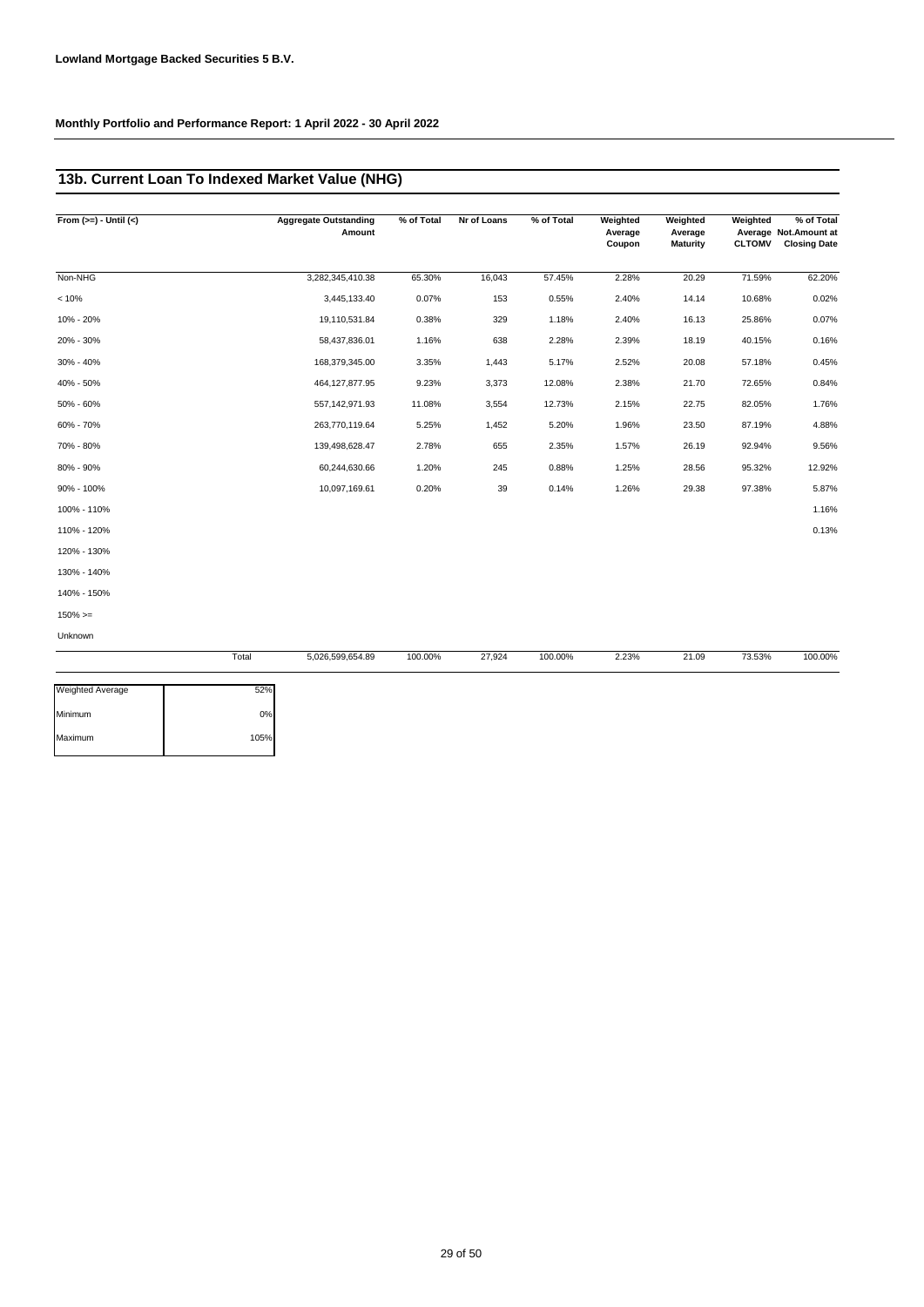### **14. Loanpart Coupon (interest rate bucket)**

| From $(>=) -$ Until $(<)$ |       | <b>Aggregate Outstanding</b><br>Amount | % of Total | Nr of<br>Loanparts | % of Total | Weighted<br>Average<br>Coupon | Weighted<br>Average<br><b>Maturity</b> | Weighted<br><b>CLTOMV</b> | % of Total<br>Average Not.Amount at<br><b>Closing Date</b> |
|---------------------------|-------|----------------------------------------|------------|--------------------|------------|-------------------------------|----------------------------------------|---------------------------|------------------------------------------------------------|
| $< 0.50\%$                |       | 4.503.53                               | 0.00%      | $\mathbf{1}$       | 0.00%      | 0.45%                         | 26.75                                  | 89.05%                    |                                                            |
| $0.50\% - 1.00\%$         |       | 44, 148, 584.85                        | 0.88%      | 638                | 1.11%      | 0.90%                         | 24.61                                  | 74.25%                    |                                                            |
| 1.00% - 1.50%             |       | 575,146,977.27                         | 11.44%     | 7,217              | 12.51%     | 1.30%                         | 22.67                                  | 70.11%                    | 0.14%                                                      |
| 1.50% - 2.00%             |       | 1,806,341,119.73                       | 35.94%     | 20,867             | 36.17%     | 1.76%                         | 23.21                                  | 71.55%                    | 20.72%                                                     |
| 2.00% - 2.50%             |       | 1,057,257,506.97                       | 21.03%     | 11,266             | 19.53%     | 2.21%                         | 20.66                                  | 74.62%                    | 19.19%                                                     |
| 2.50% - 3.00%             |       | 778,270,349.28                         | 15.48%     | 8,824              | 15.29%     | 2.74%                         | 19.03                                  | 74.57%                    | 23.15%                                                     |
| $3.00\% - 3.50\%$         |       | 416,866,799.20                         | 8.29%      | 4,609              | 7.99%      | 3.18%                         | 17.71                                  | 79.46%                    | 15.18%                                                     |
| $3.50\% - 4.00\%$         |       | 201,307,801.99                         | 4.00%      | 2,268              | 3.93%      | 3.73%                         | 17.82                                  | 79.76%                    | 9.62%                                                      |
| 4.00% - 4.50%             |       | 66,193,523.10                          | 1.32%      | 785                | 1.36%      | 4.15%                         | 17.37                                  | 76.77%                    | 4.07%                                                      |
| 4.50% - 5.00%             |       | 34,983,218.92                          | 0.70%      | 495                | 0.86%      | 4.72%                         | 15.25                                  | 71.36%                    | 3.42%                                                      |
| $5.00\% - 5.50\%$         |       | 23,727,292.41                          | 0.47%      | 379                | 0.66%      | 5.20%                         | 14.69                                  | 67.35%                    | 2.74%                                                      |
| $5.50\% - 6.00\%$         |       | 14,862,230.07                          | 0.30%      | 235                | 0.41%      | 5.69%                         | 14.00                                  | 67.22%                    | 1.25%                                                      |
| $6.00\% - 6.50\%$         |       | 6,383,200.61                           | 0.13%      | 94                 | 0.16%      | 6.17%                         | 13.71                                  | 64.05%                    | 0.43%                                                      |
| $6.50\% - 7.00\%$         |       | 820.805.58                             | 0.02%      | 14                 | 0.02%      | 6.71%                         | 15.23                                  | 68.81%                    | 0.08%                                                      |
| $7.00\% =$                |       | 285,741.38                             | 0.01%      | 5                  | 0.01%      | 7.07%                         | 11.31                                  | 63.22%                    | 0.01%                                                      |
| Unknown                   |       |                                        |            |                    |            |                               |                                        |                           |                                                            |
|                           | Total | 5,026,599,654.89                       | 100.00%    | 57,697             | 100.00%    | 2.23%                         | 21.09                                  | 73.53%                    | 100.00%                                                    |

| 2.23% |
|-------|
| 0.45% |
| 7.15% |
|       |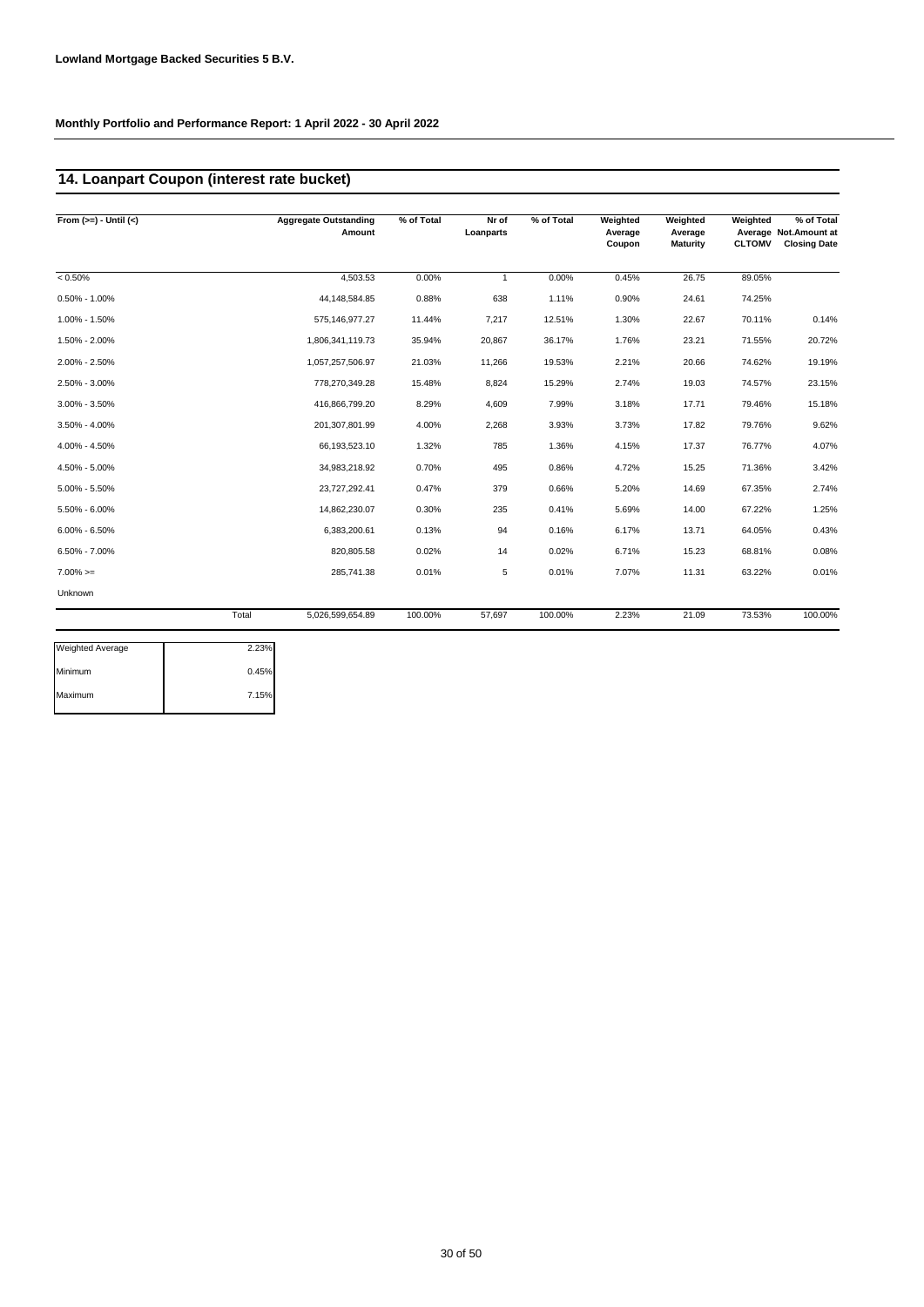# **15. Remaining Interest Rate Fixed Period**

| From $(>=) -$ Until $(<)$       | <b>Aggregate Outstanding</b><br>Amount | % of Total | Nr of<br>Loanparts | % of Total | Weighted<br>Average<br>Coupon | Weighted<br>Average<br><b>Maturity</b> | Weighted<br><b>CLTOMV</b> | % of Total<br>Average Not. Amount at<br><b>Closing Date</b> |
|---------------------------------|----------------------------------------|------------|--------------------|------------|-------------------------------|----------------------------------------|---------------------------|-------------------------------------------------------------|
| $<$ 12 month(s)                 | 244,334,455.13                         | 4.86%      | 3,143              | 5.45%      | 2.08%                         | 15.22                                  | 76.20%                    | 8.62%                                                       |
| 12 month(s) - 24 month(s)       | 71,586,645.14                          | 1.42%      | 1,064              | 1.84%      | 3.32%                         | 17.13                                  | 74.06%                    | 3.75%                                                       |
| $24$ month(s) - 36 month(s)     | 205,803,142.25                         | 4.09%      | 2,662              | 4.61%      | 3.21%                         | 18.83                                  | 72.49%                    | 3.27%                                                       |
| 36 month(s) - 48 month(s)       | 454,385,210.30                         | 9.04%      | 5,334              | 9.24%      | 2.82%                         | 16.35                                  | 75.16%                    | 2.08%                                                       |
| $48$ month(s) - 60 month(s)     | 702,791,941.93                         | 13.98%     | 7,940              | 13.76%     | 2.23%                         | 18.99                                  | 74.48%                    | 1.23%                                                       |
| 60 month(s) - $72$ month(s)     | 659,782,702.61                         | 13.13%     | 7,458              | 12.93%     | 2.12%                         | 21.54                                  | 73.39%                    | 2.05%                                                       |
| 72 month(s) - 84 month(s)       | 595, 162, 226.06                       | 11.84%     | 6,509              | 11.28%     | 2.06%                         | 23.33                                  | 73.23%                    | 6.91%                                                       |
| $84$ month(s) - 96 month(s)     | 181,660,138.24                         | 3.61%      | 2,219              | 3.85%      | 1.99%                         | 19.28                                  | 72.16%                    | 16.37%                                                      |
| 96 month(s) - 108 month(s)      | 383,141,595.95                         | 7.62%      | 4,130              | 7.16%      | 1.72%                         | 23.22                                  | 75.59%                    | 22.78%                                                      |
| $108$ month(s) - $120$ month(s) | 210,195,393.08                         | 4.18%      | 2,401              | 4.16%      | 1.75%                         | 20.92                                  | 69.26%                    | 18.21%                                                      |
| 120 month(s) - 132 month(s)     | 58,594,672.35                          | 1.17%      | 721                | 1.25%      | 2.42%                         | 19.47                                  | 72.12%                    | 0.22%                                                       |
| 132 month(s) - 144 month(s)     | 69,552,958.99                          | 1.38%      | 780                | 1.35%      | 2.24%                         | 20.05                                  | 69.64%                    | 0.32%                                                       |
| 144 month(s) - 156 month(s)     | 30,833,263.90                          | 0.61%      | 381                | 0.66%      | 3.13%                         | 19.29                                  | 70.13%                    | 1.18%                                                       |
| 156 month(s) - 168 month(s)     | 111,937,287.32                         | 2.23%      | 1,228              | 2.13%      | 2.80%                         | 20.34                                  | 72.52%                    | 1.42%                                                       |
| 168 month(s) - 180 month(s)     | 209,324,154.19                         | 4.16%      | 2,301              | 3.99%      | 2.68%                         | 21.72                                  | 68.87%                    | 0.72%                                                       |
| 180 month(s) - 192 month(s)     | 119,625,892.02                         | 2.38%      | 1,365              | 2.37%      | 2.84%                         | 23.74                                  | 70.81%                    | 0.04%                                                       |
| 192 month(s) - 204 month(s)     | 70,353,305.82                          | 1.40%      | 850                | 1.47%      | 2.82%                         | 23.21                                  | 70.95%                    | 0.41%                                                       |
| 204 month(s) - 216 month(s)     | 67,808,216.24                          | 1.35%      | 833                | 1.44%      | 2.27%                         | 24.05                                  | 74.92%                    | 2.30%                                                       |
| 216 month(s) - 228 month(s)     | 332,474,754.73                         | 6.61%      | 3,440              | 5.96%      | 1.78%                         | 26.55                                  | 77.71%                    | 5.11%                                                       |
| 228 month(s) - 240 month(s)     | 245,063,282.47                         | 4.88%      | 2,864              | 4.96%      | 1.58%                         | 26.86                                  | 70.87%                    | 2.98%                                                       |
| 240 month(s) - 252 month(s)     | 2,188,416.17                           | 0.04%      | 74                 | 0.13%      | 2.03%                         | 29.94                                  | 59.88%                    | 0.01%                                                       |
| 252 month(s) - 264 month(s)     |                                        |            |                    |            |                               |                                        |                           |                                                             |
| 264 month(s) - 276 month(s)     |                                        |            |                    |            |                               |                                        |                           | 0.01%                                                       |
| 276 month(s) - 288 month(s)     |                                        |            |                    |            |                               |                                        |                           | 0.02%                                                       |
| 288 month(s) - 300 month(s)     |                                        |            |                    |            |                               |                                        |                           |                                                             |
| 300 month(s) - 312 month(s)     |                                        |            |                    |            |                               |                                        |                           |                                                             |
| 312 month(s) - 324 month(s)     |                                        |            |                    |            |                               |                                        |                           |                                                             |
| 324 month(s) - 336 month(s)     |                                        |            |                    |            |                               |                                        |                           |                                                             |
| 336 month(s) - 348 month(s)     |                                        |            |                    |            |                               |                                        |                           |                                                             |
| 348 month(s) - 360 month(s)     |                                        |            |                    |            |                               |                                        |                           |                                                             |
| $360$ month(s) $>=$             |                                        |            |                    |            |                               |                                        |                           |                                                             |
| Unknown                         |                                        |            |                    |            |                               |                                        |                           |                                                             |

| <b>Weighted Average</b> | 97.39 month(s) |
|-------------------------|----------------|
|                         |                |
| Minimum                 | month(s)       |
|                         |                |
| Maximum                 | 240 month(s)   |
|                         |                |

Total 5,026,599,654.89 100.00% 57,697 100.00% 2.23% 21.09

100.00% 57,697 2.23% 73.53% 100.00%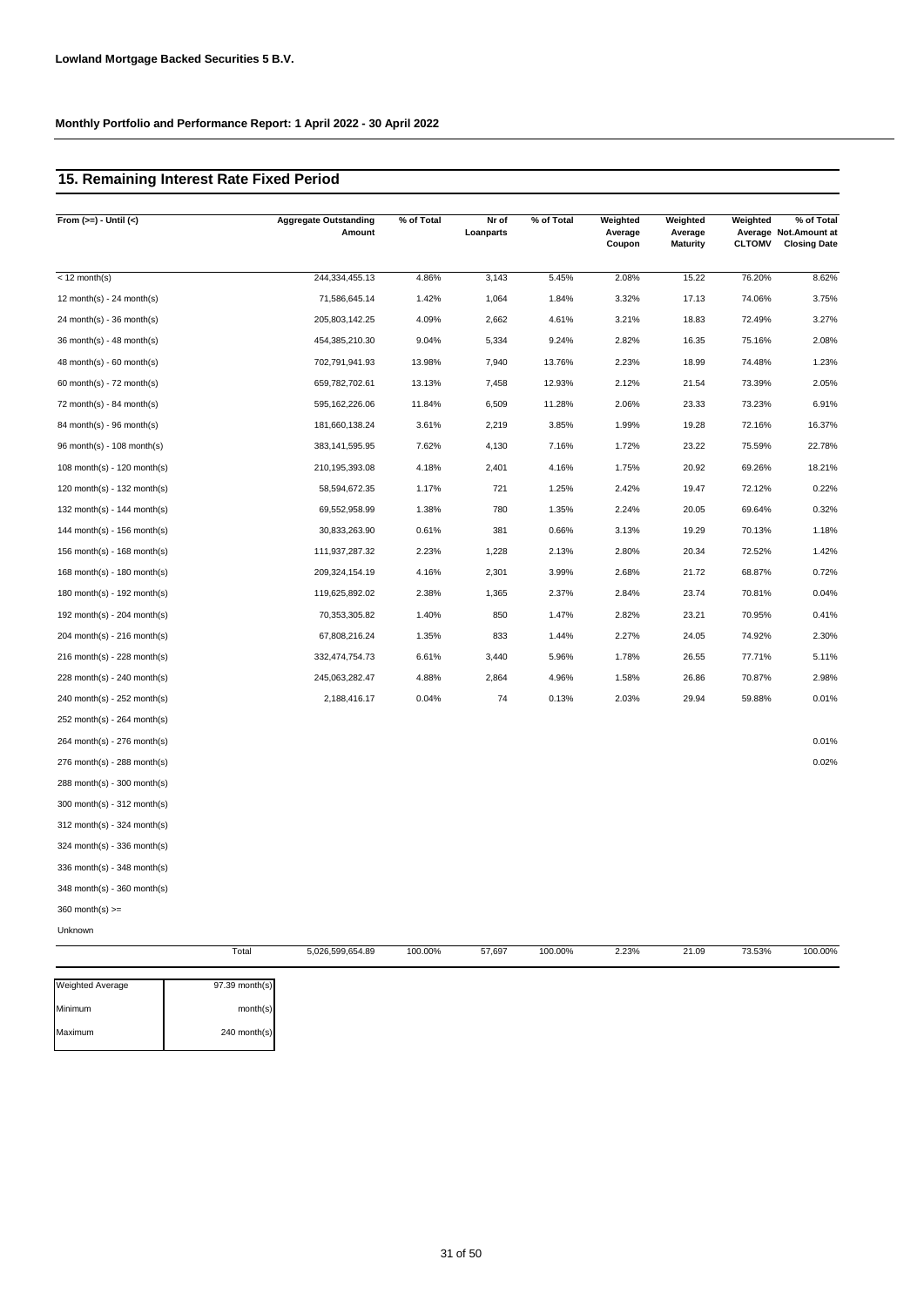# **16. Interest Payment Type**

| Description                     |       | <b>Aggregate Outstanding</b><br>Amount | % of Total | Nr of<br>Loanparts | % of Total | Weighted<br>Average<br>Coupon | Weighted<br>Average<br><b>Maturity</b> | Weighted<br><b>CLTOMV</b> | % of Total<br>Average Not.Amount at<br><b>Closing Date</b> |
|---------------------------------|-------|----------------------------------------|------------|--------------------|------------|-------------------------------|----------------------------------------|---------------------------|------------------------------------------------------------|
| Fixed Interest Rate Mortgage    |       | 4.899.916.217.55                       | 97.48%     | 56.117             | 97.26%     | 2.24%                         | 21.28                                  | 73.44%                    | 95.48%                                                     |
| Floating Interest Rate Mortgage |       | 126.683.437.34                         | 2.52%      | 1,580              | 2.74%      | 1.77%                         | 13.84                                  | 77.11%                    | 4.52%                                                      |
| <b>Unknown</b>                  |       |                                        |            |                    |            |                               |                                        |                           |                                                            |
|                                 | Total | 5.026.599.654.89                       | 100.00%    | 57.697             | 100.00%    | 2.23%                         | 21.09                                  | 73.53%                    | 100.00%                                                    |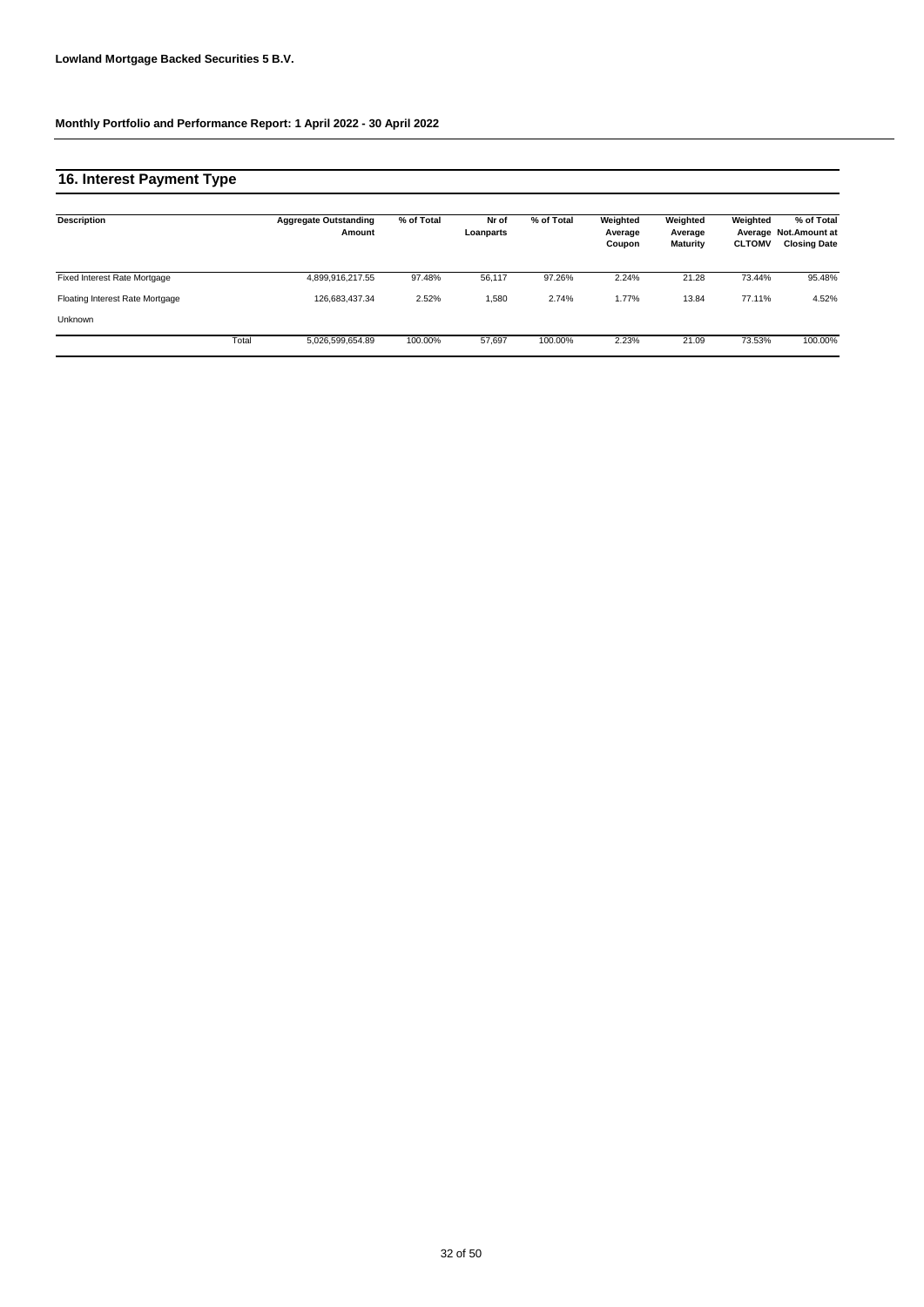# **17. Property Description**

| <b>Description</b> |       | <b>Aggregate Outstanding</b><br>Amount | % of Total | Nr of<br><b>Borrowers</b> | % of Total | Weighted<br>Average<br>Coupon | Weighted<br>Average<br><b>Maturity</b> | Weighted<br><b>CLTOMV</b> | % of Total<br>Average Not.Amount at<br><b>Closing Date</b> |
|--------------------|-------|----------------------------------------|------------|---------------------------|------------|-------------------------------|----------------------------------------|---------------------------|------------------------------------------------------------|
| House              |       | 4,386,911,104.36                       | 87.27%     | 23,565                    | 84.39%     | 2.26%                         | 20.93                                  | 73.42%                    | 86.31%                                                     |
| Apartment          |       | 625.748.657.87                         | 12.45%     | 4,231                     | 15.15%     | 2.05%                         | 22.19                                  | 74.66%                    | 13.46%                                                     |
| Other              |       | 13.939.892.66                          | 0.28%      | 128                       | 0.46%      | 2.42%                         | 21.88                                  | 58.74%                    | 0.24%                                                      |
|                    | Total | 5,026,599,654.89                       | 100.00%    | 27,924                    | 100.00%    | 2.23%                         | 21.09                                  | 73.53%                    | 100.00%                                                    |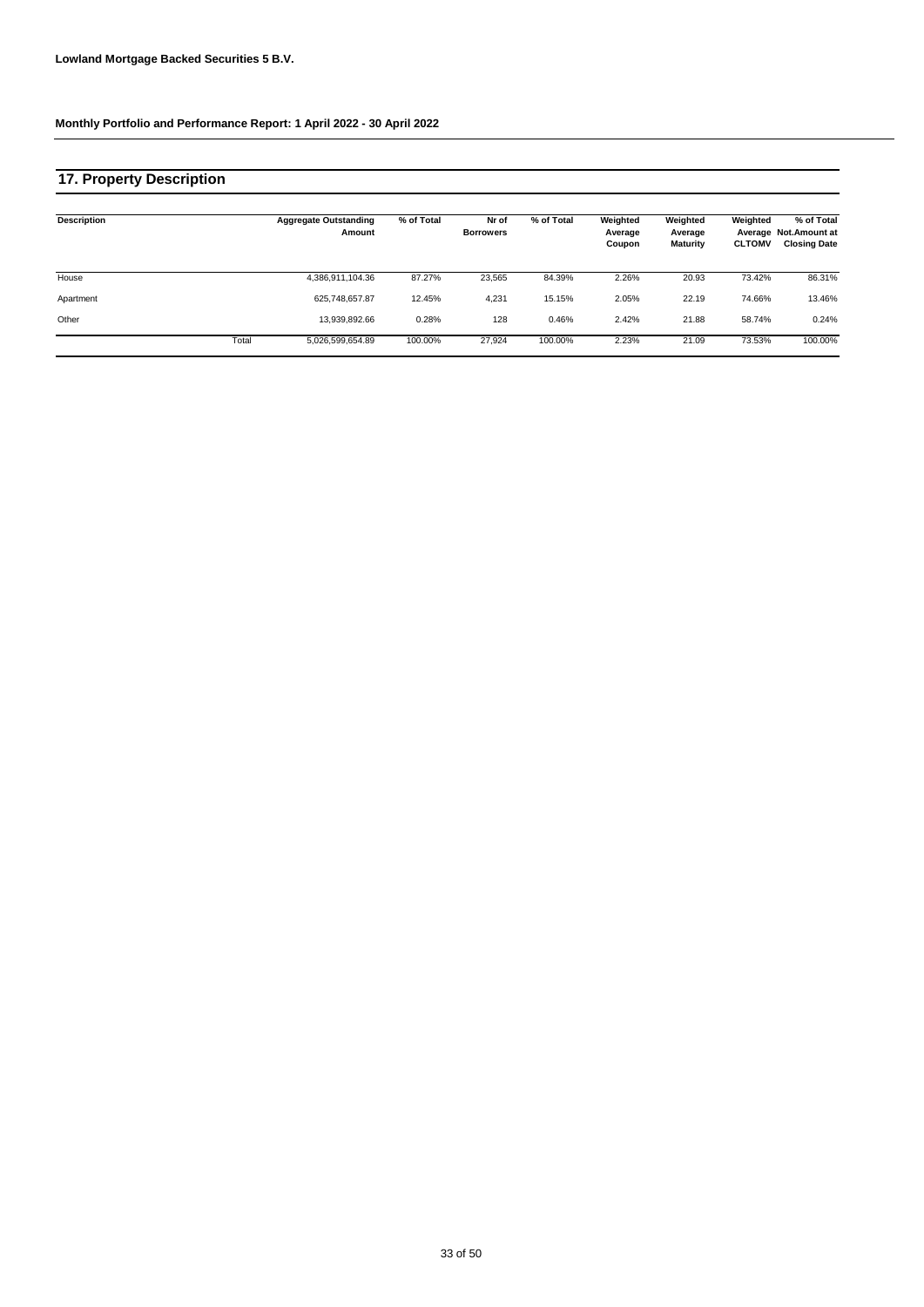# **18. Geographical Distribution (by province)**

| Province              |       | <b>Aggregate Outstanding</b><br>Amount | % of Total | Nr of Loans | % of Total | Weighted<br>Average<br>Coupon | Weighted<br>Average<br><b>Maturity</b> | Weighted<br><b>CLTOMV</b> | % of Total<br>Average Not.Amount at<br><b>Closing Date</b> |
|-----------------------|-------|----------------------------------------|------------|-------------|------------|-------------------------------|----------------------------------------|---------------------------|------------------------------------------------------------|
|                       |       |                                        |            |             |            |                               |                                        |                           |                                                            |
| Drenthe               |       | 151,486,883.09                         | 3.01%      | 937         | 3.36%      | 2.28%                         | 20.80                                  | 75.98%                    | 3.16%                                                      |
| Flevoland             |       | 193,513,522.67                         | 3.85%      | 1,105       | 3.96%      | 2.24%                         | 19.73                                  | 79.90%                    | 3.70%                                                      |
| Friesland             |       | 125,113,653.50                         | 2.49%      | 814         | 2.92%      | 2.19%                         | 20.98                                  | 74.10%                    | 2.66%                                                      |
| Gelderland            |       | 737,129,649.66                         | 14.66%     | 4,041       | 14.47%     | 2.28%                         | 20.98                                  | 72.96%                    | 14.88%                                                     |
| Groningen             |       | 138,104,959.35                         | 2.75%      | 1,006       | 3.60%      | 2.36%                         | 19.82                                  | 74.87%                    | 2.81%                                                      |
| Limburg               |       | 642,053,883.71                         | 12.77%     | 4,211       | 15.08%     | 2.39%                         | 19.55                                  | 74.00%                    | 12.88%                                                     |
| Noord-Brabant         |       | 772,545,936.63                         | 15.37%     | 3,994       | 14.30%     | 2.23%                         | 21.41                                  | 72.86%                    | 17.01%                                                     |
| Noord-Holland         |       | 685,503,899.41                         | 13.64%     | 3,222       | 11.54%     | 2.10%                         | 21.96                                  | 71.24%                    | 12.79%                                                     |
| Overijssel            |       | 377,477,692.03                         | 7.51%      | 2,193       | 7.85%      | 2.25%                         | 21.30                                  | 75.31%                    | 7.86%                                                      |
| Utrecht               |       | 362,980,754.94                         | 7.22%      | 1,761       | 6.31%      | 2.19%                         | 21.65                                  | 70.16%                    | 7.10%                                                      |
| Zeeland               |       | 79,722,502.28                          | 1.59%      | 532         | 1.91%      | 2.26%                         | 20.95                                  | 73.36%                    | 1.42%                                                      |
| Zuid-Holland          |       | 760,966,317.62                         | 15.14%     | 4,108       | 14.71%     | 2.14%                         | 21.70                                  | 74.73%                    | 13.73%                                                     |
| Unknown/Not specified |       |                                        |            |             |            |                               |                                        |                           |                                                            |
|                       | Total | 5,026,599,654.89                       | 100.00%    | 27,924      | 100.00%    | 2.23%                         | 21.09                                  | 73.53%                    | 100.00%                                                    |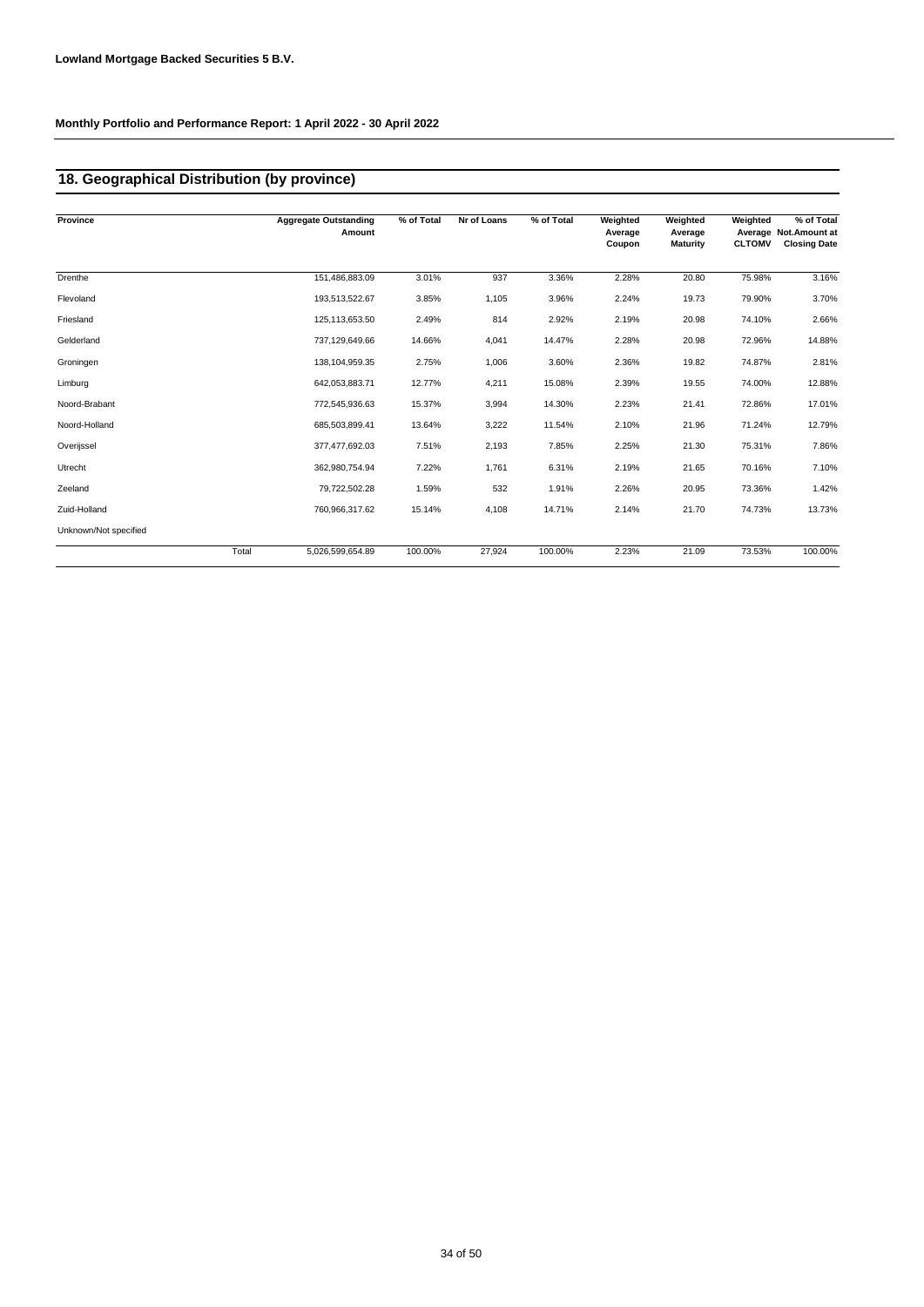# **19. Geographical Distribution (by economic region)**

| <b>Economic Region</b>                     | <b>Aggregate Outstanding</b><br>Amount | % of Total | Nr of Loans | % of Total | Weighted<br>Average<br>Coupon | Weighted<br>Average<br><b>Maturity</b> | Weighted<br><b>CLTOMV</b> | % of Total<br>Average Not.Amount at<br><b>Closing Date</b> |
|--------------------------------------------|----------------------------------------|------------|-------------|------------|-------------------------------|----------------------------------------|---------------------------|------------------------------------------------------------|
| NL111 - Oost-Groningen                     | 49,045,260.18                          | 0.98%      | 370         | 1.33%      | 2.38%                         | 19.17                                  | 77.48%                    | 1.00%                                                      |
| NL112 - Delfzijl en omgeving               | 11,110,497.12                          | 0.22%      | 93          | 0.33%      | 2.59%                         | 18.27                                  | 74.70%                    | 0.21%                                                      |
| NL113- Overig Groningen                    | 77,949,202.05                          | 1.55%      | 543         | 1.94%      | 2.30%                         | 20.45                                  | 73.25%                    | 1.60%                                                      |
| NL121- Noord-Friesland                     | 64,731,793.73                          | 1.29%      | 432         | 1.55%      | 2.21%                         | 21.24                                  | 76.33%                    | 1.22%                                                      |
| NL122- Zuidwest-Friesland                  | 26,190,884.05                          | 0.52%      | 167         | 0.60%      | 2.12%                         | 21.44                                  | 70.75%                    | 0.56%                                                      |
| NL123- Zuidoost-Friesland                  | 34,190,975.72                          | 0.68%      | 215         | 0.77%      | 2.21%                         | 20.12                                  | 72.43%                    | 0.87%                                                      |
| NL131- Noord-Drenthe                       | 47,753,953.79                          | 0.95%      | 290         | 1.04%      | 2.32%                         | 20.65                                  | 75.46%                    | 0.94%                                                      |
|                                            |                                        | 1.31%      | 412         | 1.48%      | 2.30%                         | 20.97                                  | 77.07%                    | 1.49%                                                      |
| NL132- Zuidoost-Drenthe                    | 65,608,626.55                          |            |             |            |                               |                                        |                           |                                                            |
| NL133- Zuidwest-Drenthe                    | 38,124,302.75                          | 0.76%      | 235         | 0.84%      | 2.19%                         | 20.71                                  | 74.74%                    | 0.73%                                                      |
| NL211- Noord-Overijssel                    | 129,391,375.94                         | 2.57%      | 734         | 2.63%      | 2.29%                         | 20.72                                  | 74.57%                    | 2.72%                                                      |
| NL212- Zuidwest-Overijssel                 | 49,903,787.62                          | 0.99%      | 285         | 1.02%      | 2.15%                         | 21.13                                  | 76.61%                    | 0.99%                                                      |
| NL213- Twente                              | 198, 182, 528. 47                      | 3.94%      | 1,174       | 4.20%      | 2.25%                         | 21.72                                  | 75.47%                    | 4.15%                                                      |
| NL221- Veluwe                              | 221,553,009.48                         | 4.41%      | 1,135       | 4.06%      | 2.22%                         | 20.96                                  | 71.20%                    | 4.07%                                                      |
| NL224- Zuidwest-Gelderland                 | 89,756,787.37                          | 1.79%      | 460         | 1.65%      | 2.27%                         | 22.13                                  | 72.46%                    | 1.82%                                                      |
| NL225- Achterhoek                          | 156, 160, 493.62                       | 3.11%      | 928         | 3.32%      | 2.35%                         | 21.19                                  | 73.47%                    | 3.49%                                                      |
| NL226- Arnhem/Nijmegen                     | 270,078,387.88                         | 5.37%      | 1,519       | 5.44%      | 2.29%                         | 20.47                                  | 74.23%                    | 5.52%                                                      |
| NL230- Flevoland                           | 193,513,522.67                         | 3.85%      | 1,105       | 3.96%      | 2.24%                         | 19.73                                  | 79.90%                    | 3.70%                                                      |
| NL310- Utrecht                             | 362,311,726.17                         | 7.21%      | 1,759       | 6.30%      | 2.19%                         | 21.65                                  | 70.22%                    | 7.08%                                                      |
| NL321- Kop van Noord-Holland               | 84,391,447.13                          | 1.68%      | 478         | 1.71%      | 2.20%                         | 22.67                                  | 74.95%                    | 1.72%                                                      |
| NL322- Alkmaar en omgeving                 | 64,715,238.38                          | 1.29%      | 347         | 1.24%      | 2.10%                         | 22.59                                  | 72.63%                    | 1.24%                                                      |
| NL323- IJmond                              | 40,788,120.05                          | 0.81%      | 200         | 0.72%      | 2.15%                         | 22.22                                  | 70.94%                    | 0.75%                                                      |
| NL324- Agglomeratie Haarlem                | 66,648,629.79                          | 1.33%      | 269         | 0.96%      | 2.01%                         | 22.75                                  | 68.62%                    | 1.13%                                                      |
| NL325- Zaanstreek                          | 39,588,802.64                          | 0.79%      | 203         | 0.73%      | 2.09%                         | 21.96                                  | 76.28%                    | 0.60%                                                      |
| NL326- Groot-Amsterdam                     | 312,282,512.94                         | 6.21%      | 1,376       | 4.93%      | 2.09%                         | 21.61                                  | 70.22%                    | 5.94%                                                      |
| NL327- Het Gooi en Vechtstreek             | 77,339,148.56                          | 1.54%      | 350         | 1.25%      | 2.15%                         | 21.27                                  | 69.91%                    | 1.41%                                                      |
| NL331- Agglomeratie Leiden en Bollenstreek | 105,956,658.79                         | 2.11%      | 498         | 1.78%      | 2.10%                         | 22.99                                  | 70.91%                    | 1.71%                                                      |
| NL332- Agglomeratie 's-Gravenhage          | 168,105,098.52                         | 3.34%      | 894         | 3.20%      | 2.12%                         | 21.11                                  | 74.06%                    | 3.20%                                                      |
| NL333- Delft en Westland                   | 36,074,880.19                          | 0.72%      | 195         | 0.70%      | 2.18%                         | 22.19                                  | 69.22%                    | 0.70%                                                      |
| NL334- Oost-Zuid-Holland                   | 71,242,241.88                          | 1.42%      | 384         | 1.38%      | 2.15%                         | 22.10                                  | 75.12%                    | 1.20%                                                      |
| NL335- Groot-Rijnmond                      | 283,480,985.44                         | 5.64%      | 1,561       | 5.59%      | 2.15%                         | 21.61                                  | 76.61%                    | 4.99%                                                      |
| NL336- Zuidoost-Zuid-Holland               | 96,106,452.80                          | 1.91%      | 576         | 2.06%      | 2.18%                         | 21.05                                  | 76.35%                    | 1.91%                                                      |
| NL341- Zeeuwsch-Vlaanderen                 | 23,978,326.63                          | 0.48%      | 182         | 0.65%      | 2.32%                         | 20.27                                  | 72.93%                    | 0.44%                                                      |
| NL342- Overig Zeeland                      | 55,744,175.65                          | 1.11%      | 350         | 1.25%      | 2.23%                         | 21.24                                  | 73.54%                    | 0.98%                                                      |
| NL411- West-Noord-Brabant                  | 159,218,292.74                         | 3.17%      | 875         | 3.13%      | 2.21%                         | 21.86                                  | 74.96%                    | 3.17%                                                      |
| NL412- Midden-Noord-Brabant                | 137,323,221.20                         | 2.73%      | 713         | 2.55%      | 2.26%                         | 21.46                                  | 74.51%                    | 3.98%                                                      |
| NL413- Noordoost-Noord-Brabant             | 238,596,900.30                         | 4.75%      | 1,210       | 4.33%      | 2.24%                         | 21.44                                  | 71.84%                    | 4.74%                                                      |
| NL414- Zuidoost-Noord-Brabant              | 237,407,522.39                         | 4.72%      | 1,196       | 4.28%      | 2.23%                         | 21.05                                  | 71.52%                    | 5.11%                                                      |
| NL421- Noord-Limburg                       | 164,962,864.22                         | 3.28%      | 960         | 3.44%      | 2.27%                         | 20.90                                  | 74.87%                    | 3.21%                                                      |
| NL422- Midden-Limburg                      | 153, 153, 824.01                       | 3.05%      | 991         | 3.55%      | 2.41%                         | 19.66                                  | 72.50%                    | 3.11%                                                      |
| NL423- Zuid-Limburg                        | 323,937,195.48                         | 6.44%      | 2,260       | 8.09%      | 2.45%                         | 18.81                                  | 74.26%                    | 6.57%                                                      |
| Unknown/Not specified                      |                                        |            |             |            |                               |                                        |                           |                                                            |
| Total                                      | 5,026,599,654.89                       | 100.00%    | 27,924      | 100.00%    | 2.23%                         | 21.09                                  | 73.53%                    | 100.00%                                                    |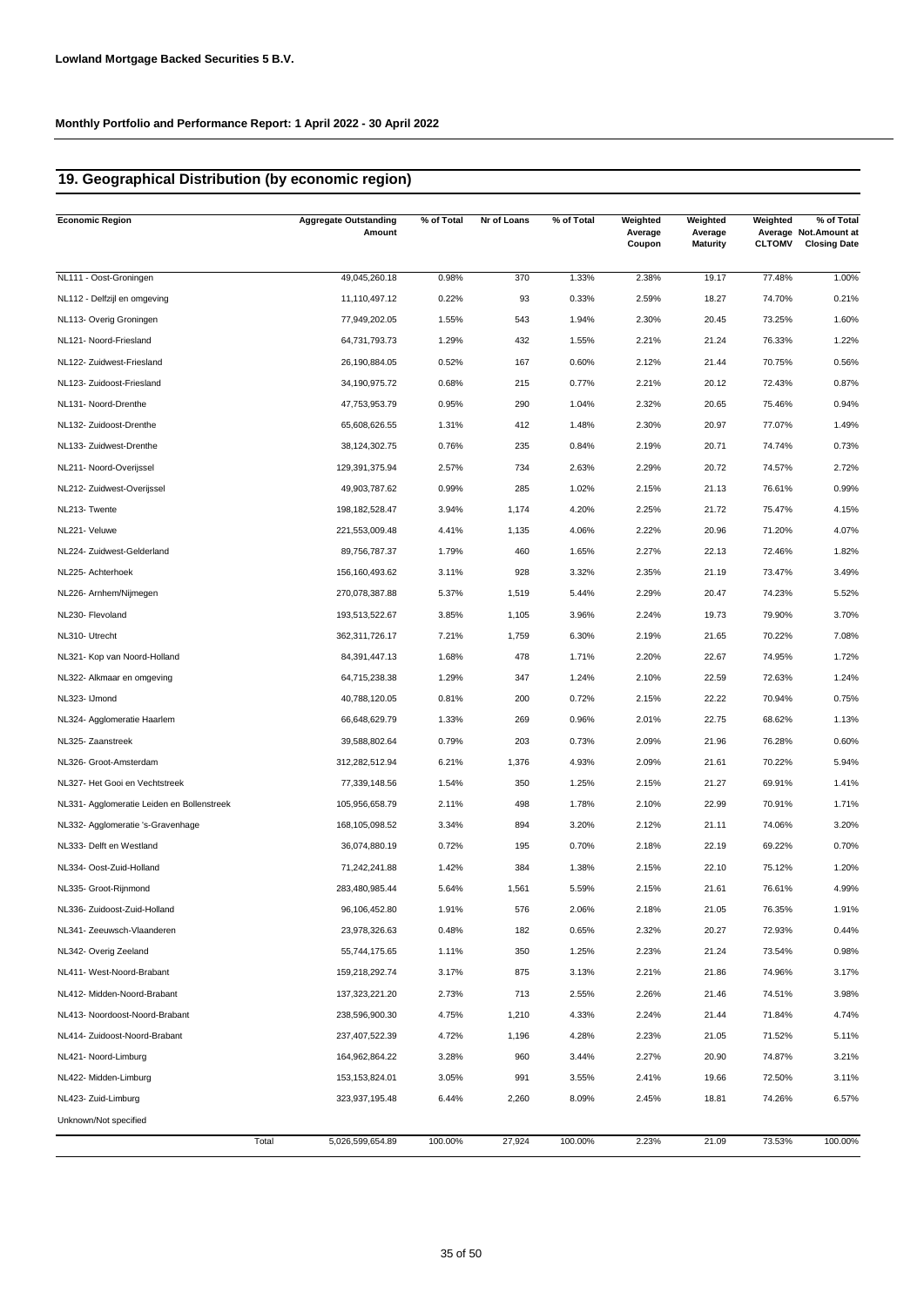# **20. Construction Deposits (% of net princ. amount)**

| From $(>=) -$ Until $(<)$ | <b>Aggregate Outstanding</b><br>Amount | % of Total | Nr of<br><b>Borrowers</b> | % of Total | Weighted<br>Average<br>Coupon | Weighted<br>Average<br><b>Maturity</b> | Weighted<br><b>CLTOMV</b> | % of Total<br>Average Not. Amount at<br><b>Closing Date</b> |
|---------------------------|----------------------------------------|------------|---------------------------|------------|-------------------------------|----------------------------------------|---------------------------|-------------------------------------------------------------|
| 0%                        | 4,909,429,648.20                       | 97.67%     | 27,485                    | 98.43%     | 2.24%                         | 20.97                                  | 73.58%                    | 93.56%                                                      |
| $0\% - 10\%$              | 86,530,291.31                          | 1.72%      | 326                       | 1.17%      | 1.78%                         | 26.09                                  | 73.52%                    | 6.16%                                                       |
| 10% - 20%                 | 16,772,258.88                          | 0.33%      | 68                        | 0.24%      | 1.75%                         | 25.65                                  | 68.32%                    | 0.24%                                                       |
| 20% - 30%                 | 9,176,834.44                           | 0.18%      | 31                        | 0.11%      | 1.77%                         | 26.53                                  | 64.23%                    | 0.03%                                                       |
| 30% - 40%                 | 3,518,936.52                           | 0.07%      | 11                        | 0.04%      | 1.72%                         | 26.30                                  | 71.33%                    | 0.00%                                                       |
| 40% - 50%                 | 760,166.65                             | 0.02%      | 1                         | 0.00%      | 1.09%                         | 28.17                                  | 47.51%                    |                                                             |
| 50% - 60%                 | 411,518.89                             | 0.01%      | $\overline{2}$            | 0.01%      | 1.56%                         | 28.48                                  | 29.82%                    |                                                             |
| 60% - 70%                 |                                        |            |                           |            |                               |                                        |                           |                                                             |
| 70% - 80%                 |                                        |            |                           |            |                               |                                        |                           |                                                             |
| 80% - 90%                 |                                        |            |                           |            |                               |                                        |                           |                                                             |
| 90% - 100%                |                                        |            |                           |            |                               |                                        |                           |                                                             |
| $100\% >$                 |                                        |            |                           |            |                               |                                        |                           |                                                             |
|                           | 5,026,599,654.89<br>Total              | 100.00%    | 27,924                    | 100.00%    | 2.23%                         | 21.09                                  | 73.53%                    | 100.00%                                                     |
| <b>Weighted Average</b>   | 0%                                     |            |                           |            |                               |                                        |                           |                                                             |
| Minimum<br>Maximum        | 0%<br>58%                              |            |                           |            |                               |                                        |                           |                                                             |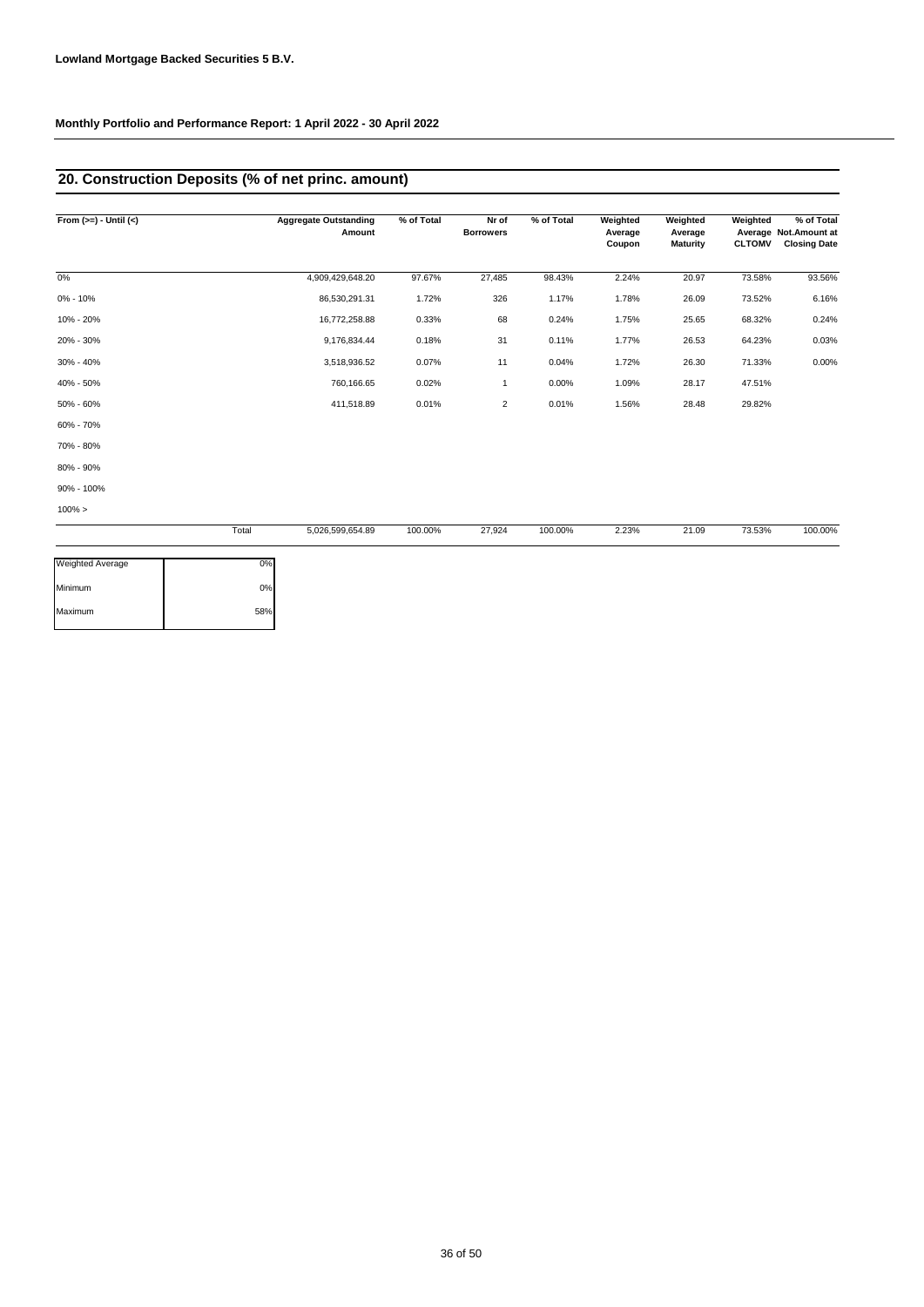| 21. Occupancy  |       |                                        |            |                           |            |                               |                                        |                                      |                                                           |
|----------------|-------|----------------------------------------|------------|---------------------------|------------|-------------------------------|----------------------------------------|--------------------------------------|-----------------------------------------------------------|
| Description    |       | <b>Aggregate Outstanding</b><br>Amount | % of Total | Nr of<br><b>Borrowers</b> | % of Total | Weighted<br>Average<br>Coupon | Weighted<br>Average<br><b>Maturity</b> | Weighted<br>Average<br><b>CLTOMV</b> | % of Total<br><b>Not.Amount at</b><br><b>Closing Date</b> |
| Owner Occupied |       | 5,026,599,654.89                       | 100.00%    | 27,924                    | 100.00%    | 2.23%                         | 21.09                                  | 73.53%                               | 100.00%                                                   |
| Buy-to-let     |       |                                        |            |                           |            |                               |                                        |                                      |                                                           |
| Unknown        |       |                                        |            |                           |            |                               |                                        |                                      |                                                           |
|                | Total | 5,026,599,654.89                       | 100.00%    | 27,924                    | 100.00%    | 2.23%                         | 21.09                                  | 73.53%                               | 100.00%                                                   |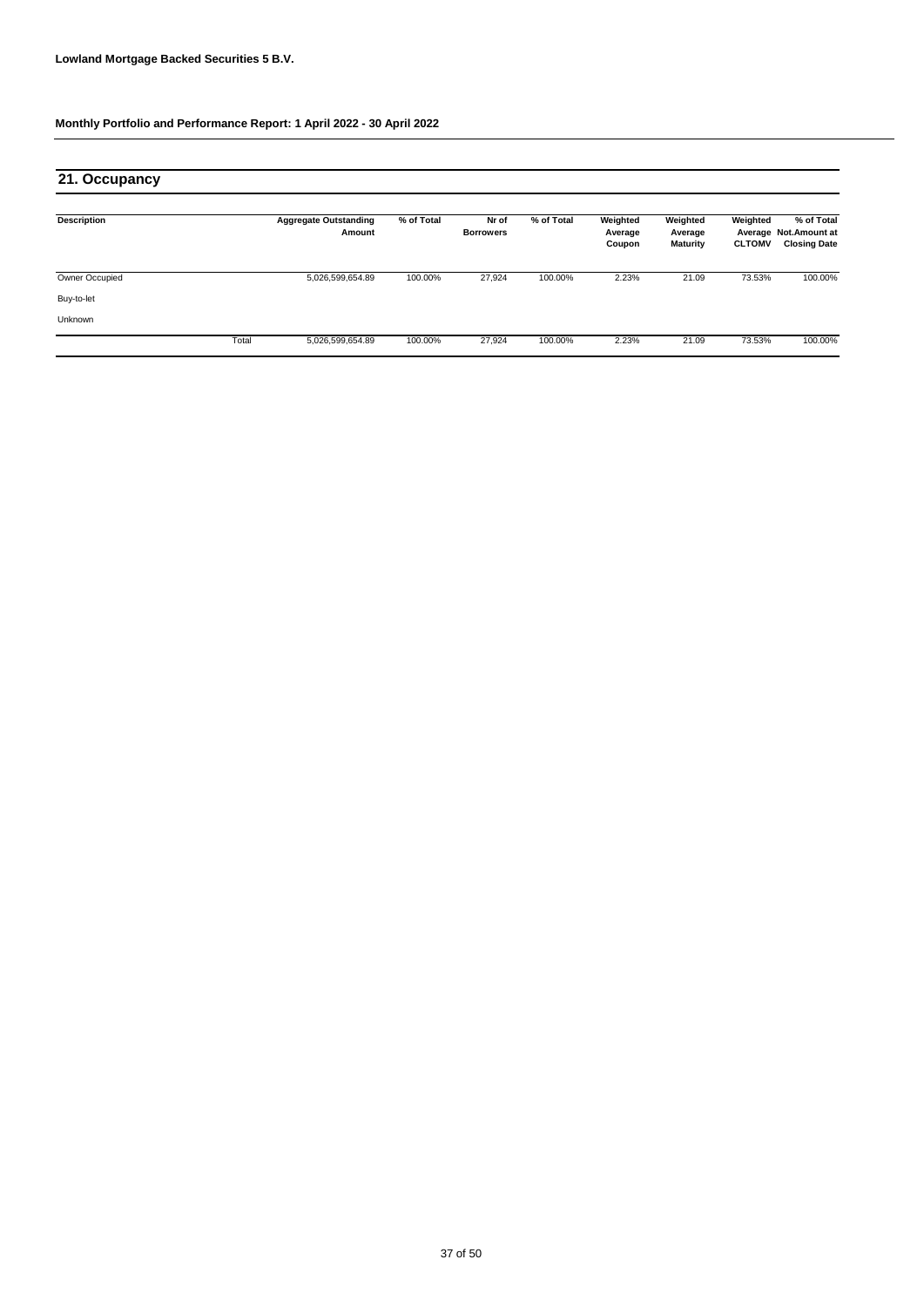# **22. Employment Status Borrower**

| <b>Description</b> |       | <b>Aggregate Outstanding</b><br>Amount | % of Total | Nr of<br><b>Borrowers</b> | % of Total | Weighted<br>Average<br>Coupon | Weighted<br>Average<br><b>Maturity</b> | Weighted<br><b>CLTOMV</b> | % of Total<br>Average Not. Amount at<br><b>Closing Date</b> |
|--------------------|-------|----------------------------------------|------------|---------------------------|------------|-------------------------------|----------------------------------------|---------------------------|-------------------------------------------------------------|
| Employed           |       | 4,820,711,307.73                       | 95.90%     | 26,758                    | 95.82%     | 2.23%                         | 21.12                                  | 73.96%                    | 94.66%                                                      |
| Self Employed      |       | 83,381,212.67                          | 1.66%      | 316                       | 1.13%      | 2.10%                         | 23.33                                  | 64.90%                    | 1.81%                                                       |
| Other              |       | 72,327,479.81                          | 1.44%      | 537                       | 1.92%      | 2.23%                         | 20.52                                  | 60.77%                    | 3.54%                                                       |
| Unknown            |       | 50,179,654.68                          | 1.00%      | 313                       | 1.12%      | 2.31%                         | 15.62                                  | 65.67%                    |                                                             |
| Null values        |       |                                        |            |                           |            |                               |                                        |                           |                                                             |
|                    | Total | 5,026,599,654.89                       | 100.00%    | 27,924                    | 100.00%    | 2.23%                         | 21.09                                  | 73.53%                    | 100.00%                                                     |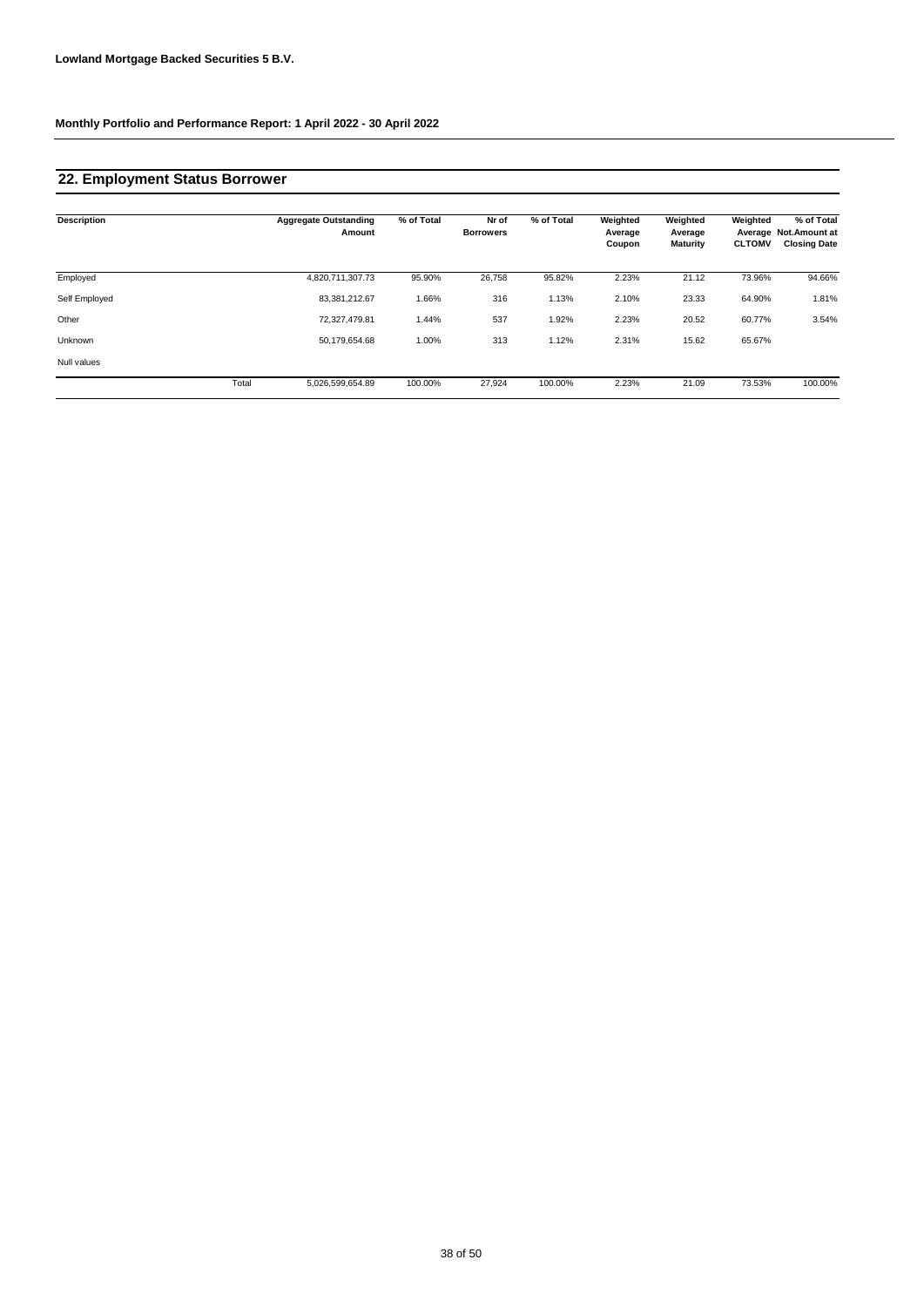### **23. Loan To Income**

| From $(>=) -$ Until $(<)$ |       | <b>Aggregate Outstanding</b><br>Amount | % of Total | Nr of<br><b>Borrowers</b> | % of Total | Weighted<br>Average<br>Coupon | Weighted<br>Average<br><b>Maturity</b> | Weighted<br><b>CLTOMV</b> | % of Total<br>Average Not.Amount at<br><b>Closing Date</b> |
|---------------------------|-------|----------------------------------------|------------|---------------------------|------------|-------------------------------|----------------------------------------|---------------------------|------------------------------------------------------------|
| Self Certified (main)     |       |                                        |            |                           |            |                               |                                        |                           |                                                            |
| $< 0.5$                   |       | 7,697,507.31                           | 0.15%      | 283                       | 1.01%      | 2.26%                         | 17.49                                  | 34.90%                    | 0.05%                                                      |
| $0.5 - 1.0$               |       | 30,687,841.09                          | 0.61%      | 568                       | 2.03%      | 2.23%                         | 16.57                                  | 29.20%                    | 0.33%                                                      |
| $1.0 - 1.5$               |       | 78,961,938.97                          | 1.57%      | 913                       | 3.27%      | 2.28%                         | 17.86                                  | 41.06%                    | 0.87%                                                      |
| $1.5 - 2.0$               |       | 168, 174, 743. 36                      | 3.35%      | 1,452                     | 5.20%      | 2.29%                         | 18.95                                  | 52.29%                    | 1.91%                                                      |
| $2.0 - 2.5$               |       | 320,838,933.29                         | 6.38%      | 2,234                     | 8.00%      | 2.32%                         | 20.10                                  | 61.53%                    | 3.95%                                                      |
| $2.5 - 3.0$               |       | 528,242,732.09                         | 10.51%     | 3,200                     | 11.46%     | 2.31%                         | 20.74                                  | 68.09%                    | 7.53%                                                      |
| $3.0 - 3.5$               |       | 732,047,972.24                         | 14.56%     | 4,113                     | 14.73%     | 2.28%                         | 21.47                                  | 72.85%                    | 11.77%                                                     |
| $3.5 - 4.0$               |       | 1,020,815,849.14                       | 20.31%     | 5,598                     | 20.05%     | 2.24%                         | 22.14                                  | 76.20%                    | 16.48%                                                     |
| $4.0 - 4.5$               |       | 916,963,942.95                         | 18.24%     | 4,489                     | 16.08%     | 2.11%                         | 22.51                                  | 78.32%                    | 24.03%                                                     |
| $4.5 - 5.0$               |       | 534,665,788.33                         | 10.64%     | 2,252                     | 8.06%      | 2.12%                         | 21.84                                  | 80.37%                    | 15.60%                                                     |
| $5.0 - 5.5$               |       | 274,503,988.36                         | 5.46%      | 1,097                     | 3.93%      | 2.20%                         | 20.19                                  | 79.11%                    | 6.95%                                                      |
| $5.5 - 6.0$               |       | 131,487,941.99                         | 2.62%      | 542                       | 1.94%      | 2.30%                         | 18.31                                  | 80.09%                    | 3.65%                                                      |
| $6.0 - 6.5$               |       | 86,947,683.28                          | 1.73%      | 361                       | 1.29%      | 2.34%                         | 17.72                                  | 78.71%                    | 2.33%                                                      |
| $6.5 - 7.0$               |       | 65,655,437.56                          | 1.31%      | 280                       | 1.00%      | 2.46%                         | 16.29                                  | 82.98%                    | 1.92%                                                      |
| $7.0 =$                   |       | 128,491,597.69                         | 2.56%      | 538                       | 1.93%      | 2.26%                         | 16.82                                  | 79.58%                    | 2.62%                                                      |
| Unknown                   |       | 415,757.24                             | 0.01%      | 4                         | 0.01%      | 2.92%                         | 17.31                                  | 52.93%                    |                                                            |
|                           | Total | 5,026,599,654.89                       | 100.00%    | 27,924                    | 100.00%    | 2.23%                         | 21.09                                  | 73.53%                    | 100.00%                                                    |

| <b>Weighted Average</b> | 3.9  |
|-------------------------|------|
| Minimum                 | 0.0  |
| Maximum                 | 81.6 |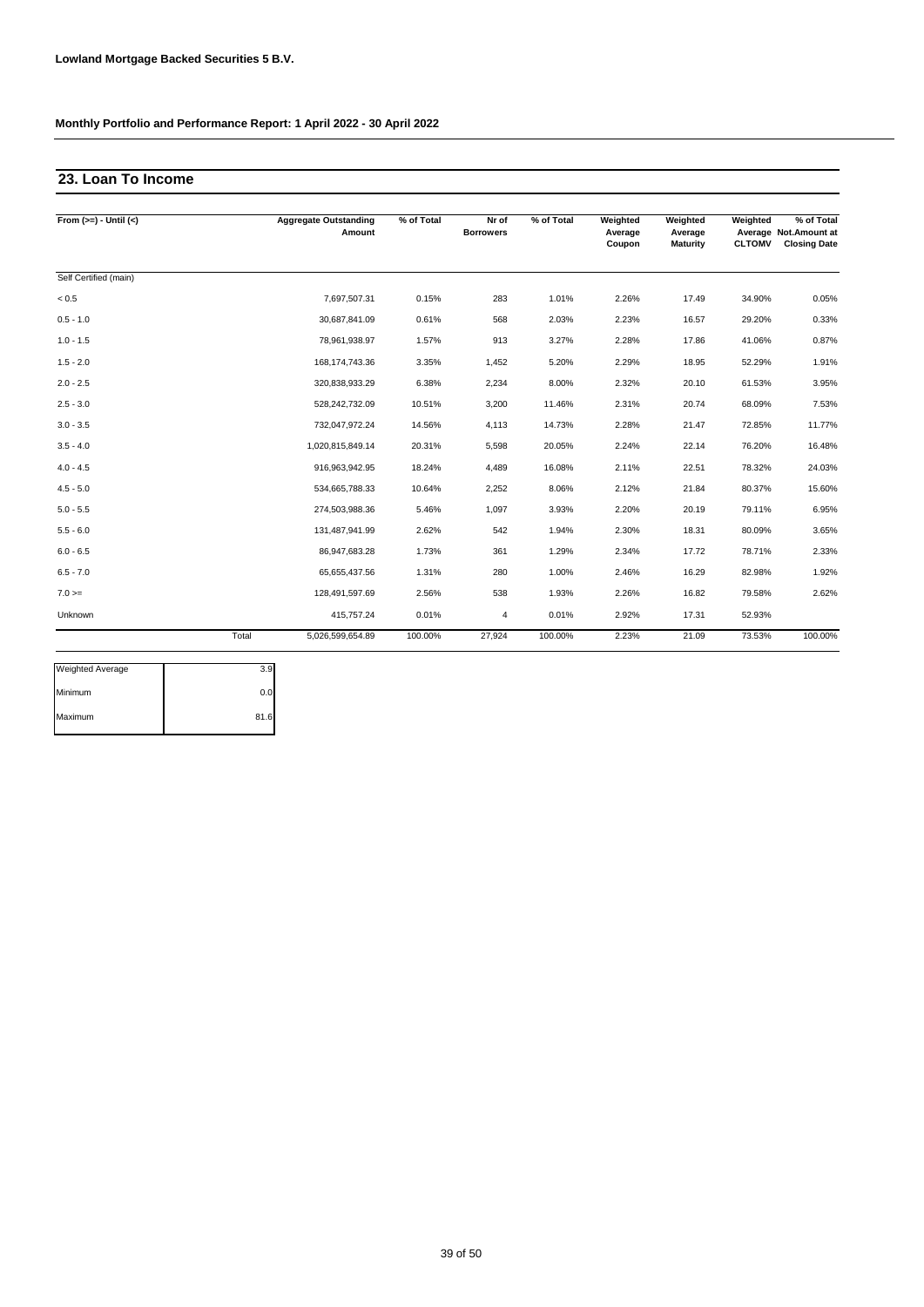# **24. Debt Service to Income**

| From $(>=) -$ Until $(<)$ |       | <b>Aggregate Outstanding</b><br>Amount | % of Total | Nr of<br><b>Borrowers</b> | % of Total | Weighted<br>Average<br>Coupon | Weighted<br>Average<br>Maturity | Weighted<br><b>CLTOMV</b> | % of Total<br>Average Not.Amount at<br><b>Closing Date</b> |
|---------------------------|-------|----------------------------------------|------------|---------------------------|------------|-------------------------------|---------------------------------|---------------------------|------------------------------------------------------------|
| $< 5\%$                   |       | 1,482,849,970.86                       | 29.50%     | 10,220                    | 36.59%     | 2.02%                         | 21.41                           | 68.98%                    | 1.52%                                                      |
| $5% - 10%$                |       | 1,630,123,625.69                       | 32.43%     | 8,581                     | 30.73%     | 2.30%                         | 19.80                           | 74.02%                    | 9.94%                                                      |
| 10% - 15%                 |       | 877,790,347.48                         | 17.46%     | 4,596                     | 16.46%     | 2.39%                         | 20.10                           | 75.44%                    | 23.89%                                                     |
| 15% - 20%                 |       | 643,669,025.27                         | 12.81%     | 2,882                     | 10.32%     | 2.12%                         | 23.73                           | 78.14%                    | 33.55%                                                     |
| 20% - 25%                 |       | 315,494,480.11                         | 6.28%      | 1,304                     | 4.67%      | 2.46%                         | 23.67                           | 77.44%                    | 22.28%                                                     |
| 25% - 30%                 |       | 55,888,597.52                          | 1.11%      | 249                       | 0.89%      | 3.13%                         | 21.75                           | 75.83%                    | 6.82%                                                      |
| 30% - 35%                 |       | 9,106,865.09                           | 0.18%      | 39                        | 0.14%      | 2.78%                         | 20.66                           | 74.53%                    | 1.46%                                                      |
| 35% - 40%                 |       | 5,200,678.33                           | 0.10%      | 22                        | 0.08%      | 2.93%                         | 19.61                           | 73.45%                    | 0.41%                                                      |
| 40% - 45%                 |       | 1,973,902.15                           | 0.04%      | 11                        | 0.04%      | 3.07%                         | 20.23                           | 71.67%                    | 0.08%                                                      |
| 45% - 50%                 |       | 1,000,466.29                           | 0.02%      | 6                         | 0.02%      | 2.77%                         | 14.85                           | 69.37%                    | 0.04%                                                      |
| 50% - 55%                 |       |                                        |            | $\mathbf 0$               |            |                               |                                 |                           | 0.00%                                                      |
| 55% - 60%                 |       | 368,914.89                             | 0.01%      | 3                         | 0.01%      | 3.43%                         | 19.41                           | 55.27%                    |                                                            |
| 60% - 65%                 |       | 644,480.98                             | 0.01%      | 3                         | 0.01%      | 2.44%                         | 15.81                           | 54.34%                    |                                                            |
| 65% - 70%                 |       |                                        |            | $\mathbf 0$               |            |                               |                                 |                           |                                                            |
| $70\%>=$                  |       | 2,488,300.23                           | 0.05%      | 8                         | 0.03%      | 2.13%                         | 20.12                           | 63.94%                    | 0.01%                                                      |
| Unknown                   |       |                                        |            |                           |            |                               |                                 |                           |                                                            |
|                           | Total | 5,026,599,654.89                       | 100.00%    | 27,924                    | 100.00%    | 2.23%                         | 21.09                           | 73.53%                    | 100.00%                                                    |

| <b>Weighted Average</b> | 10%  |
|-------------------------|------|
| Minimum                 | 0%   |
| Maximum                 | 152% |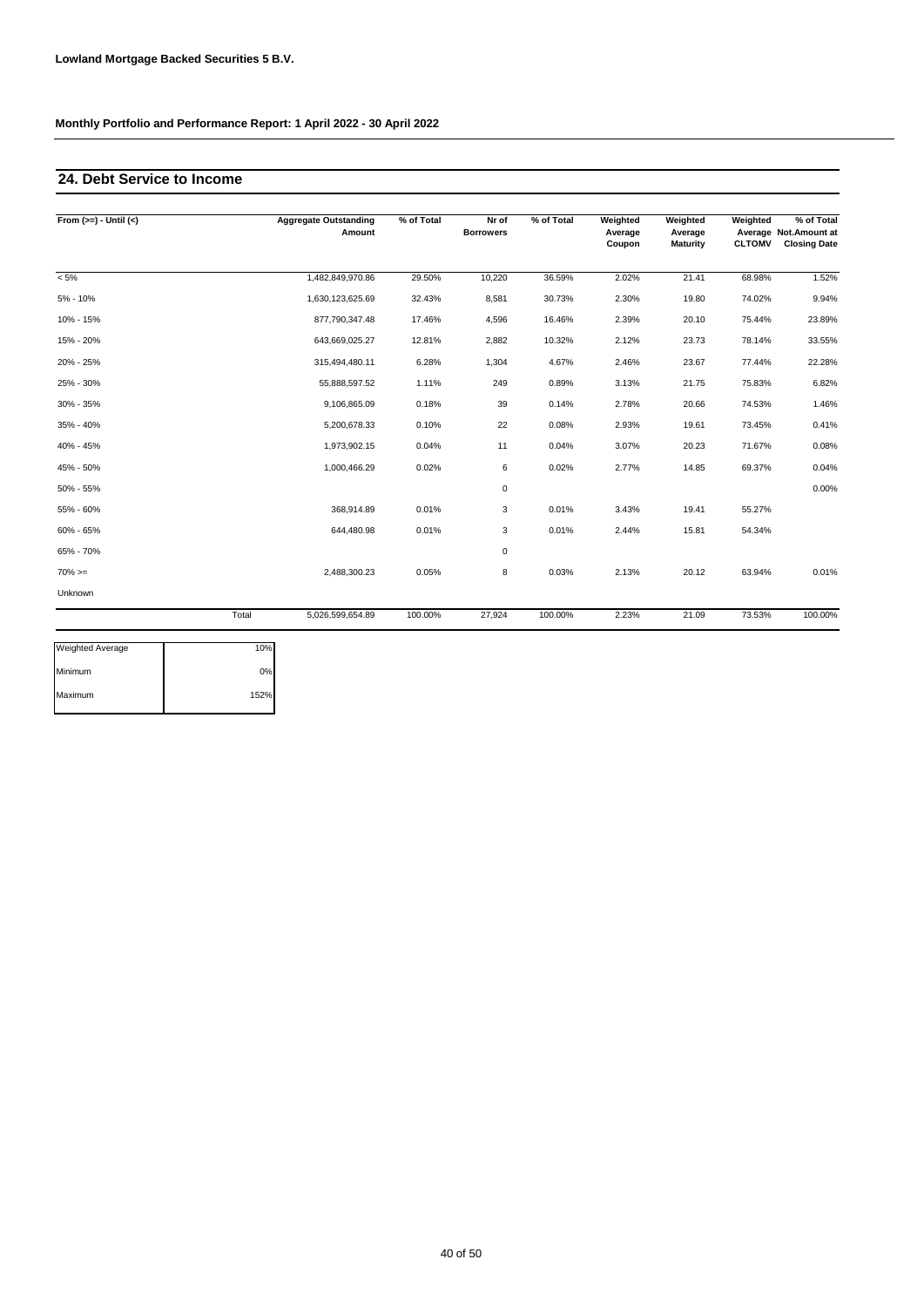# **25. Loanpart Payment Frequency**

| <b>Description</b> |       | <b>Aggregate Outstanding</b><br>Amount | % of Total | Nr of Loans | % of Total | Weighted<br>Average<br>Coupon | Weighted<br>Average<br><b>Maturity</b> | Weighted<br><b>CLTOMV</b> | % of Total<br>Average Not.Amount at<br><b>Closing Date</b> |
|--------------------|-------|----------------------------------------|------------|-------------|------------|-------------------------------|----------------------------------------|---------------------------|------------------------------------------------------------|
| Monthly            |       | 5,026,599,654.89                       | 100.00%    | 27,924      | 100.00%    | 2.23%                         | 21.09                                  | 73.53%                    | 100.00%                                                    |
| Quarterly          |       |                                        |            |             |            |                               |                                        |                           |                                                            |
| Semi-annualy       |       |                                        |            |             |            |                               |                                        |                           |                                                            |
| Annualy            |       |                                        |            |             |            |                               |                                        |                           |                                                            |
| Unknown            |       |                                        |            |             |            |                               |                                        |                           |                                                            |
|                    | Total | 5,026,599,654.89                       | 100.00%    | 27,924      | 100.00%    | 2.23%                         | 21.09                                  | 73.53%                    | 100.00%                                                    |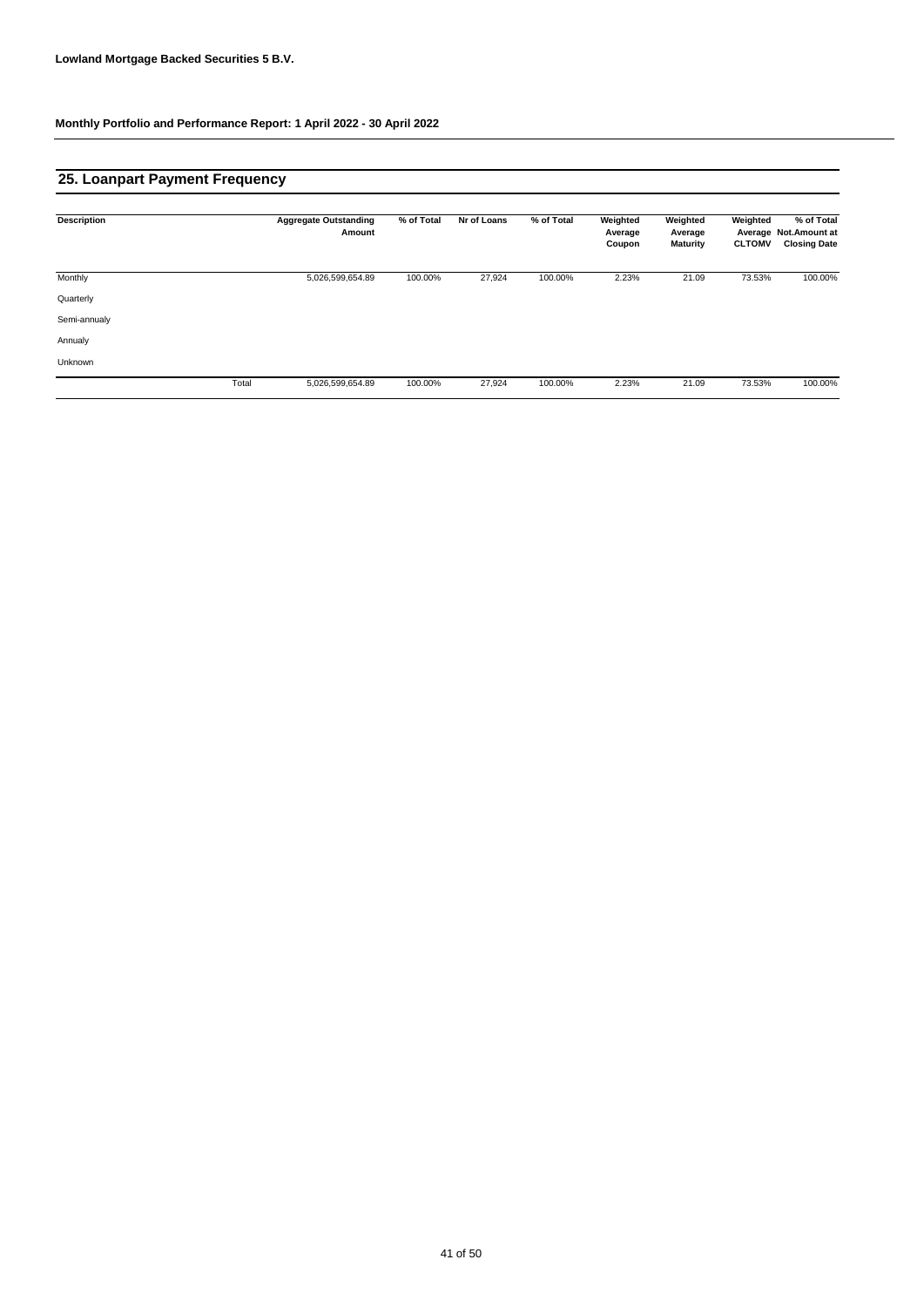# **26a. Guarantee Type - Loan**

| <b>Description</b>   |       | <b>Aggregate Outstanding</b><br>Amount | % of Total | Nr of Loans | % of Total | Weighted<br>Average<br>Coupon | Weighted<br>Average<br><b>Maturity</b> | Weighted<br><b>CLTOMV</b> | % of Total<br>Average Not. Amount at<br><b>Closing Date</b> |
|----------------------|-------|----------------------------------------|------------|-------------|------------|-------------------------------|----------------------------------------|---------------------------|-------------------------------------------------------------|
| <b>NHG Guarantee</b> |       | 1,744,254,244.51                       | 34.70%     | 11.881      | 42.55%     | 2.15%                         | 22.60                                  | 77.18%                    | 37.80%                                                      |
| Non-NHG Guarantee    |       | 3,282,345,410.38                       | 65.30%     | 16.043      | 57.45%     | 2.28%                         | 20.29                                  | 71.59%                    | 62.20%                                                      |
| Other                |       |                                        |            |             |            |                               |                                        |                           |                                                             |
|                      | Total | 5,026,599,654.89                       | 100.00%    | 27.924      | 100.00%    | 2.23%                         | 21.09                                  | 73.53%                    | 100.00%                                                     |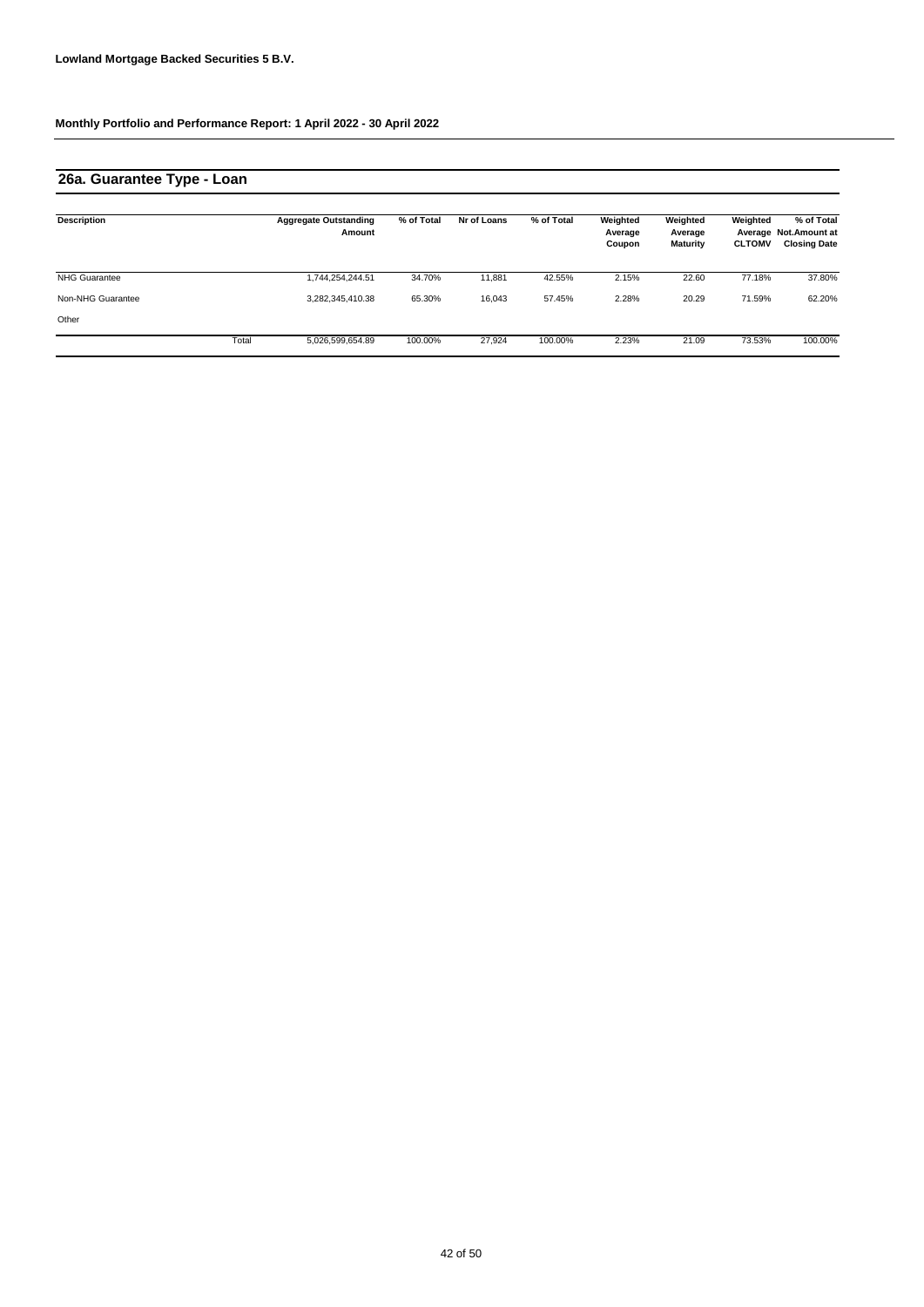# **26b. Guarantee Type - Loanpart**

| <b>Description</b>   |       | <b>Aggregate Outstanding</b><br>Amount | % of Total | Nr of Loan<br>parts | % of Total | Weighted<br>Average<br>Coupon | Weighted<br>Average<br><b>Maturity</b> | Weighted<br><b>CLTOMV</b> | % of Total<br>Average Not.Amount at<br><b>Closing Date</b> |
|----------------------|-------|----------------------------------------|------------|---------------------|------------|-------------------------------|----------------------------------------|---------------------------|------------------------------------------------------------|
| <b>NHG Guarantee</b> |       | 1,854,881,870.32                       | 36.90%     | 23.851              | 41.34%     | 2.15%                         | 22.45                                  | 77.02%                    | 38.77%                                                     |
| Non-NHG Guarantee    |       | 3,171,717,784.57                       | 63.10%     | 33,846              | 58.66%     | 2.28%                         | 20.30                                  | 71.49%                    | 61.23%                                                     |
| Unknown              |       |                                        |            |                     |            |                               |                                        |                           |                                                            |
|                      | Total | 5,026,599,654.89                       | 100.00%    | 57.697              | 100.00%    | 2.23%                         | 21.09                                  | 73.53%                    | 100.00%                                                    |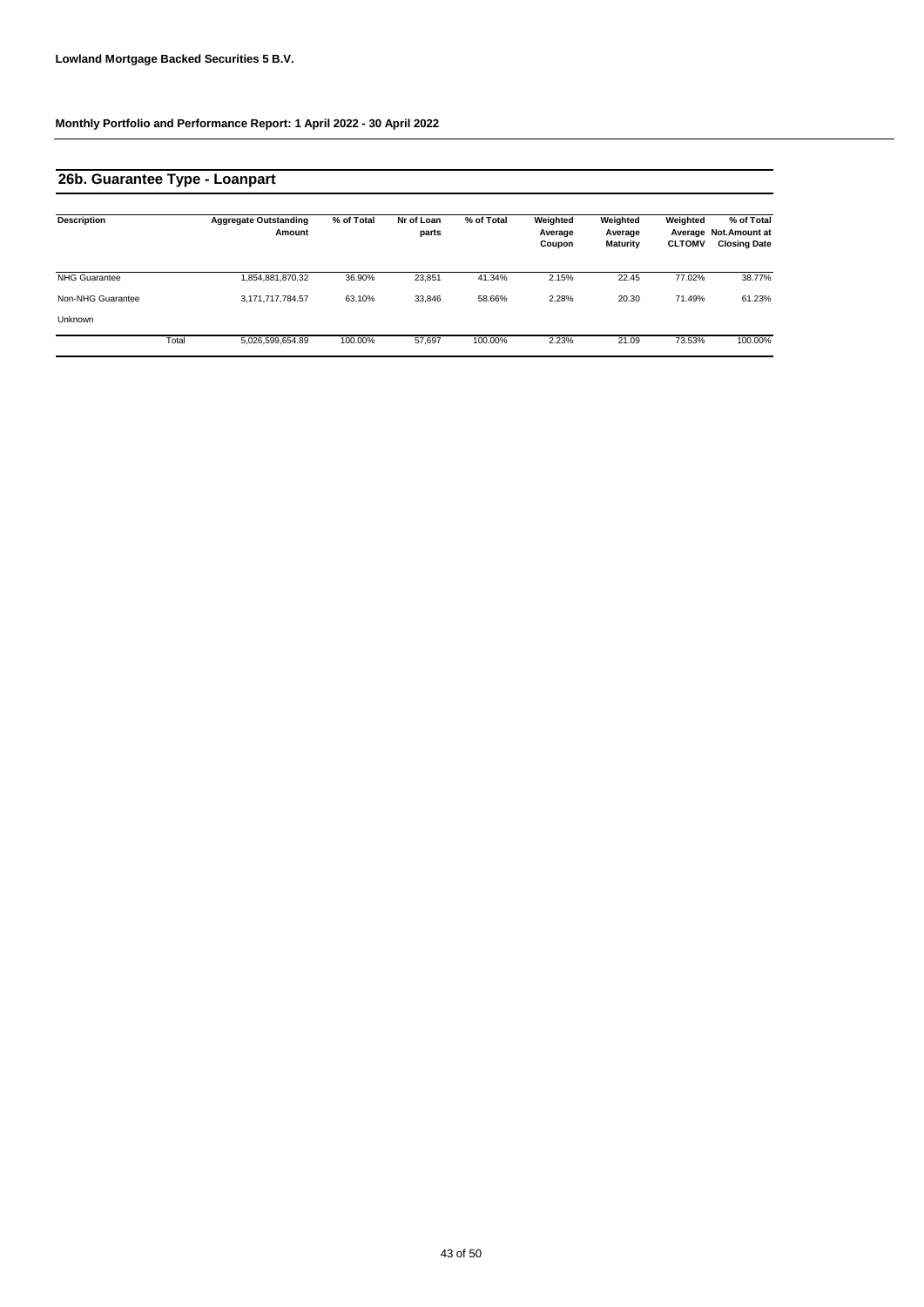| 27. Originator |       |                                        |            |             |            |                               |                                        |                           |                                                            |
|----------------|-------|----------------------------------------|------------|-------------|------------|-------------------------------|----------------------------------------|---------------------------|------------------------------------------------------------|
| Originator     |       | <b>Aggregate Outstanding</b><br>Amount | % of Total | Nr of Loans | % of Total | Weighted<br>Average<br>Coupon | Weighted<br>Average<br><b>Maturity</b> | Weighted<br><b>CLTOMV</b> | % of Total<br>Average Not.Amount at<br><b>Closing Date</b> |
| de Volksbank   |       | 5,026,599,654.89                       | 100.00%    | 27,924      | 100.00%    | 2.23%                         | 21.09                                  | 73.53%                    | 100.00%                                                    |
| Reaal          |       |                                        |            |             |            |                               |                                        |                           |                                                            |
|                | Total | 5,026,599,654.89                       | 100.00%    | 27,924      | 100.00%    | 2.23%                         | 21.09                                  | 73.53%                    | 100.00%                                                    |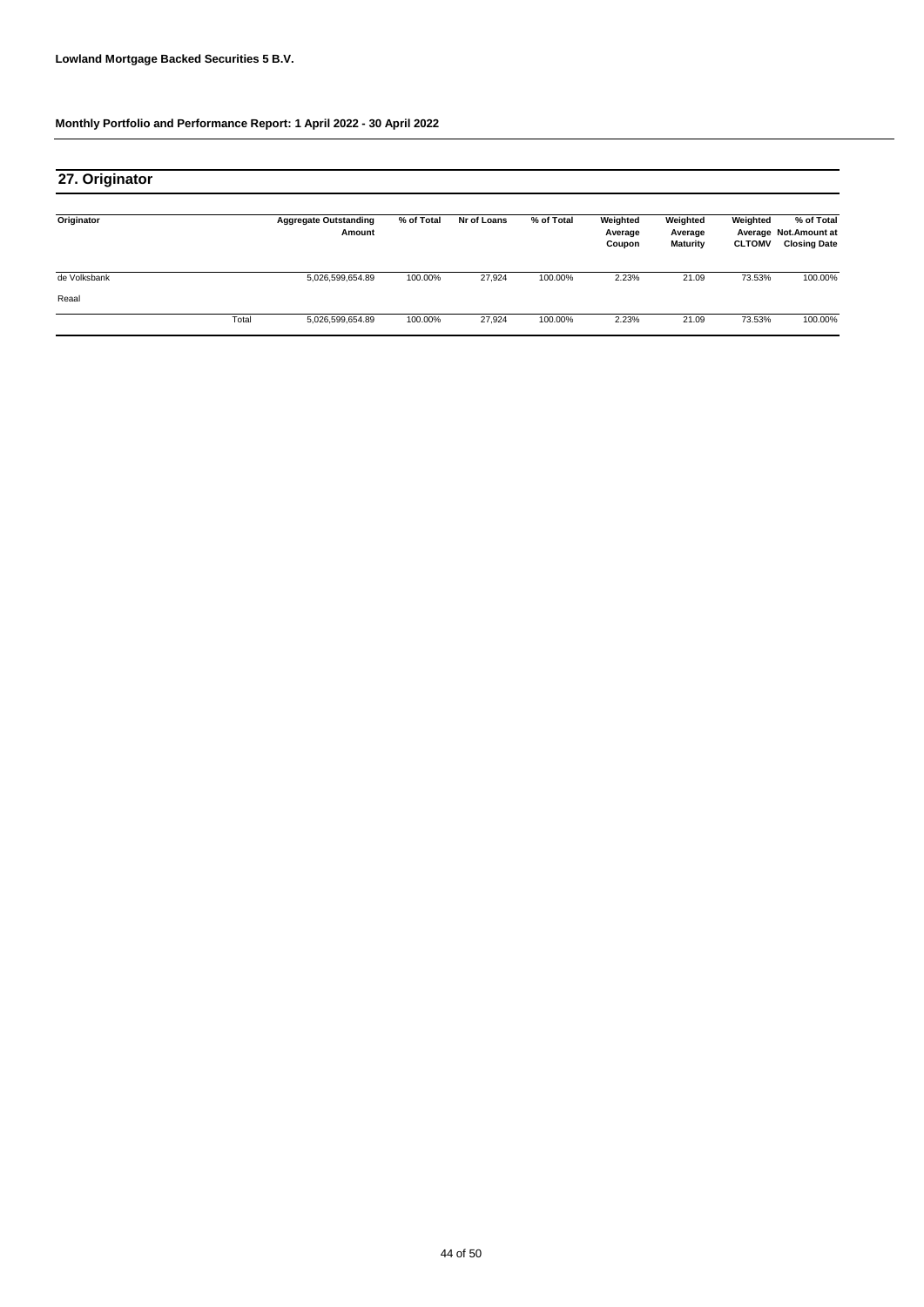| 28. Servicer |       |                                        |            |             |            |                               |                                        |                           |                                                            |
|--------------|-------|----------------------------------------|------------|-------------|------------|-------------------------------|----------------------------------------|---------------------------|------------------------------------------------------------|
| Servicer     |       | <b>Aggregate Outstanding</b><br>Amount | % of Total | Nr of Loans | % of Total | Weighted<br>Average<br>Coupon | Weighted<br>Average<br><b>Maturity</b> | Weighted<br><b>CLTOMV</b> | % of Total<br>Average Not.Amount at<br><b>Closing Date</b> |
| de Volksbank |       | 5,026,599,654.89                       | 100.00%    | 27.924      | 100.00%    | 2.23%                         | 21.09                                  | 73.53%                    | 100.00%                                                    |
|              | Total | 5,026,599,654.89                       | 100.00%    | 27.924      | 100.00%    | 2.23%                         | 21.09                                  | 73.53%                    | 100.00%                                                    |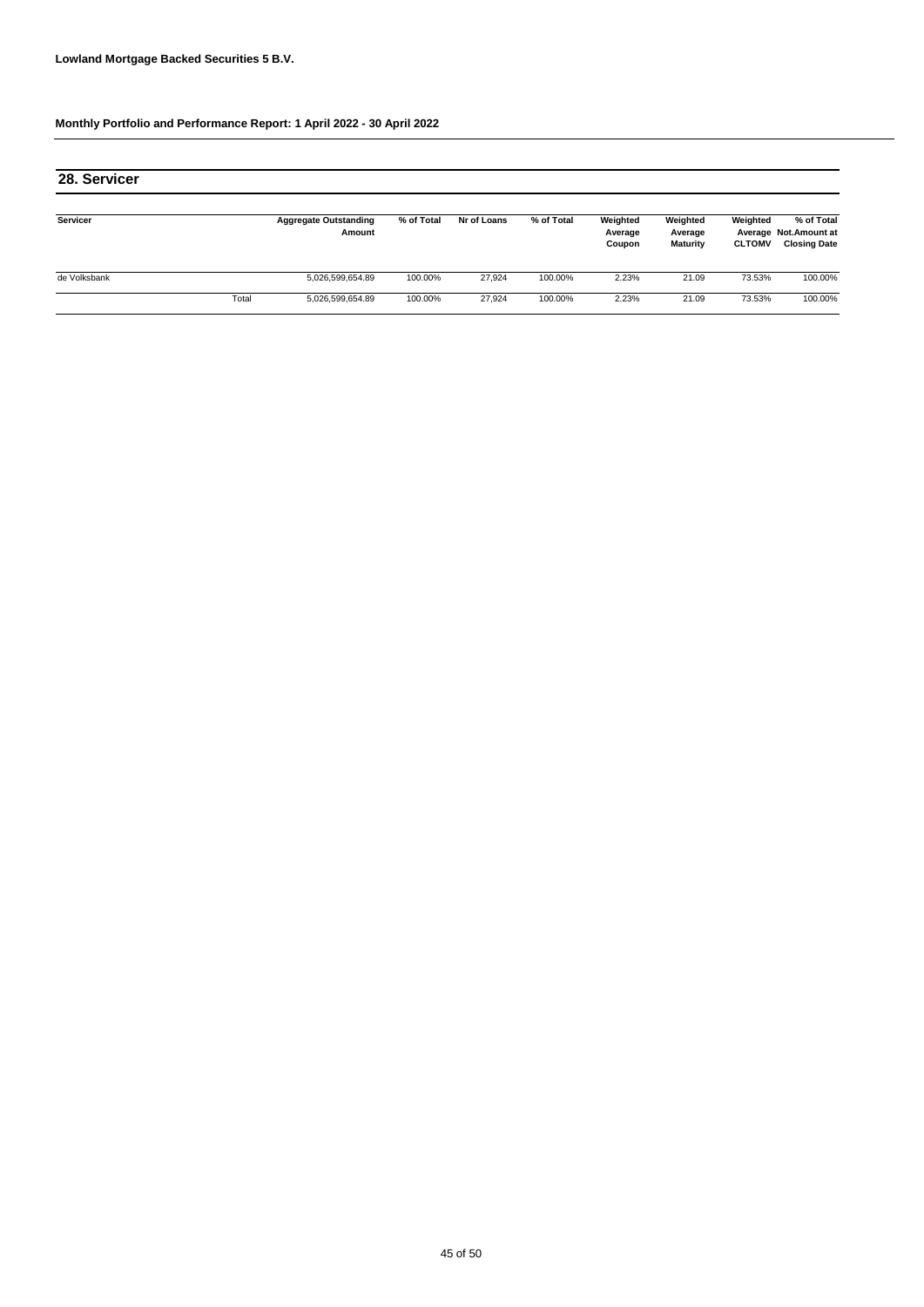# **29. Capital Insurance**

| <b>Insurance Policy Provider</b> |       | <b>Aggregate Outstanding</b><br>Amount | % of Total | Nr of<br>Loanparts | % of Total | Weighted<br>Average<br>Coupon | Weighted<br>Average<br><b>Maturity</b> | Average<br><b>CLTOMV</b> | Weighted % of Total Not.<br>Amount at<br>Closing |
|----------------------------------|-------|----------------------------------------|------------|--------------------|------------|-------------------------------|----------------------------------------|--------------------------|--------------------------------------------------|
| <b>SRLEV</b>                     |       | 93,561,301.12                          | 1.86%      | 2,043              | 3.54%      | 3.09%                         | 12.63                                  | 66.65%                   | 3.09%                                            |
| Unknown                          |       | 4,933,038,353.77                       | 98.14%     | 55.654             | 96.46%     | 2.21%                         | 21.25                                  | 73.66%                   | 96.91%                                           |
|                                  | Total | 5.026.599.654.89                       | 100.00%    | 57.697             | 100.00%    | 2.23%                         | 21.09                                  | 73.53%                   | 100.00%                                          |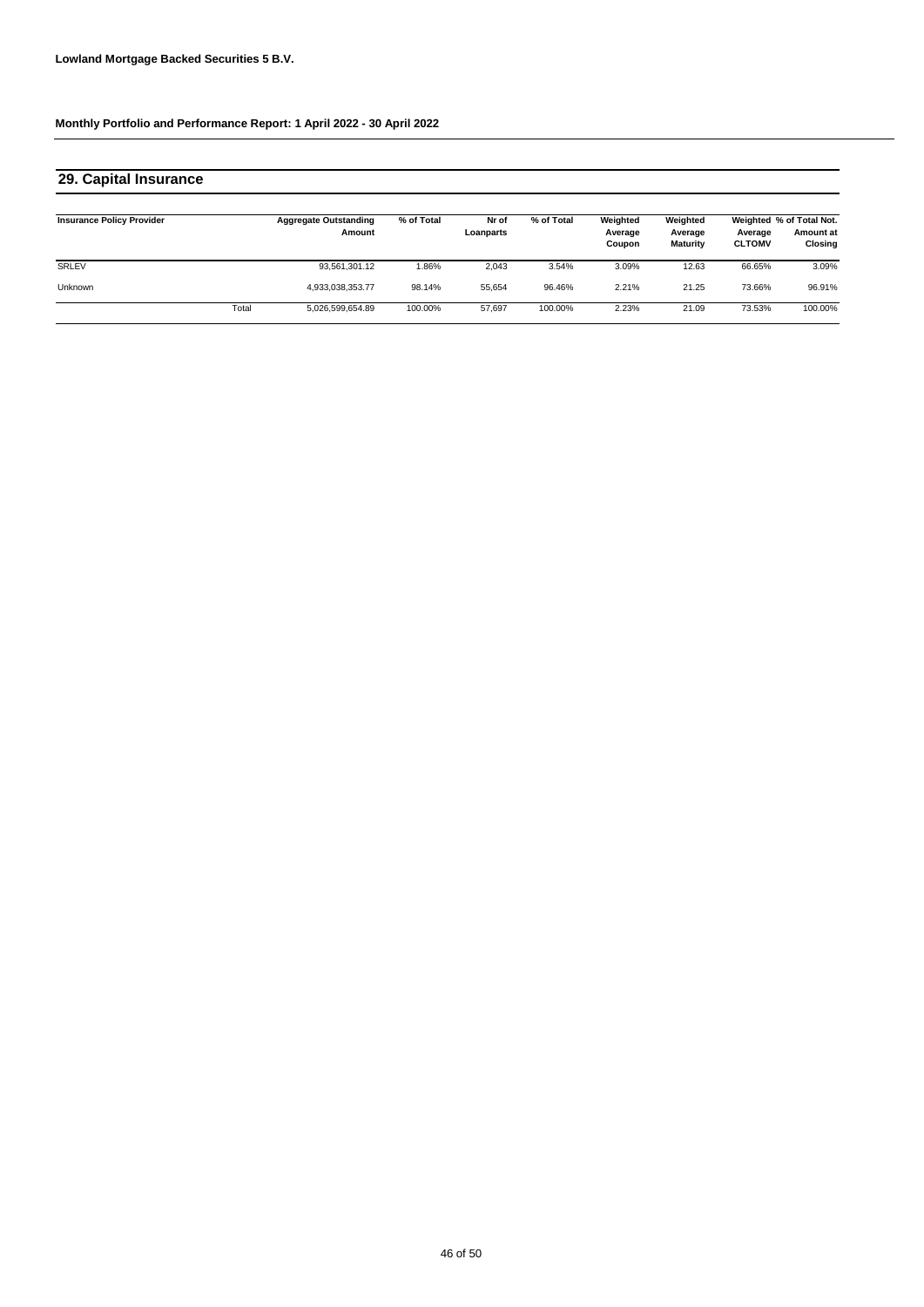# **Glossary**

| Term                                               | <b>Definition / Calculation</b>                                                                                                                                                                                                                                                                                             |
|----------------------------------------------------|-----------------------------------------------------------------------------------------------------------------------------------------------------------------------------------------------------------------------------------------------------------------------------------------------------------------------------|
| Arrears                                            | means an amount that is overdue exceeding EUR 11;                                                                                                                                                                                                                                                                           |
| Article 405 of the CRR                             | means Article 405 of Regulation (EU) No 575/2013 of the European Parliament and of the Council of 26 June 2013 on prudential requirements for credit<br>institutions and investment firms and amending Regulation (EU) No 648/2012;                                                                                         |
| Article 51 of the AIFMR                            | means Article 51 of the Commission Delegated Regulation No 231/2013 of 19 December 2012 supplementing Directive 2011/61/EU of the European<br>Parliament and of the Council with regard to exemptions, general operating conditions, depositaries, leverage, transparency and supervision;                                  |
| Back-Up Servicer                                   | N/A;                                                                                                                                                                                                                                                                                                                        |
| Cash Advance Facility                              | means the cash advance facility as referred to in Clause 3.1 of the Cash Advance Facility Agreement;                                                                                                                                                                                                                        |
| Cash Advance Facility Maximum Available Amount     | means an amount equal to the greater of (i) 1.6 per cent. of the Principal Amount Outstanding of the Class A Notes on such date and (ii) 0.6 per cent of<br>the Principal Amount Outstanding of the Class A Notes as at the Closing Date.                                                                                   |
| Cash Advance Facility Provider                     | means de Volkbank N.V.;                                                                                                                                                                                                                                                                                                     |
| Cash Advance Facility Stand-by Drawing Account     | means the Issuer Collection Account on which any Cash Advance Facility Stand-by Drawing will be deposited;                                                                                                                                                                                                                  |
| Constant Default Rate (CDR)                        | represents the percentage of outstanding principal balances in the pool that are in default in relation to the principal balance of the mortgage pool;                                                                                                                                                                      |
| Constant Prepayment Rate (CPR)                     | means prepayment as ratio of the principal mortgage balance outstanding at the beginning of the relevant period;                                                                                                                                                                                                            |
| <b>Construction Deposit</b>                        | means in relation to a Mortgage Loan, that part of the Mortgage Loan which the relevant Borrower requested to be disbursed into a blocked account held<br>in his name with the relevant Seller, the proceeds of which may be applied towards construction of, or improvements to, the relevant Mortgaged Asset;             |
| <b>Construction Deposit Guarantee</b>              | $N/A$ ;                                                                                                                                                                                                                                                                                                                     |
| Coupon                                             | means the interest coupons appertaining to the Notes;                                                                                                                                                                                                                                                                       |
| <b>Credit Enhancement</b>                          | the combined structural features that improve the credit worthiness of the respective notes.                                                                                                                                                                                                                                |
| <b>Credit Rating</b>                               | an assessment of the credit worthiness of the notes assigned by the Credit Rating Agencies;                                                                                                                                                                                                                                 |
| Curr. Loan to Original Foreclosure Value (CLTOFV)  | means the ratio calculated by dividing the current outstanding loan amount by the Orignal Foreclosure Value;                                                                                                                                                                                                                |
| Current Loan to Indexed Foreclosure Value (CLTIFV) | means the ratio calculated by dividing the current outstanding loan amount by the Indexed Foreclosure Value;                                                                                                                                                                                                                |
| Current Loan to Indexed Market Value (CLTIMV)      | means the ratio calculated by dividing the current outstanding loan amount by the Indexed Market Value;                                                                                                                                                                                                                     |
| Current Loan to Original Market Value (CLTOMV)     | means the ratio calculated by dividing the current outstanding loan amount by the Original Market Value;                                                                                                                                                                                                                    |
| Custodian                                          | means ING Bank N.V.                                                                                                                                                                                                                                                                                                         |
| Cut-Off Date                                       | means (i) with respect to the Mortgage Receivables purchased on the Closing Date, 30 April 2018 and (ii) with respect to Further Advance Receivables<br>purchased on a Notes Payment Date, the first day of the month of the relevant Notes Payment Date;                                                                   |
| Day Count Convention                               | means Actual/360 for the class A1 notes and 30/360 for the class A2 notes;                                                                                                                                                                                                                                                  |
| Debt Service to Income                             | means the ratio calculated by dividing the amount a borrower is required to pay (in interest and principal repayments) on an annual basis by the<br>borrower(s) disposable income;                                                                                                                                          |
| Deferred Purchase Price                            | means part of the purchase price for the Mortgage Receivables equal to the sum of all Deferred Purchase Price Instalments;                                                                                                                                                                                                  |
| Deferred Purchase Price Installment                | means, after application of the relevant available amounts in accordance with the relevant Priority of Payments, any amount remaining after all items<br>ranking higher than the item relating to the Deferred Purchase Price have been satisfied;                                                                          |
| Delinquency                                        | refer to Arrears;                                                                                                                                                                                                                                                                                                           |
| Economic Region (NUTS)                             | The Nomenclature of Territorial Units for Statistics (NUTS) was drawn up by Eurostat more than 30 years ago in order to provide a single uniform<br>breakdown of territorial units for the production of regional statistics for the European Union. The NUTS classification has been used in EU legislation<br>since 1988: |
| <b>Equivalent Securities</b>                       | securities equivalent to Purchased Securities under that Transaction. If and to the extent that such Purchased Securities have been redeemed, the<br>expression shall mean a sum of money equivalent to the proceeds of the redemption (other than Distributions);                                                          |
| <b>Excess Spread</b>                               | N/A;                                                                                                                                                                                                                                                                                                                        |
| <b>Excess Spread Margin</b>                        | $N/A$ ;                                                                                                                                                                                                                                                                                                                     |
| <b>Final Maturity Date</b>                         | means the Notes Payment Date falling in May 2055;                                                                                                                                                                                                                                                                           |
| First Optional Redemption Date                     | means the Notes Payment Date falling in May 2023;                                                                                                                                                                                                                                                                           |
| Foreclosed Mortgage Loan                           | means all mortgage rights and ancillary rights have been exercised;                                                                                                                                                                                                                                                         |
| Foreclosed NHG Loan                                | means all mortgage rights and ancillary rights have been exercised on mortgage loan that has the benefit of an NHG Guarantee;                                                                                                                                                                                               |
| Foreclosed Non NHG Loan                            | means all mortgage rights and ancillary rights have been exercised on mortgage loan that does not have the benefit of an NHG Guarantee;                                                                                                                                                                                     |
| Foreclosure                                        | means forced (partial) repayment of the mortgage loan;                                                                                                                                                                                                                                                                      |
| Foreclosure Value                                  | means the estimated value of the mortgaged property if the mortgaged property would be sold in a public auction;                                                                                                                                                                                                            |
| Further Advances / Modified Loans                  | "Further Advance" means a loan or a further advance to be made to a Borrower under a Mortgage Loan, which is secured by the same Mortgage;                                                                                                                                                                                  |
| Indexed Foreclosure Value                          | means the estimated value of the mortgaged property if the mortgaged property would be sold in a public auction multiplied with the indexation rate per<br>the valuation date;                                                                                                                                              |
| Indexed Market Value                               | means the value of the collateral multiplied with the indexation rate per the valuation date, multiplied with the market value factor;                                                                                                                                                                                      |
| Interest Rate Fixed Period                         | relates to the period for which mortgage loan interest has been fixed;                                                                                                                                                                                                                                                      |
| <b>Issuer Account Bank</b>                         | means Rabobank.                                                                                                                                                                                                                                                                                                             |
| <b>Issuer Transaction Account</b>                  | means the Issuer Collection Account.                                                                                                                                                                                                                                                                                        |
| Loan to Income (LTI)                               | means the ratio calculated by dividing the original loan amount by the income of the borrower at the moment of origination of the Mortgage Loan;                                                                                                                                                                            |
| Loanpart Payment Frequency                         | monthly;                                                                                                                                                                                                                                                                                                                    |
| Loanpart(s)                                        | means one or more of the loan parts (leningdelen) of which a Mortgage Loan consists;                                                                                                                                                                                                                                        |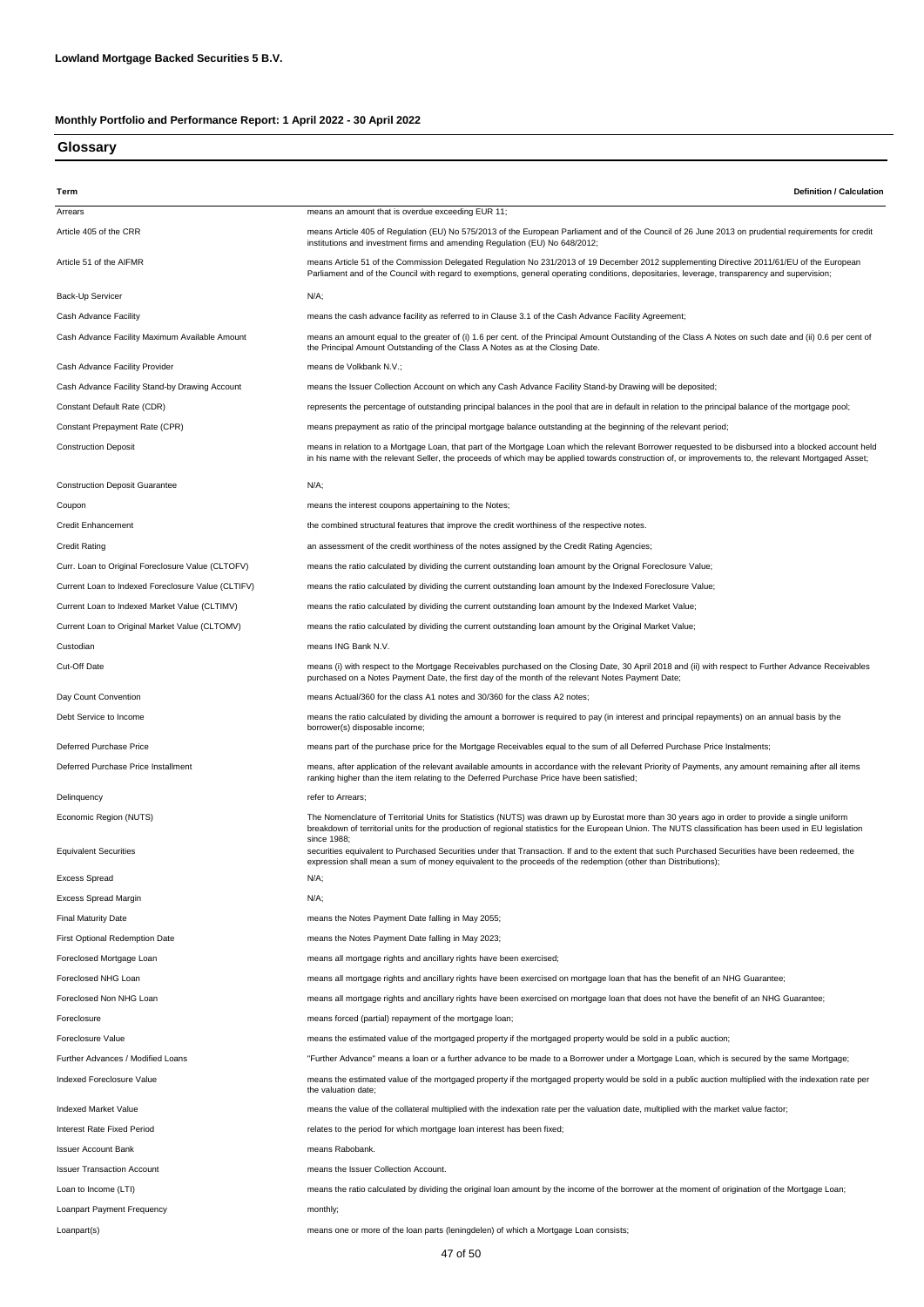| Loss                                              | refer to Realised Loss;                                                                                                                                                                                                                                                                                                                                                                                                                                                                                                                                                                                                                                                                                                                                                                                                                                                                                                                                                                                                                                                                                                                                                                                                                                                                                                                                                                                                                                                                                                                                                                                                                                                                                                                                                                                                                                                                                                                                                                                                                                                                                                                                                                                                                                                                                                                                                                                                                             |
|---------------------------------------------------|-----------------------------------------------------------------------------------------------------------------------------------------------------------------------------------------------------------------------------------------------------------------------------------------------------------------------------------------------------------------------------------------------------------------------------------------------------------------------------------------------------------------------------------------------------------------------------------------------------------------------------------------------------------------------------------------------------------------------------------------------------------------------------------------------------------------------------------------------------------------------------------------------------------------------------------------------------------------------------------------------------------------------------------------------------------------------------------------------------------------------------------------------------------------------------------------------------------------------------------------------------------------------------------------------------------------------------------------------------------------------------------------------------------------------------------------------------------------------------------------------------------------------------------------------------------------------------------------------------------------------------------------------------------------------------------------------------------------------------------------------------------------------------------------------------------------------------------------------------------------------------------------------------------------------------------------------------------------------------------------------------------------------------------------------------------------------------------------------------------------------------------------------------------------------------------------------------------------------------------------------------------------------------------------------------------------------------------------------------------------------------------------------------------------------------------------------------|
| <b>Loss Severity</b>                              | means loss as a percentage of the principal outstanding at foreclosure;                                                                                                                                                                                                                                                                                                                                                                                                                                                                                                                                                                                                                                                                                                                                                                                                                                                                                                                                                                                                                                                                                                                                                                                                                                                                                                                                                                                                                                                                                                                                                                                                                                                                                                                                                                                                                                                                                                                                                                                                                                                                                                                                                                                                                                                                                                                                                                             |
| Market Value                                      | means estimated value of the mortgaged property if the mortgaged property would be privately sold voluntarily;                                                                                                                                                                                                                                                                                                                                                                                                                                                                                                                                                                                                                                                                                                                                                                                                                                                                                                                                                                                                                                                                                                                                                                                                                                                                                                                                                                                                                                                                                                                                                                                                                                                                                                                                                                                                                                                                                                                                                                                                                                                                                                                                                                                                                                                                                                                                      |
| Mortgage Loan                                     | means the mortgage loans granted by the relevant Seller to the relevant borrowers which may consist of one or more Loan Parts as set forth in the List of<br>Mortgage Loans and, after any purchase and assignment of any New Mortgage Receivables or Further Advance Receivables has taken place in<br>accordance with the Mortgage Receivables Purchase Agreement, the relevant New Mortgage Loans and/or Further Advances, to the extent not<br>retransferred or otherwise disposed of by the Issuer;                                                                                                                                                                                                                                                                                                                                                                                                                                                                                                                                                                                                                                                                                                                                                                                                                                                                                                                                                                                                                                                                                                                                                                                                                                                                                                                                                                                                                                                                                                                                                                                                                                                                                                                                                                                                                                                                                                                                            |
| Mortgage Loan Portfolio                           | means the portfolio of Mortgage Loans;                                                                                                                                                                                                                                                                                                                                                                                                                                                                                                                                                                                                                                                                                                                                                                                                                                                                                                                                                                                                                                                                                                                                                                                                                                                                                                                                                                                                                                                                                                                                                                                                                                                                                                                                                                                                                                                                                                                                                                                                                                                                                                                                                                                                                                                                                                                                                                                                              |
| Mortgage Receivable(s)                            | means any and all rights of the relevant Seller (and after assignment of such rights to the Issuer, of the Issuer) against the Borrower under or in<br>connection with a Mortgage Loan, including any and all claims of the relevant Seller (or the Issuer after assignment) on the Borrower as a result of the<br>Mortgage Loan being terminated, dissolved or declared null and void;                                                                                                                                                                                                                                                                                                                                                                                                                                                                                                                                                                                                                                                                                                                                                                                                                                                                                                                                                                                                                                                                                                                                                                                                                                                                                                                                                                                                                                                                                                                                                                                                                                                                                                                                                                                                                                                                                                                                                                                                                                                             |
| <b>NHG Guarantee</b>                              | means a quarantee (borgtocht) under the NHG Conditions granted by Stichting WEW;                                                                                                                                                                                                                                                                                                                                                                                                                                                                                                                                                                                                                                                                                                                                                                                                                                                                                                                                                                                                                                                                                                                                                                                                                                                                                                                                                                                                                                                                                                                                                                                                                                                                                                                                                                                                                                                                                                                                                                                                                                                                                                                                                                                                                                                                                                                                                                    |
| NHG Loan                                          | means a Mortgage Loan that has the benefit of an NHG Guarantee;                                                                                                                                                                                                                                                                                                                                                                                                                                                                                                                                                                                                                                                                                                                                                                                                                                                                                                                                                                                                                                                                                                                                                                                                                                                                                                                                                                                                                                                                                                                                                                                                                                                                                                                                                                                                                                                                                                                                                                                                                                                                                                                                                                                                                                                                                                                                                                                     |
| Non NHG Loan                                      | means a Mortgage Loan that does not have the benefit of an NHG Guarantee;                                                                                                                                                                                                                                                                                                                                                                                                                                                                                                                                                                                                                                                                                                                                                                                                                                                                                                                                                                                                                                                                                                                                                                                                                                                                                                                                                                                                                                                                                                                                                                                                                                                                                                                                                                                                                                                                                                                                                                                                                                                                                                                                                                                                                                                                                                                                                                           |
| <b>Notification Events</b>                        | means any of the Assignment Notification Events and the Pledge Notification Events;                                                                                                                                                                                                                                                                                                                                                                                                                                                                                                                                                                                                                                                                                                                                                                                                                                                                                                                                                                                                                                                                                                                                                                                                                                                                                                                                                                                                                                                                                                                                                                                                                                                                                                                                                                                                                                                                                                                                                                                                                                                                                                                                                                                                                                                                                                                                                                 |
| Notification Trigger                              | A notification trigger is an event that when it occurs or a threshold that when it is breached, is considered to be an Assignment Notification Event;                                                                                                                                                                                                                                                                                                                                                                                                                                                                                                                                                                                                                                                                                                                                                                                                                                                                                                                                                                                                                                                                                                                                                                                                                                                                                                                                                                                                                                                                                                                                                                                                                                                                                                                                                                                                                                                                                                                                                                                                                                                                                                                                                                                                                                                                                               |
| Occupancy                                         | means the way the mortgaged property is used (eg. owner occupied);                                                                                                                                                                                                                                                                                                                                                                                                                                                                                                                                                                                                                                                                                                                                                                                                                                                                                                                                                                                                                                                                                                                                                                                                                                                                                                                                                                                                                                                                                                                                                                                                                                                                                                                                                                                                                                                                                                                                                                                                                                                                                                                                                                                                                                                                                                                                                                                  |
| Orig. Loan to Original Foreclosure Value (OLTOFV) | means the ratio calculated by dividing the original principal amount of a Mortgage Receivable at the moment of origination by the Original Foreclosure<br>Value;                                                                                                                                                                                                                                                                                                                                                                                                                                                                                                                                                                                                                                                                                                                                                                                                                                                                                                                                                                                                                                                                                                                                                                                                                                                                                                                                                                                                                                                                                                                                                                                                                                                                                                                                                                                                                                                                                                                                                                                                                                                                                                                                                                                                                                                                                    |
| Orig. Loan to Original Market Value (OLTOMV)      | means the ratio calculated by dividing the original loan amount by the Original Market Value;                                                                                                                                                                                                                                                                                                                                                                                                                                                                                                                                                                                                                                                                                                                                                                                                                                                                                                                                                                                                                                                                                                                                                                                                                                                                                                                                                                                                                                                                                                                                                                                                                                                                                                                                                                                                                                                                                                                                                                                                                                                                                                                                                                                                                                                                                                                                                       |
| Original Foreclosure Value                        | means the Foreclosure Value as assessed by the relevant Originator at the time of granting the Mortgage Loan;                                                                                                                                                                                                                                                                                                                                                                                                                                                                                                                                                                                                                                                                                                                                                                                                                                                                                                                                                                                                                                                                                                                                                                                                                                                                                                                                                                                                                                                                                                                                                                                                                                                                                                                                                                                                                                                                                                                                                                                                                                                                                                                                                                                                                                                                                                                                       |
| Original Market Value                             | means the value of the mortgaged property if the mortgaged property would be privately sold voluntarily, estimated during the assessment of the<br>application;                                                                                                                                                                                                                                                                                                                                                                                                                                                                                                                                                                                                                                                                                                                                                                                                                                                                                                                                                                                                                                                                                                                                                                                                                                                                                                                                                                                                                                                                                                                                                                                                                                                                                                                                                                                                                                                                                                                                                                                                                                                                                                                                                                                                                                                                                     |
| Originator                                        | means each of de Volksbank N.V.                                                                                                                                                                                                                                                                                                                                                                                                                                                                                                                                                                                                                                                                                                                                                                                                                                                                                                                                                                                                                                                                                                                                                                                                                                                                                                                                                                                                                                                                                                                                                                                                                                                                                                                                                                                                                                                                                                                                                                                                                                                                                                                                                                                                                                                                                                                                                                                                                     |
| Outstanding Principal Amount                      | means, at any moment in time, (i) the outstanding principal amount of a Mortgage Receivable at such time and (ii), after a Realised Loss of type (a) and<br>(b) of the definition in respect of such Mortgage Receivable has been debited to the Principal Deficiency Ledger, zero;                                                                                                                                                                                                                                                                                                                                                                                                                                                                                                                                                                                                                                                                                                                                                                                                                                                                                                                                                                                                                                                                                                                                                                                                                                                                                                                                                                                                                                                                                                                                                                                                                                                                                                                                                                                                                                                                                                                                                                                                                                                                                                                                                                 |
| Payment Ratio                                     | The actual principal and interest payments received as ratio of the scheduled principal and interest payments during the relevant period;                                                                                                                                                                                                                                                                                                                                                                                                                                                                                                                                                                                                                                                                                                                                                                                                                                                                                                                                                                                                                                                                                                                                                                                                                                                                                                                                                                                                                                                                                                                                                                                                                                                                                                                                                                                                                                                                                                                                                                                                                                                                                                                                                                                                                                                                                                           |
| Penalties                                         | means amounts to be paid by the borrower with regard to amounts in arrears and or (partial) prepayment of the mortgage loan according to the relevant<br>mortgage contract and applicable general conditions;                                                                                                                                                                                                                                                                                                                                                                                                                                                                                                                                                                                                                                                                                                                                                                                                                                                                                                                                                                                                                                                                                                                                                                                                                                                                                                                                                                                                                                                                                                                                                                                                                                                                                                                                                                                                                                                                                                                                                                                                                                                                                                                                                                                                                                       |
| Performing Loans                                  | means Mortgage Loans that are not in Arrears or Delinquent;                                                                                                                                                                                                                                                                                                                                                                                                                                                                                                                                                                                                                                                                                                                                                                                                                                                                                                                                                                                                                                                                                                                                                                                                                                                                                                                                                                                                                                                                                                                                                                                                                                                                                                                                                                                                                                                                                                                                                                                                                                                                                                                                                                                                                                                                                                                                                                                         |
| Post-Foreclosure Proceeds                         | means all amounts with regard to the relevant mortgage loan received after foreclosure of that mortgage loan;                                                                                                                                                                                                                                                                                                                                                                                                                                                                                                                                                                                                                                                                                                                                                                                                                                                                                                                                                                                                                                                                                                                                                                                                                                                                                                                                                                                                                                                                                                                                                                                                                                                                                                                                                                                                                                                                                                                                                                                                                                                                                                                                                                                                                                                                                                                                       |
| Prepayments                                       | means non scheduled principal paid by the borrower prior to the expected maturity date;                                                                                                                                                                                                                                                                                                                                                                                                                                                                                                                                                                                                                                                                                                                                                                                                                                                                                                                                                                                                                                                                                                                                                                                                                                                                                                                                                                                                                                                                                                                                                                                                                                                                                                                                                                                                                                                                                                                                                                                                                                                                                                                                                                                                                                                                                                                                                             |
| Principal Deficiency Ledger                       | means the principal deficiency ledger relating to the relevant Classes of Notes and comprising sub-ledgers for each such Class of Notes;                                                                                                                                                                                                                                                                                                                                                                                                                                                                                                                                                                                                                                                                                                                                                                                                                                                                                                                                                                                                                                                                                                                                                                                                                                                                                                                                                                                                                                                                                                                                                                                                                                                                                                                                                                                                                                                                                                                                                                                                                                                                                                                                                                                                                                                                                                            |
| Principal Payment Date                            | means the current monthly payment date on which principal is paid out on the relevant notes;                                                                                                                                                                                                                                                                                                                                                                                                                                                                                                                                                                                                                                                                                                                                                                                                                                                                                                                                                                                                                                                                                                                                                                                                                                                                                                                                                                                                                                                                                                                                                                                                                                                                                                                                                                                                                                                                                                                                                                                                                                                                                                                                                                                                                                                                                                                                                        |
| Principal Payment Rate (PPR)                      | means scheduled repayment as ratio of scheduled repayments to the principal mortgage balance outstanding at the beginning of the relevant period;                                                                                                                                                                                                                                                                                                                                                                                                                                                                                                                                                                                                                                                                                                                                                                                                                                                                                                                                                                                                                                                                                                                                                                                                                                                                                                                                                                                                                                                                                                                                                                                                                                                                                                                                                                                                                                                                                                                                                                                                                                                                                                                                                                                                                                                                                                   |
| Prospectus                                        | means the prospectus dated 18 May 2018 relating to the issue of the Notes;                                                                                                                                                                                                                                                                                                                                                                                                                                                                                                                                                                                                                                                                                                                                                                                                                                                                                                                                                                                                                                                                                                                                                                                                                                                                                                                                                                                                                                                                                                                                                                                                                                                                                                                                                                                                                                                                                                                                                                                                                                                                                                                                                                                                                                                                                                                                                                          |
| <b>Realised Losses</b>                            | means, on any relevant Notes Calculation Date, the sum of<br>(a) with respect to the Mortgage Receivables in respect of which the relevant Seller, the relevant Servicer on behalf of the Issuer, the Issuer or the<br>Security Trustee has completed the foreclosure, such that there is no more collateral securing the Mortgage Receivable, in the immediately preceding<br>Notes Calculation Period, the amount by which (i) the aggregate Outstanding Principal Amount of all Mortgage Receivables less, with respect to the<br>Savings Mortgage Receivables and Bank Savings Mortgage Receivables, the Participations, exceeds (ii) the amount of the Net Foreclosure Proceeds<br>applied to reduce the Outstanding Principal Amount of the Mortgage Receivables less, with respect to Savings Mortgage Receivables and Bank Savings<br>Mortgage Receivables, the Participations; and<br>(b) with respect to the Mortgage Receivables sold by the Issuer in the immediately preceding Notes Calculation Period, the amount by which (i) the<br>aggregate Outstanding Principal Amount of such Mortgage Receivables, less, with respect to Savings Mortgage Receivables and Bank Savings Mortgage<br>Receivables, the Participations, exceeds (ii) the purchase price of the Mortgage Receivables sold to the extent relating to principal, less, with respect to<br>the Savings Mortgage Receivables and Bank Savings Mortgage Receivables, the Participations; and<br>(c) with respect to the Mortgage Receivables in respect of which the Borrower has (x) successfully asserted set-off or defence to payments or (y) repaid<br>or prepaid any amount in the immediately preceding Notes Calculation Period, the amount by which (i) the aggregate Outstanding Principal Amount of<br>such Mortgage Receivables less, with respect to Savings Mortgage Receivables and Bank Savings Mortgage Receivables, the Participations, prior to<br>such set-off or defence or repayment or prepayment exceeds (ii) the aggregate Outstanding Principal Amount of such Mortgage Receivables, less, with<br>respect to Savings Mortgage Receivables and Bank Savings Mortgage Receivables, the Participations after such set-off or defence or repayment or<br>prepayment having been made, unless, and to the extent, such amount is received from the relevant Seller or otherwise in accordance with any item of<br>the Available Principal Funds; |
| Recoveries                                        | refer to Post-Foreclosure-Proceeds;                                                                                                                                                                                                                                                                                                                                                                                                                                                                                                                                                                                                                                                                                                                                                                                                                                                                                                                                                                                                                                                                                                                                                                                                                                                                                                                                                                                                                                                                                                                                                                                                                                                                                                                                                                                                                                                                                                                                                                                                                                                                                                                                                                                                                                                                                                                                                                                                                 |
| Redemption Priority of Payments                   | means the priority of payments set out as such Clause 5.4 of the Trust Deed;                                                                                                                                                                                                                                                                                                                                                                                                                                                                                                                                                                                                                                                                                                                                                                                                                                                                                                                                                                                                                                                                                                                                                                                                                                                                                                                                                                                                                                                                                                                                                                                                                                                                                                                                                                                                                                                                                                                                                                                                                                                                                                                                                                                                                                                                                                                                                                        |
| Remaining Tenor                                   | the length of time until the final maturity date of the mortgage loan expressed in years;                                                                                                                                                                                                                                                                                                                                                                                                                                                                                                                                                                                                                                                                                                                                                                                                                                                                                                                                                                                                                                                                                                                                                                                                                                                                                                                                                                                                                                                                                                                                                                                                                                                                                                                                                                                                                                                                                                                                                                                                                                                                                                                                                                                                                                                                                                                                                           |
| Replacements                                      | N/A;                                                                                                                                                                                                                                                                                                                                                                                                                                                                                                                                                                                                                                                                                                                                                                                                                                                                                                                                                                                                                                                                                                                                                                                                                                                                                                                                                                                                                                                                                                                                                                                                                                                                                                                                                                                                                                                                                                                                                                                                                                                                                                                                                                                                                                                                                                                                                                                                                                                |
| Replenishments                                    | means any Portfolio Mortgage Loan which is sold and assigned by the Seller to the<br>Issuer pursuant to clause 6 and 11 of the Mortgage Receivables Purchase Agreement;                                                                                                                                                                                                                                                                                                                                                                                                                                                                                                                                                                                                                                                                                                                                                                                                                                                                                                                                                                                                                                                                                                                                                                                                                                                                                                                                                                                                                                                                                                                                                                                                                                                                                                                                                                                                                                                                                                                                                                                                                                                                                                                                                                                                                                                                             |
| Repossesions                                      | refer to foreclosure;                                                                                                                                                                                                                                                                                                                                                                                                                                                                                                                                                                                                                                                                                                                                                                                                                                                                                                                                                                                                                                                                                                                                                                                                                                                                                                                                                                                                                                                                                                                                                                                                                                                                                                                                                                                                                                                                                                                                                                                                                                                                                                                                                                                                                                                                                                                                                                                                                               |
| Reserve Account                                   | N/A;                                                                                                                                                                                                                                                                                                                                                                                                                                                                                                                                                                                                                                                                                                                                                                                                                                                                                                                                                                                                                                                                                                                                                                                                                                                                                                                                                                                                                                                                                                                                                                                                                                                                                                                                                                                                                                                                                                                                                                                                                                                                                                                                                                                                                                                                                                                                                                                                                                                |
| Reserve Account Target Level                      | N/A;                                                                                                                                                                                                                                                                                                                                                                                                                                                                                                                                                                                                                                                                                                                                                                                                                                                                                                                                                                                                                                                                                                                                                                                                                                                                                                                                                                                                                                                                                                                                                                                                                                                                                                                                                                                                                                                                                                                                                                                                                                                                                                                                                                                                                                                                                                                                                                                                                                                |
| Revenue Priority of Payments                      | means the priority of payments set out as such in section 5.2 (Priorities of Payments) of this Prospectus;                                                                                                                                                                                                                                                                                                                                                                                                                                                                                                                                                                                                                                                                                                                                                                                                                                                                                                                                                                                                                                                                                                                                                                                                                                                                                                                                                                                                                                                                                                                                                                                                                                                                                                                                                                                                                                                                                                                                                                                                                                                                                                                                                                                                                                                                                                                                          |
| Saving Deposits                                   | means savings in a bank account, pledged to the mortgage lender, which are meant to repay the loan at maturity;                                                                                                                                                                                                                                                                                                                                                                                                                                                                                                                                                                                                                                                                                                                                                                                                                                                                                                                                                                                                                                                                                                                                                                                                                                                                                                                                                                                                                                                                                                                                                                                                                                                                                                                                                                                                                                                                                                                                                                                                                                                                                                                                                                                                                                                                                                                                     |
| Seasoning                                         | means the difference between the loan start date and the current reporting period;                                                                                                                                                                                                                                                                                                                                                                                                                                                                                                                                                                                                                                                                                                                                                                                                                                                                                                                                                                                                                                                                                                                                                                                                                                                                                                                                                                                                                                                                                                                                                                                                                                                                                                                                                                                                                                                                                                                                                                                                                                                                                                                                                                                                                                                                                                                                                                  |
| Seller                                            | means each of de Volksbank N.V.;                                                                                                                                                                                                                                                                                                                                                                                                                                                                                                                                                                                                                                                                                                                                                                                                                                                                                                                                                                                                                                                                                                                                                                                                                                                                                                                                                                                                                                                                                                                                                                                                                                                                                                                                                                                                                                                                                                                                                                                                                                                                                                                                                                                                                                                                                                                                                                                                                    |
| Servicer                                          | means each of de Volksbank N.V.;                                                                                                                                                                                                                                                                                                                                                                                                                                                                                                                                                                                                                                                                                                                                                                                                                                                                                                                                                                                                                                                                                                                                                                                                                                                                                                                                                                                                                                                                                                                                                                                                                                                                                                                                                                                                                                                                                                                                                                                                                                                                                                                                                                                                                                                                                                                                                                                                                    |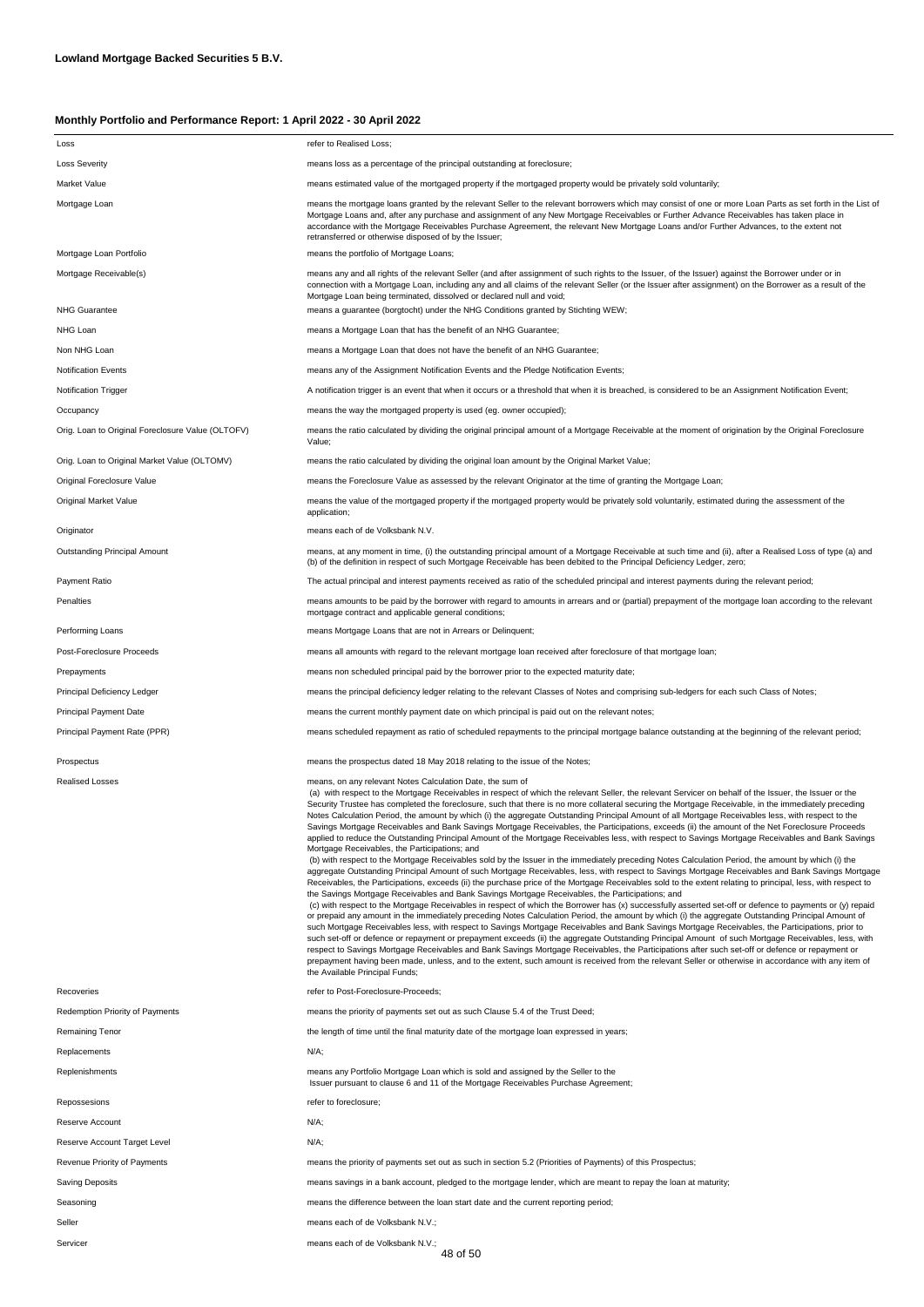| <b>Signing Date</b>               | means 18 May 2018 or such later date as may be agreed between the Issuer, the Seller and the Manager;                                                                                                                  |  |
|-----------------------------------|------------------------------------------------------------------------------------------------------------------------------------------------------------------------------------------------------------------------|--|
| <b>Special Servicer</b>           | $N/A$ ;                                                                                                                                                                                                                |  |
| Subordinated Loan                 | $N/A$ ;                                                                                                                                                                                                                |  |
| Swap Counterparty                 | $N/A$ ;                                                                                                                                                                                                                |  |
| Swap Counterparty Default Payment | $N/A$ ;                                                                                                                                                                                                                |  |
| Swap Notional Amount              | $N/A$ ;                                                                                                                                                                                                                |  |
| <b>Trust Deed</b>                 | means the trust deed entered into by, amongst others, the Issuer and the Security Trustee dated the Closing Date;                                                                                                      |  |
| Weighted Average Life             | means the expected average total number of years needed for the issuer to repay all principal, whereby the time between origination and each repayment<br>is weighted by the repayment amount;                         |  |
| Weighted Average Maturity         | means the expected average number of years between the reporting date and the maturity of each loan, whereby the time between the reporting date and<br>the maturity of each loan is weighted by the size of the loan; |  |
| WEW                               | Stichting Waarborgfonds Eigen Woning;                                                                                                                                                                                  |  |
| <b>WEW Claims</b>                 | means losses which are claimed with the WEW based on the NHG conditions:                                                                                                                                               |  |